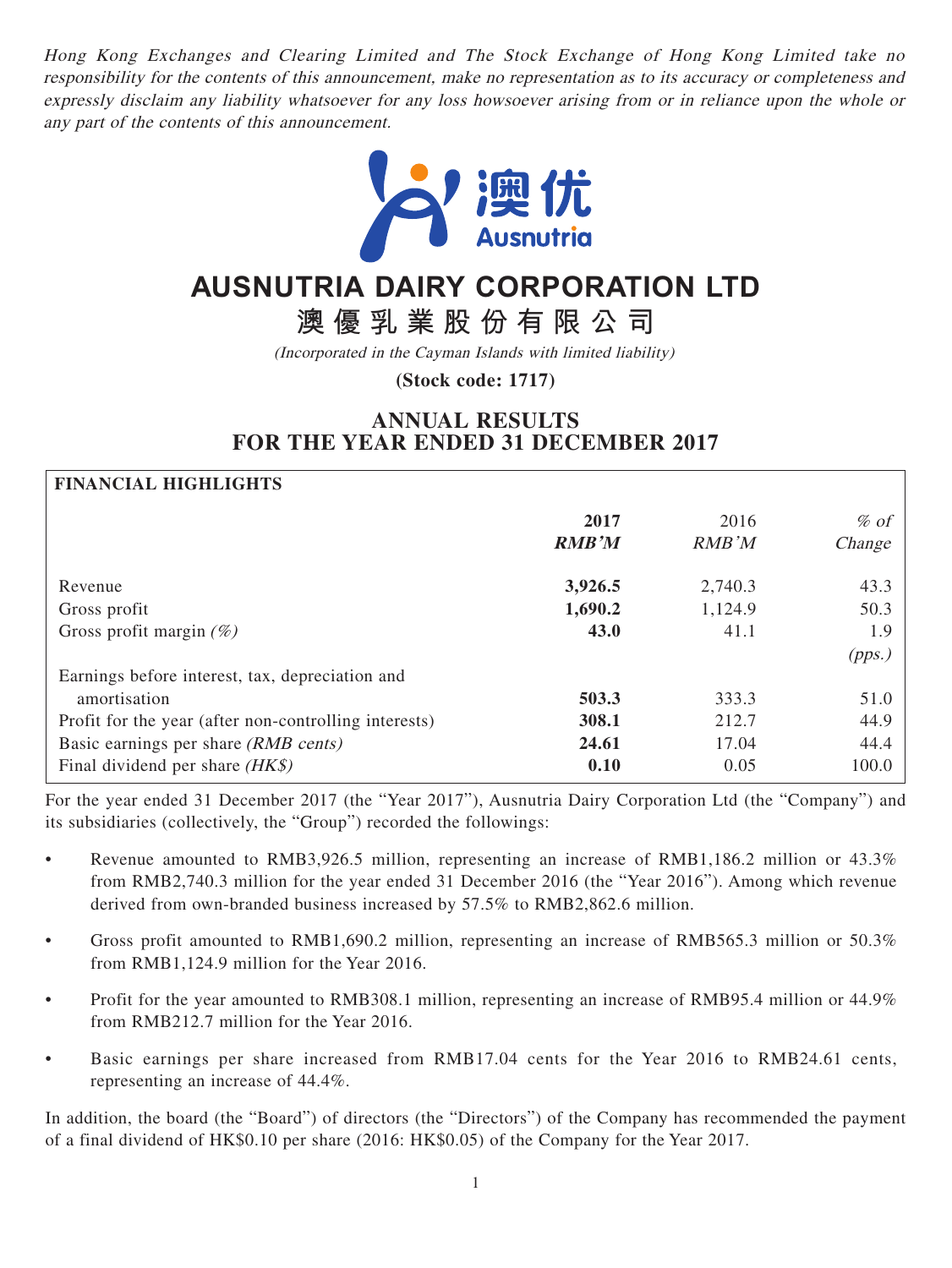The Board is pleased to announce the audited consolidated financial results of the Group for the Year 2017 together with the comparative figures for the Year 2016 as follows:

# **CONSOLIDATED STATEMENT OF PROFIT OR LOSS AND OTHER COMPREHENSIVE INCOME**

Year ended 31 December 2017

|                                                                                                           | <b>Notes</b>     | 2017<br><b>RMB'000</b> | 2016<br><b>RMB'000</b> |
|-----------------------------------------------------------------------------------------------------------|------------------|------------------------|------------------------|
|                                                                                                           |                  |                        |                        |
| <b>REVENUE</b>                                                                                            | $\mathfrak s$    | 3,926,466              | 2,740,262              |
| Cost of sales                                                                                             |                  | (2, 236, 267)          | (1,615,403)            |
| Gross profit                                                                                              |                  | 1,690,199              | 1,124,859              |
| Other income and gains                                                                                    | 5                | 57,463                 | 62,631                 |
| Selling and distribution expenses                                                                         |                  | (969, 127)             | (646, 411)             |
| Administrative expenses                                                                                   |                  | (298, 025)             | (215, 656)             |
| Other expenses                                                                                            |                  | (28, 466)              | (14,055)               |
| Finance costs                                                                                             | $\boldsymbol{7}$ | (22, 110)              | (17, 849)              |
| Share of profits and losses of:                                                                           |                  |                        |                        |
| A joint venture                                                                                           |                  | 940                    |                        |
| Associates                                                                                                |                  | 7,671                  | 4,233                  |
| Profit before tax                                                                                         | 6                | 438,545                | 297,752                |
| Income tax expense                                                                                        | 8                | (103, 765)             | (63,756)               |
| <b>PROFIT FOR THE YEAR</b>                                                                                |                  | 334,780                | 233,996                |
| Attributable to:                                                                                          |                  |                        |                        |
| Owners of the parent                                                                                      |                  | 308,133                | 212,672                |
| Non-controlling interests                                                                                 |                  | 26,647                 | 21,324                 |
|                                                                                                           |                  | 334,780                | 233,996                |
| <b>EARNINGS PER SHARE ATTRIBUTABLE TO</b><br>ORDINARY EQUITY HOLDERS OF THE PARENT<br>- basic and diluted | 9                |                        |                        |
| <b>Basic</b><br>$-$ For profit for the year ( <i>RMB cents</i> )                                          |                  | 24.61                  | 17.04                  |
| Diluted                                                                                                   |                  |                        |                        |
| $-$ For profit for the year ( <i>RMB cents</i> )                                                          |                  | 24.37                  | 17.01                  |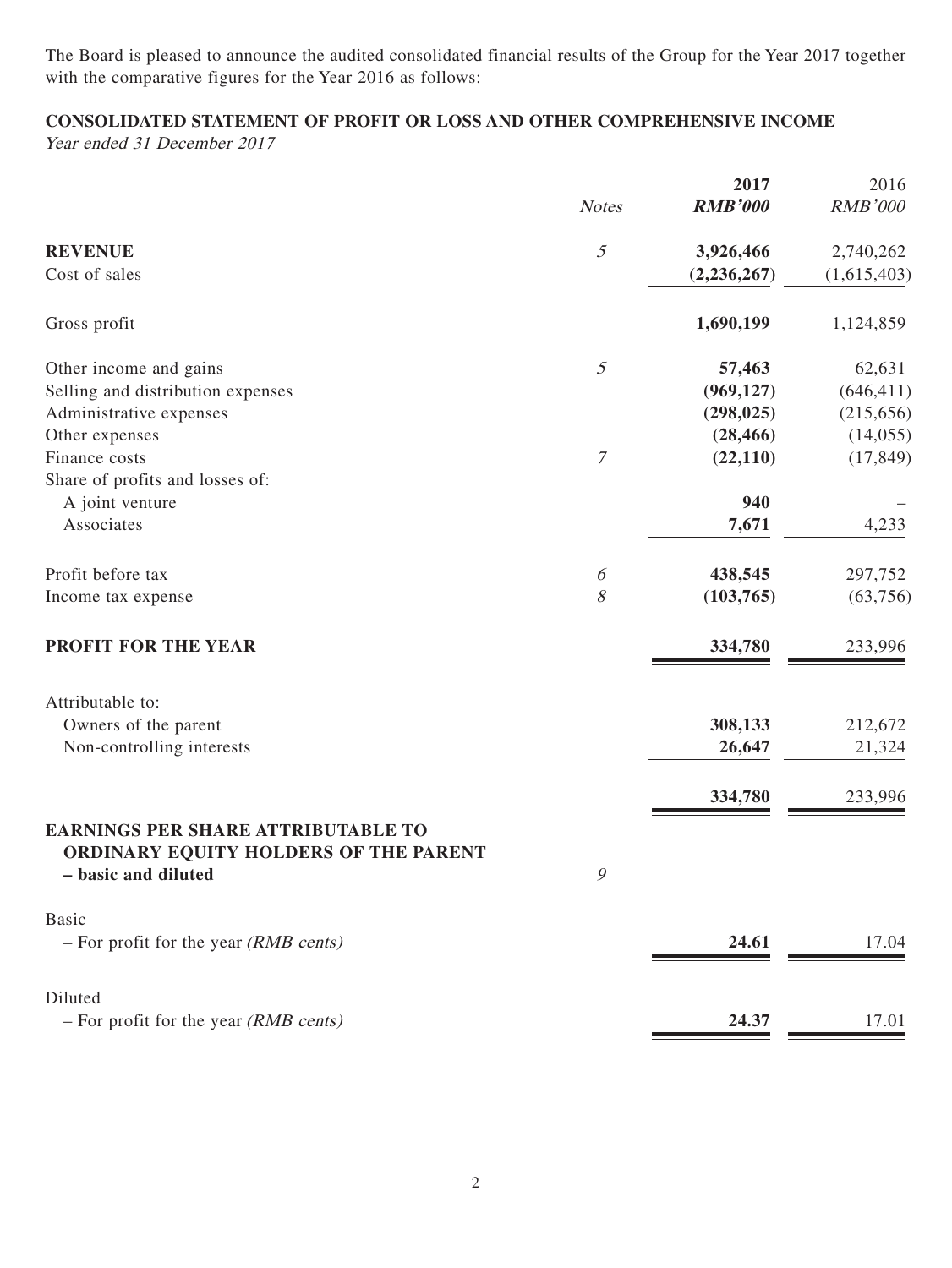|                                                                                                  | 2017<br><b>RMB'000</b> | 2016<br><b>RMB'000</b> |
|--------------------------------------------------------------------------------------------------|------------------------|------------------------|
| PROFIT FOR THE YEAR                                                                              | 334,780                | 233,996                |
| OTHER COMPREHENSIVE INCOME/(LOSS)                                                                |                        |                        |
| Other comprehensive loss to be reclassified to<br>profit or loss in subsequent periods:          |                        |                        |
| Exchange differences:<br>Exchange differences on translation of foreign operations               | (10, 495)              | (28, 173)              |
| Net other comprehensive loss to be reclassified to                                               |                        |                        |
| profit or loss in subsequent periods                                                             | (10, 495)              | (28, 173)              |
| Other comprehensive income not to be reclassified to<br>profit or loss in subsequent periods:    |                        |                        |
| Remeasurement gains on the defined benefit plan<br>Income tax effect                             | 10<br>(3)              | 6,835<br>(1,640)       |
| Net other comprehensive income not to be reclassified to<br>profit or loss in subsequent periods | 7                      | 5,195                  |
| OTHER COMPREHENSIVE LOSS FOR THE YEAR,<br><b>NET OF TAX</b>                                      | (10, 488)              | (22, 978)              |
| TOTAL COMPREHENSIVE INCOME FOR THE YEAR                                                          | 324,292                | 211,018                |
| Attributable to:                                                                                 |                        |                        |
| Owners of the parent<br>Non-controlling interests                                                | 301,365<br>22,927      | 191,594<br>19,424      |
|                                                                                                  | 324,292                | 211,018                |
|                                                                                                  |                        |                        |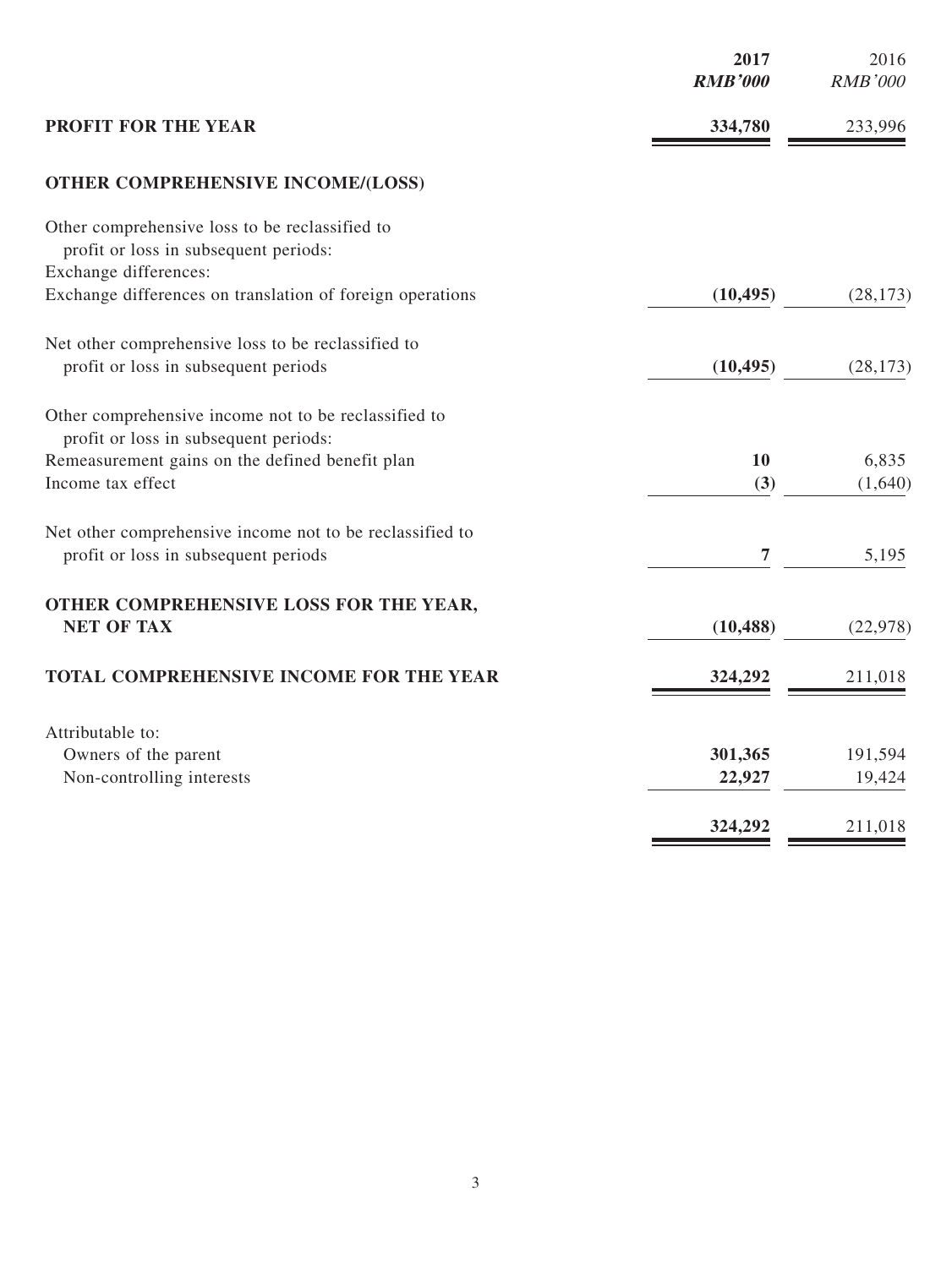# **CONSOLIDATED STATEMENT OF FINANCIAL POSITION**

31 December 2017

|                                                  |              | 2017           | 2016           |
|--------------------------------------------------|--------------|----------------|----------------|
|                                                  | <b>Notes</b> | <b>RMB'000</b> | <b>RMB'000</b> |
| <b>NON-CURRENT ASSETS</b>                        |              |                |                |
| Property, plant and equipment                    |              | 1,537,068      | 830,891        |
| Prepaid land lease payments                      |              | 27,960         | 28,808         |
| Goodwill                                         | 10           | 155,596        | 135,069        |
| Other intangible assets                          |              | 330,027        | 150,648        |
| Investment in a joint venture                    |              | 43,122         |                |
| Investments in associates                        |              | 65,183         | 52,103         |
| Deposit paid                                     |              | 58,543         | 35,000         |
| Derivative financial instruments                 |              | 13,856         |                |
| Deferred tax assets                              |              | 170,692        | 154,085        |
| Total non-current assets                         |              | 2,402,047      | 1,386,604      |
| <b>CURRENT ASSETS</b>                            |              |                |                |
| Inventories                                      | 11           | 1,083,385      | 800,259        |
| Trade and bills receivables                      | 12           | 225,412        | 216,990        |
| Prepayments, deposits and other receivables      |              | 305,206        | 194,834        |
| Derivative financial instruments                 |              | 729            |                |
| Pledged deposits                                 | 13           | 968,701        | 778,427        |
| Cash and cash equivalents                        | 13           | 635,650        | 546,532        |
| Total current assets                             |              | 3,219,083      | 2,537,042      |
| <b>CURRENT LIABILITIES</b>                       |              |                |                |
| Trade payables                                   | 14           | 271,925        | 151,934        |
| Other payables and accruals                      |              | 1,201,078      | 797,007        |
| Derivative financial instruments                 |              | 1,592          | 2,482          |
| Interest-bearing bank loans and other borrowings |              | 1,158,040      | 761,455        |
| Tax payable                                      |              | 130,605        | 115,711        |
| Total current liabilities                        |              | 2,763,240      | 1,828,589      |
| NET CURRENT ASSETS                               |              | 455,843        | 708,453        |
| TOTAL ASSETS LESS CURRENT LIABILITIES            |              | 2,857,890      | 2,095,057      |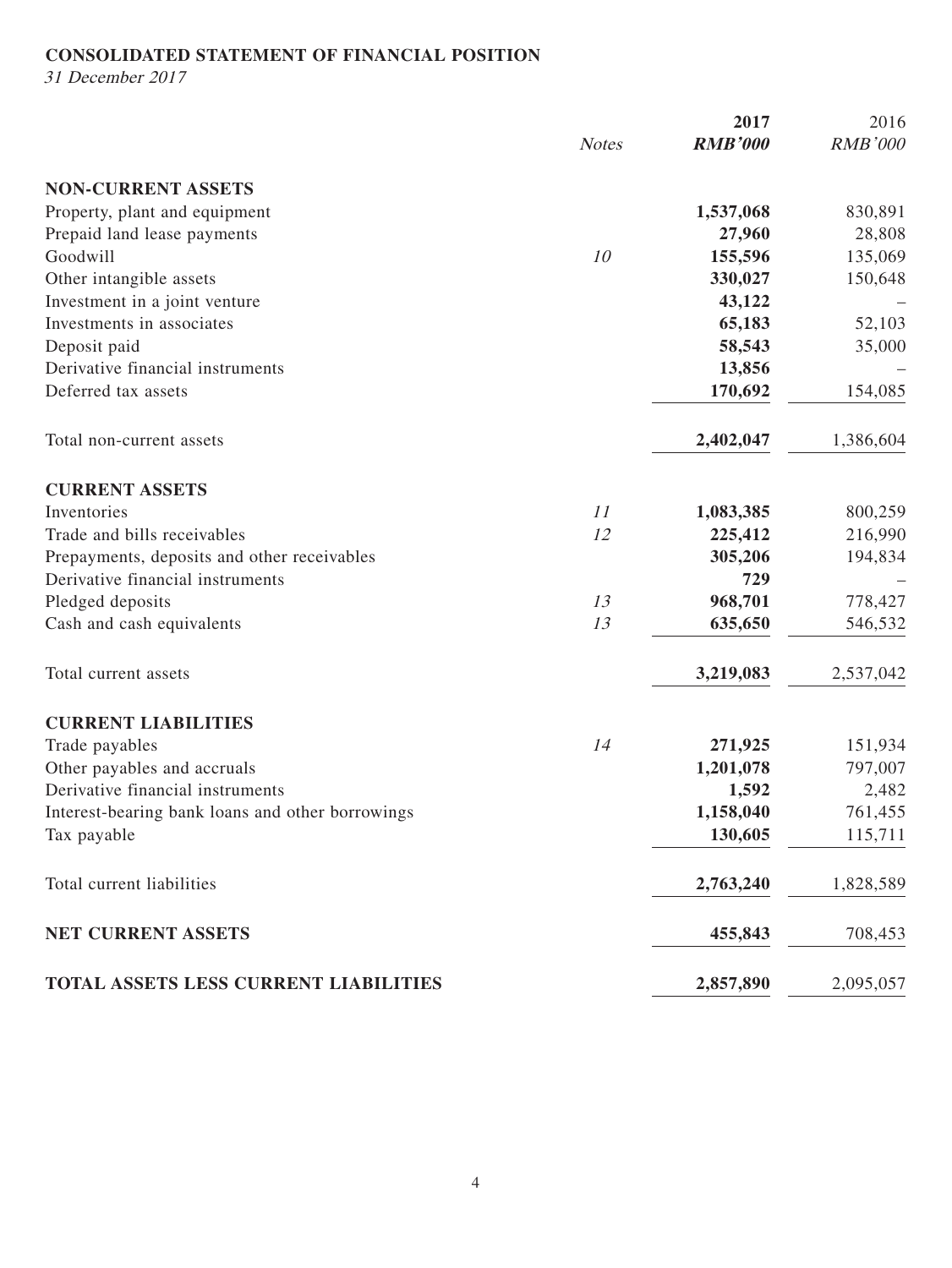|                                                  | 2017           | 2016           |
|--------------------------------------------------|----------------|----------------|
|                                                  | <b>RMB'000</b> | <b>RMB'000</b> |
| TOTAL ASSETS LESS CURRENT LIABILITIES            | 2,857,890      | 2,095,057      |
| <b>NON-CURRENT LIABILITIES</b>                   |                |                |
| Interest-bearing bank loans and other borrowings | 814,144        | 451,155        |
| Defined benefit plan                             | 6,374          | 6,138          |
| Deferred tax liabilities                         | 90,366         | 48,113         |
| Total non-current liabilities                    | 910,884        | 505,406        |
| Net assets                                       | 1,947,006      | 1,589,651      |
| <b>EQUITY</b>                                    |                |                |
| Equity attributable to owners of the parent      |                |                |
| Share capital                                    | 109,172        | 108,455        |
| Reserves                                         | 1,631,319      | 1,359,614      |
|                                                  | 1,740,491      | 1,468,069      |
| Non-controlling interests                        | 206,515        | 121,582        |
| Total equity                                     | 1,947,006      | 1,589,651      |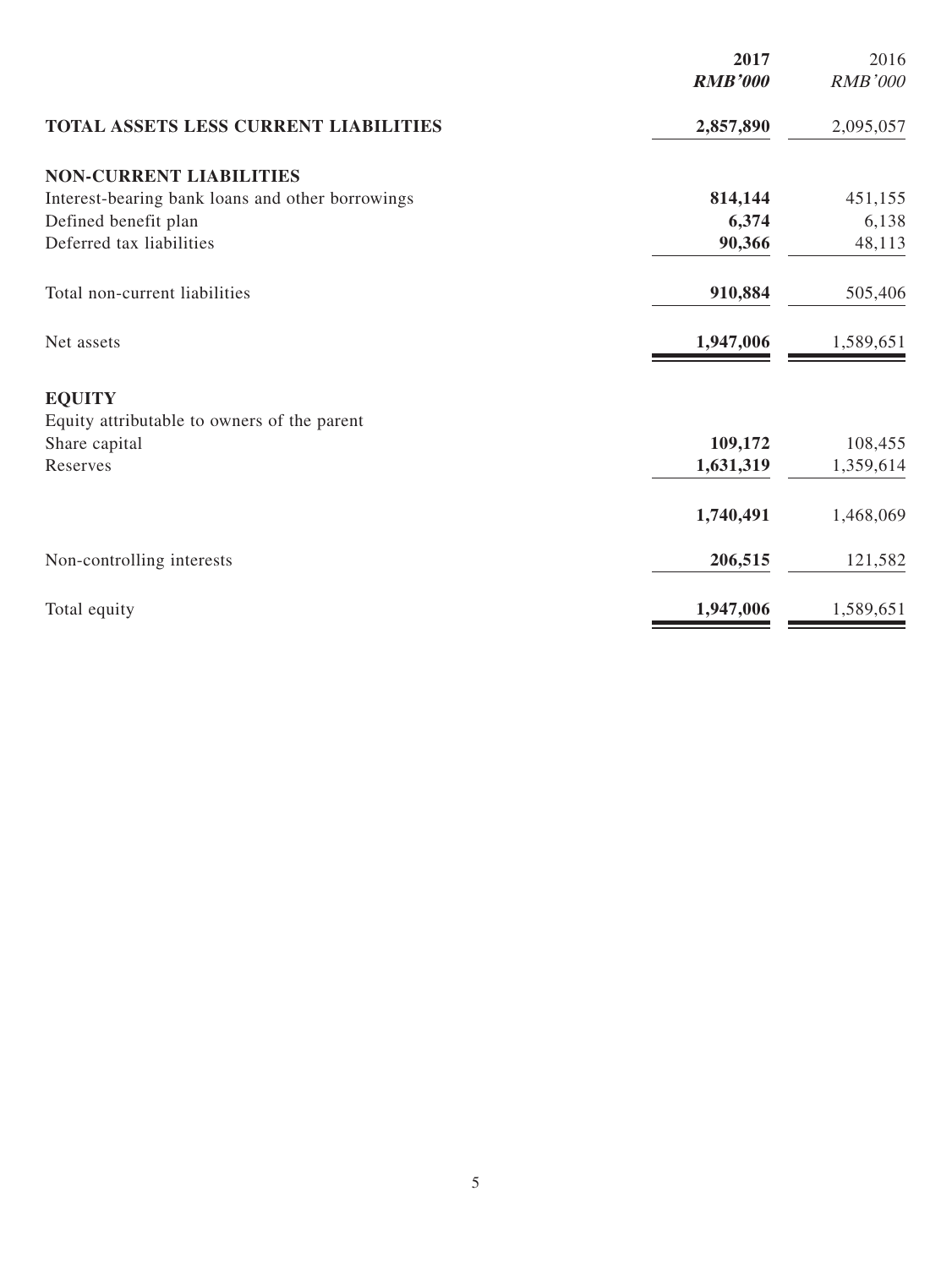### **NOTES TO THE FINANCIAL STATEMENTS**

31 December 2017

#### **1. CORPORATE AND GROUP INFORMATION**

The Company was incorporated as an exempted company with limited liability in the Cayman Islands on 8 June 2009. The registered office of the Company is located at Cricket Square, Hutchins Drive, P.O. Box 2681, Grand Cayman KY1-1111, Cayman Islands. The principal offices of the Group are located at (i) Unit 16, 36/F., China Merchants Tower, Shun Tak Centre, 168-200 Connaught Road Central, Sheung Wan, Hong Kong; (ii) 8th Floor, XinDaXin Building A, No. 168, Huangxing Middle Road, Changsha City, Hunan Province, the People's Republic of China (the "PRC"); (iii) Dokter van Deenweg 150, 8025 BM Zwolle, the Netherlands; and (iv) 25-27 Keysborough Avenue, Keysborough VIC 3173, Australia. The shares of the Company (the "Shares") were listed on the Main Board of the Stock Exchange of Hong Kong Limited (the "Stock Exchange") on 8 October 2009. The Company and its subsidiaries are hereinafter collectively referred to as the Group.

The Company acts as an investment holding company of the Group. During the year, the Group is principally engaged in the research and development ("R&D"), production, marketing and distribution of dairy and related products and nutrition products to its worldwide customers, particularly in the PRC.

#### **2. BASIS OF PREPARATION**

These financial statements have been prepared in accordance with International Financial Reporting Standards ("IFRSs") (which include all International Financial Reporting Standards, International Accounting Standards ("IASs") and Interpretations) issued by the International Accounting Standards Board and the disclosure requirements of the Hong Kong Companies Ordinance. They have been prepared under the historical cost convention, except for derivative financial instruments, which have been measured at fair value. These financial statements are presented in Renminbi ("RMB") and all values are rounded to the nearest thousand (RMB'000) except when otherwise indicated.

#### **Basis of consolidation**

The consolidated financial statements include the financial statements of the Group for the year ended 31 December 2017. A subsidiary is an entity (including a structured entity), directly or indirectly, controlled by the Company. Control is achieved when the Group is exposed, or has rights, to variable returns from its involvement with the investee and has the ability to affect those returns through its power over the investee (i.e., existing rights that give the Group the current ability to direct the relevant activities of the investee).

When the Company has, directly or indirectly, less than a majority of the voting or similar rights of an investee, the Group considers all relevant facts and circumstances in assessing whether it has power over an investee, including:

- (a) the contractual arrangement with the other vote holders of the investee;
- (b) rights arising from other contractual arrangements; and
- (c) the Group's voting rights and potential voting rights.

The financial statements of the subsidiaries are prepared for the same reporting period as the Company, using consistent accounting policies. The results of subsidiaries are consolidated from the date on which the Group obtains control, and continue to be consolidated until the date that such control ceases.

Profit or loss and each component of other comprehensive income are attributed to the owners of the parent of the Group and to the non-controlling interests, even if this results in the non-controlling interests having a deficit balance. All intra-group assets and liabilities, equity, income, expenses and cash flows relating to transactions between members of the Group are eliminated in full on consolidation.

The Group reassesses whether or not it controls an investee if facts and circumstances indicate that there are changes to one or more of the three elements of control described above. A change in the ownership interest of a subsidiary, without a loss of control, is accounted for as an equity transaction.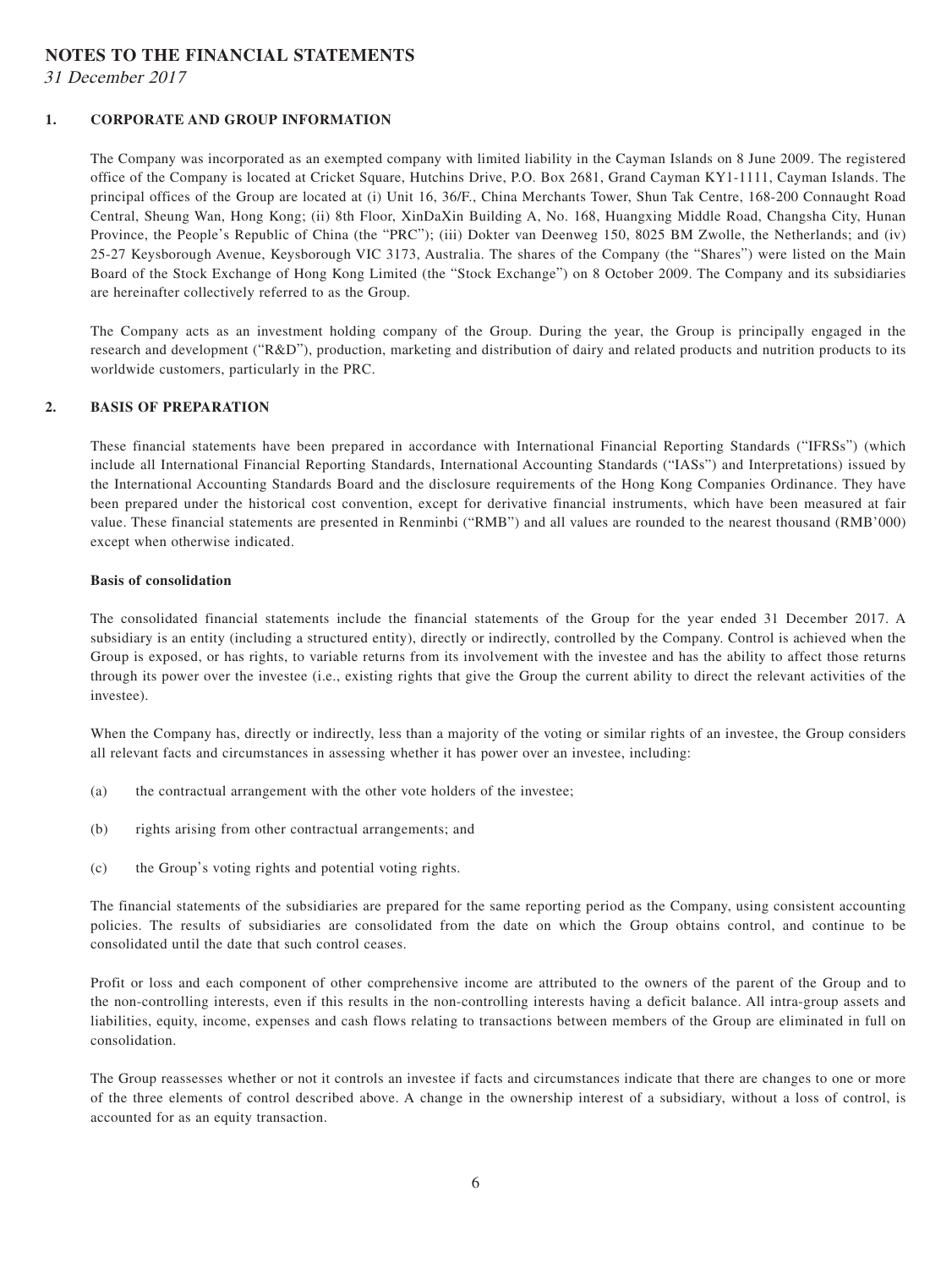If the Group loses control over a subsidiary, it derecognises (i) the assets (including goodwill) and liabilities of the subsidiary, (ii) the carrying amount of any non-controlling interest and (iii) the cumulative translation differences recorded in equity; and recognises (i) the fair value of the consideration received, (ii) the fair value of any investment retained and (iii) any resulting surplus or deficit in profit or loss. The Group's share of components previously recognised in other comprehensive income is reclassified to profit or loss or retained profits, as appropriate, on the same basis as would be required if the Group had directly disposed of the related assets or liabilities.

#### **3. CHANGES IN ACCOUNTING POLICIES AND DISCLOSURES**

The Group has adopted the following revised IFRSs for the first time for the current year's financial statements.

| Amendments to IAS 7                      | Disclosure Initiative                                                            |
|------------------------------------------|----------------------------------------------------------------------------------|
| Amendments to IAS 12                     | Recognition of Deferred Tax Assets for Unrealised Losses                         |
| Amendments to IFRS 12 <i>included in</i> | Disclosure of Interests in Other Entities: Clarification of the Scope of IFRS 12 |
| Annual Improvements to                   |                                                                                  |
| <i>IFRSs 2014-2016 Cycle</i>             |                                                                                  |

The nature and the impact of the amendments are described below:

- (a) Amendments to IAS 7 require an entity to provide disclosures that enable users of financial statements to evaluate changes in liabilities arising from financing activities, including both changes arising from cash flows and non-cash changes.
- (b) Amendments to IAS 12 clarify that an entity, when assessing whether taxable profits will be available against which it can utilise a deductible temporary difference, needs to consider whether tax law restricts the sources of taxable profits against which it may make deductions on the reversal of that deductible temporary difference. Furthermore, the amendments provide guidance on how an entity should determine future taxable profits and explain the circumstances in which taxable profit may include the recovery of some assets for more than their carrying amount. The amendments have had no impact on the financial position or performance of the Group as the Group has no deductible temporary differences or assets that are in the scope of the amendments.
- (c) Amendments to IFRS 12 clarify that the disclosure requirements in IFRS 12, other than those disclosure requirements in paragraphs B10 to B16 of IFRS 12, apply to an entity's interest in a subsidiary, a joint venture or an associate, or a portion of its interest in a joint venture or an associate that is classified as held for sale or included in a disposal group classified as held for sale. The amendments have had no impact on the Group's financial statements.

#### **4. OPERATING SEGMENT INFORMATION**

For management purposes, the Group is organised into business units based on their products and services and had two reportable operating segments in 2017 as follows:

- (a) the dairy and related products segment comprises the manufacturing and sale of dairy and related products, particularly on formula milk powder products, to its worldwide customers; and
- (b) the nutrition products segment comprises the manufacturing and sale of nutrition products (other than dairy related) to its customers principally in the PRC and Australia.

The management monitors the results of the Group's operating segments separately for the purpose of making decisions about resource allocation and performance assessment. Segment performance is evaluated based on the reportable segment profit which is a measure of adjusted profit before tax. The adjusted profit before tax is measured consistently with the Group's profit before tax except that interest income, finance costs as well as unallocated head office and corporate results are excluded from such measurement.

Segment assets exclude cash and cash equivalents and other bank deposits and pledged deposits as these assets are managed on a group basis.

Segment liabilities exclude interest-bearing bank and other borrowings as these liabilities are managed on a group basis.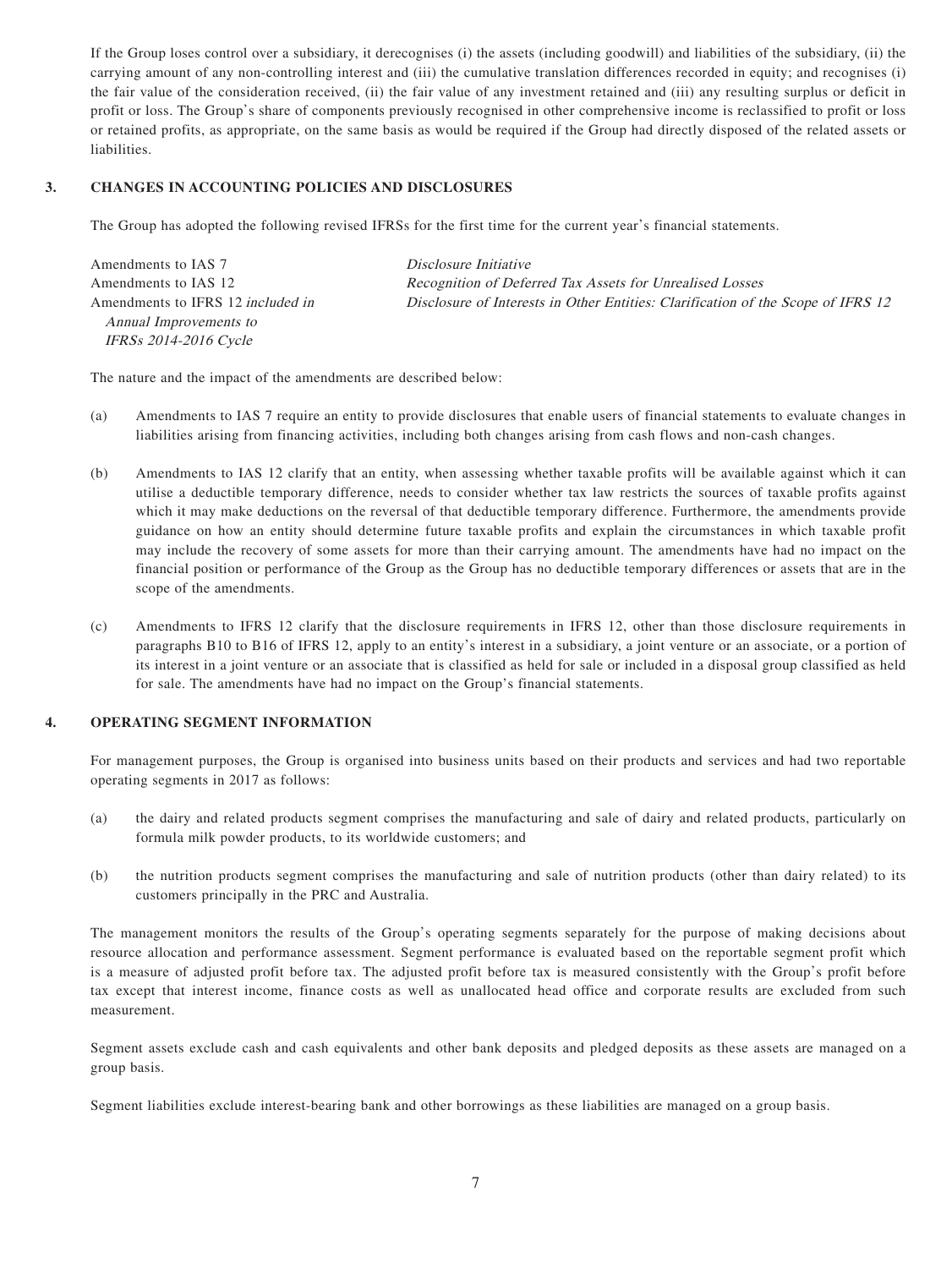### **Year ended 31 December 2017**

|                                                | Dairy and<br>related products<br><b>RMB'000</b> | <b>Nutrition</b><br>products<br><b>RMB'000</b> | <b>Total</b><br><b>RMB'000</b> |
|------------------------------------------------|-------------------------------------------------|------------------------------------------------|--------------------------------|
| <b>Segment revenue</b>                         |                                                 |                                                |                                |
| Sales to external customers                    | 3,851,131                                       | 75,335                                         | 3,926,466                      |
| Intersegment sales                             |                                                 | 2,841                                          | 2,841                          |
|                                                | 3,851,131                                       | 78,176                                         | 3,929,307                      |
| Reconciliation:                                |                                                 |                                                |                                |
| Elimination of intersegment sales              |                                                 |                                                | (2, 841)                       |
| Revenue from operations                        |                                                 |                                                | 3,926,466                      |
| <b>Segment results</b>                         | 483,333                                         | (31, 448)                                      | 451,885                        |
| Reconciliation:                                |                                                 |                                                |                                |
| Interest income                                |                                                 |                                                | 33,863                         |
| Finance costs                                  |                                                 |                                                | (22, 110)                      |
| Corporate and other unallocated expenses       |                                                 |                                                | (25, 093)                      |
| Profit before tax                              |                                                 |                                                | 438,545                        |
| <b>Segment assets</b>                          | 3,873,877                                       | 217,485                                        | 4,091,362                      |
| Reconciliation:                                |                                                 |                                                |                                |
| Elimination of intersegment receivables        |                                                 |                                                | (74, 583)                      |
| Corporate and other unallocated assets         |                                                 |                                                | 1,604,351                      |
| Total assets                                   |                                                 |                                                | 5,621,130                      |
| <b>Segment liabilities</b>                     | 1,683,882                                       | 92,641                                         | 1,776,523                      |
| Reconciliation:                                |                                                 |                                                |                                |
| Elimination of intersegment payables           |                                                 |                                                | (74, 583)                      |
| Corporate and other unallocated liabilities    |                                                 |                                                | 1,972,184                      |
| Total liabilities                              |                                                 |                                                | 3,674,124                      |
| Other segment information                      |                                                 |                                                |                                |
| Impairment losses recognised in profit or loss | 83,719                                          |                                                | 83,719                         |
| Share of profits and losses of a joint venture | 940                                             |                                                | 940                            |
| Share of profits and losses of associates      | 7,671                                           |                                                | 7,671                          |
| Investment in a joint venture                  | 43,122                                          |                                                | 43,122                         |
| Investments in associates                      | 65,183                                          |                                                | 65,183                         |
| Depreciation and amortisation                  | 65,235                                          | 11,251                                         | 76,486                         |
| Capital expenditure*                           | 515,973                                         | 3,062                                          | 519,035                        |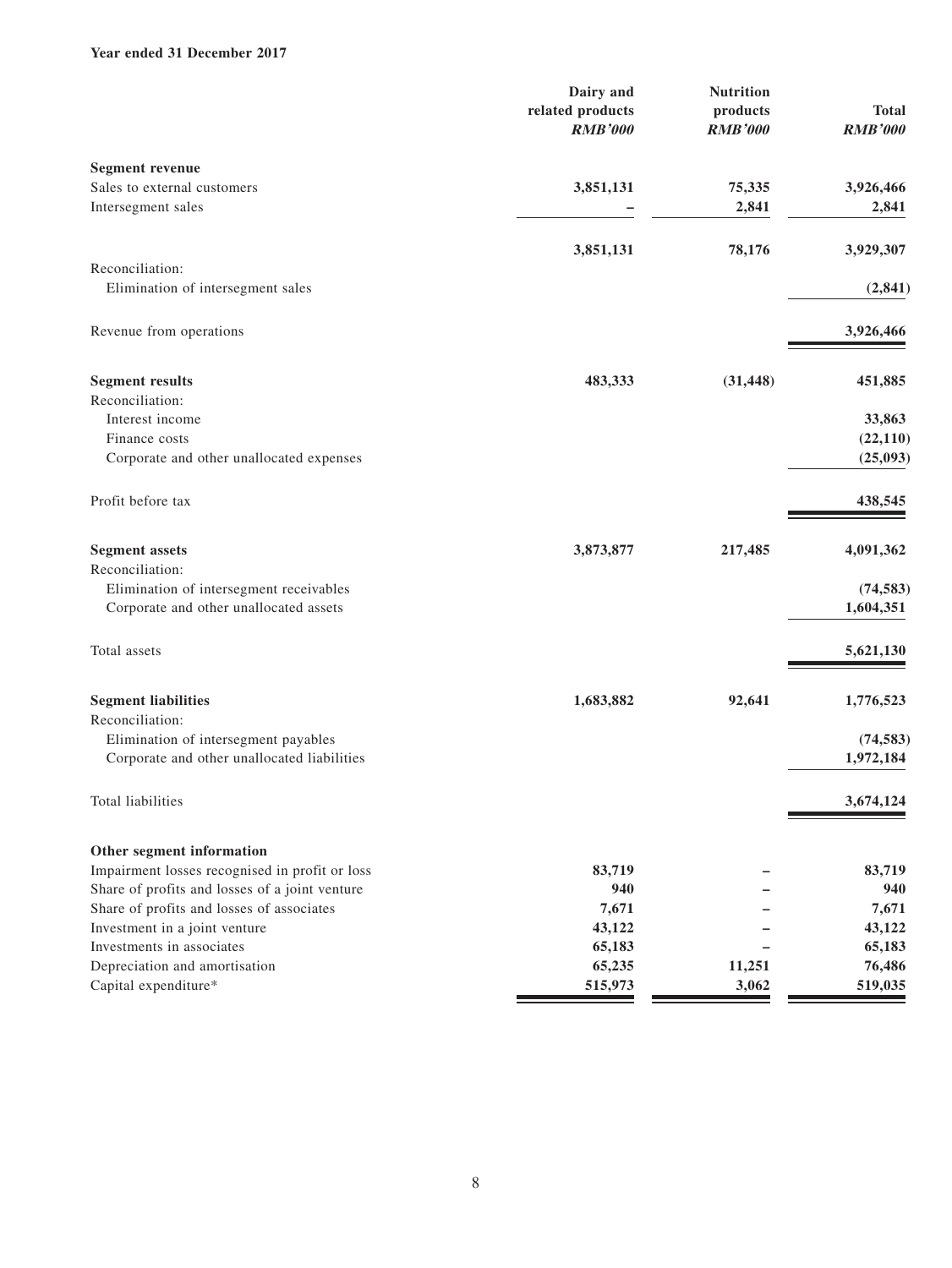|                                                                                     | Dairy and<br>related products<br><b>RMB'000</b> | Nutrition<br>products<br><b>RMB'000</b> | Total<br>RMB'000      |
|-------------------------------------------------------------------------------------|-------------------------------------------------|-----------------------------------------|-----------------------|
| <b>Segment revenue</b>                                                              |                                                 |                                         |                       |
| Sales to external customers                                                         | 2,729,283                                       | 10,979                                  | 2,740,262             |
| Intersegment sales                                                                  |                                                 |                                         |                       |
|                                                                                     | 2,729,283                                       | 10,979                                  | 2,740,262             |
| Reconciliation:                                                                     |                                                 |                                         |                       |
| Elimination of intersegment sales                                                   |                                                 |                                         |                       |
| Revenue from operations                                                             |                                                 |                                         | 2,740,262             |
| <b>Segment results</b>                                                              | 332,548                                         | (23, 813)                               | 308,735               |
| Reconciliation:                                                                     |                                                 |                                         |                       |
| Interest income                                                                     |                                                 |                                         | 37,266                |
| Finance costs                                                                       |                                                 |                                         | (17, 849)             |
| Corporate and other unallocated expenses                                            |                                                 |                                         | (30, 400)             |
| Profit before tax                                                                   |                                                 |                                         | 297,752               |
| <b>Segment assets</b>                                                               | 2,411,866                                       | 223,727                                 | 2,635,593             |
| Reconciliation:                                                                     |                                                 |                                         |                       |
| Elimination of intersegment receivables                                             |                                                 |                                         | (36,906)              |
| Corporate and other unallocated assets                                              |                                                 |                                         | 1,324,959             |
| Total assets                                                                        |                                                 |                                         | 3,923,646             |
| <b>Segment liabilities</b>                                                          | 1,114,677                                       | 43,614                                  | 1,158,291             |
| Reconciliation:                                                                     |                                                 |                                         |                       |
| Elimination of intersegment payables<br>Corporate and other unallocated liabilities |                                                 |                                         | (36,906)<br>1,212,610 |
|                                                                                     |                                                 |                                         |                       |
| Total liabilities                                                                   |                                                 |                                         | 2,333,995             |
| Other segment information                                                           |                                                 |                                         |                       |
| Impairment losses recognised in profit or loss                                      | 55,828                                          |                                         | 55,828                |
| Share of profits and losses of associates                                           | 4,233                                           |                                         | 4,233                 |
| Investments in associates                                                           | 52,103                                          |                                         | 52,103                |
| Depreciation and amortisation                                                       | 52,522                                          | 2,425                                   | 54,947                |
| Capital expenditure*                                                                | 268,857                                         | 15,280                                  | 284,137               |

\* Capital expenditure consists of additions to property, plant and equipment and intangible assets.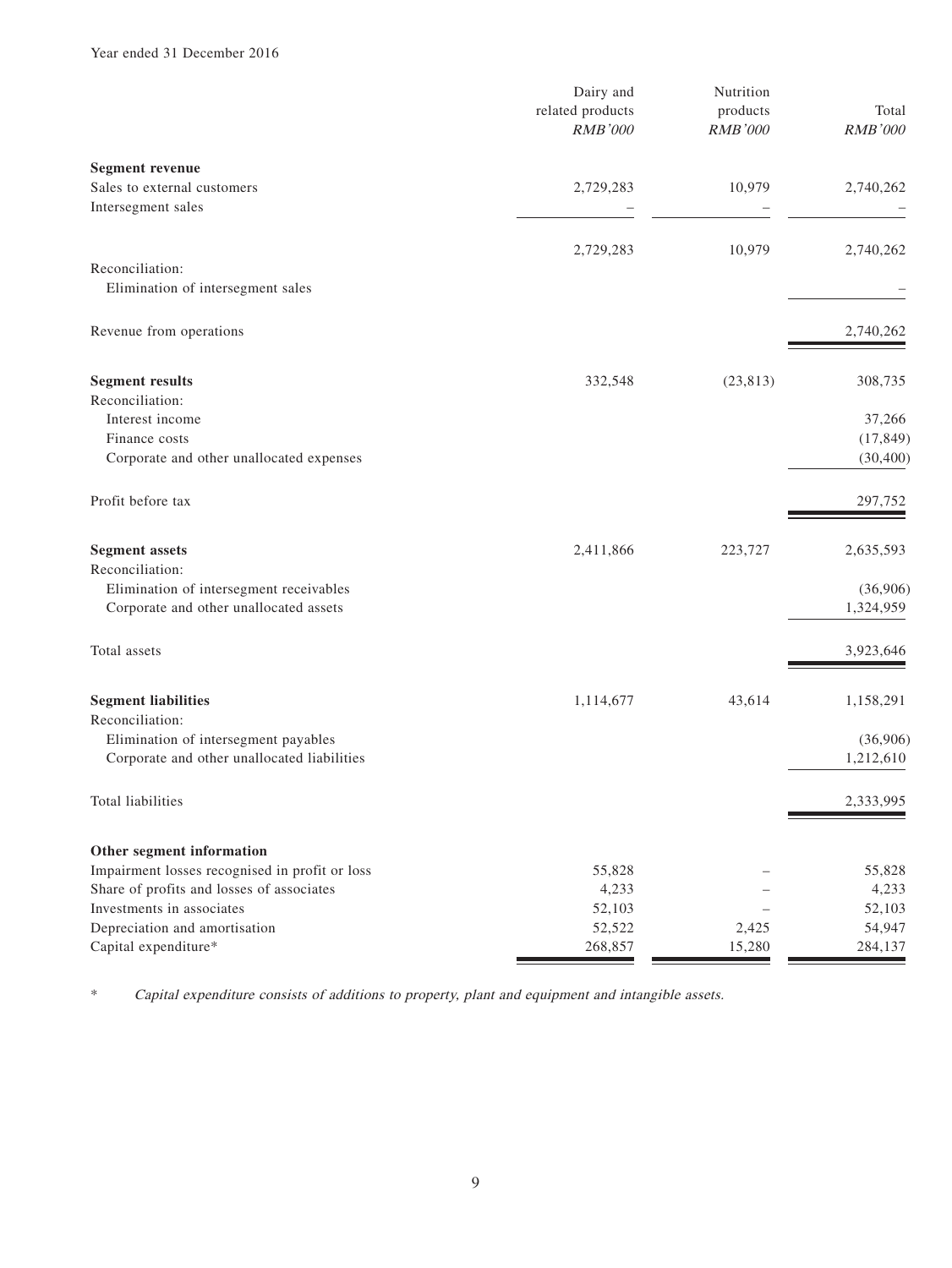#### **Geographical information**

#### **(a) Revenue from external customers**

|                          | 2017           | 2016           |
|--------------------------|----------------|----------------|
|                          | <b>RMB'000</b> | <i>RMB'000</i> |
| The PRC                  | 2,721,950      | 1,819,499      |
| European Union           | 701,248        | 563,982        |
| Middle East              | 117,253        | 104,977        |
| United States of America | 95,218         | 95,774         |
| Australia                | 114,384        | 25,861         |
| New Zealand              | 13,544         | 5,352          |
| Others                   | 162,869        | 124,817        |
|                          | 3,926,466      | 2,740,262      |
|                          |                |                |

The revenue information is based on the locations of the customers.

#### **(b) Non-current assets**

|                 | 2017<br><b>RMB'000</b> | 2016<br><b>RMB'000</b> |
|-----------------|------------------------|------------------------|
| The PRC         | 343,055                | 177,430                |
| The Netherlands | 1,352,371              | 852,094                |
| Australia       | 365,646                | 143,247                |
| New Zealand     | 170,283                | 59,748                 |
|                 | 2,231,355              | 1,232,519              |

The non-current assets information above is based on the locations of the assets and excludes deferred tax assets.

#### **Information about a major customer**

During the year, there was no revenue from a single external customer accounted for 10% or more of the Group's total revenue (2016: Nil).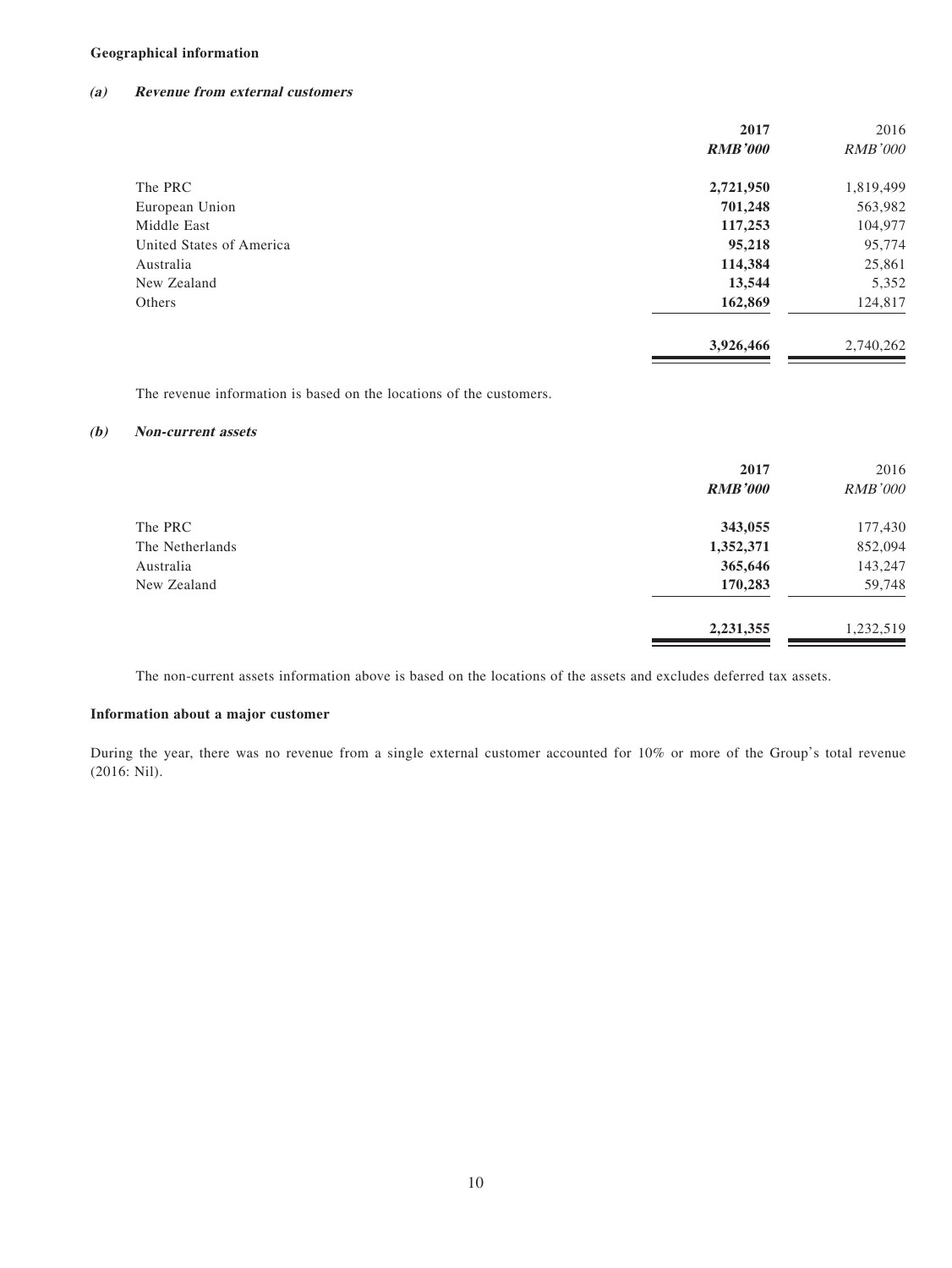### **5. REVENUE, OTHER INCOME AND GAINS**

Revenue represents the net invoiced value of goods sold, after deduction of allowances for returns and trade discounts.

An analysis of revenue, other income and gains is as follows:

|             | 2017           | 2016           |
|-------------|----------------|----------------|
| <b>Note</b> | <b>RMB'000</b> | <b>RMB'000</b> |
|             |                |                |
|             | 3,926,466      | 2,740,262      |
|             |                |                |
|             |                |                |
|             | 33,863         | 37,266         |
|             |                | 11,692         |
| (i)         | 10,675         | 3,728          |
|             |                | 2,540          |
|             | 1,833          | 1,046          |
|             | 11,092         | 6,359          |
|             | 57,463         | 62,631         |
|             |                |                |

(i) Various government grants have been received for investments in Hunan province, the PRC, where the Company's subsidiaries operate. All these grants are related to expenses and there were no unfulfilled conditions or contingencies relating to these grants.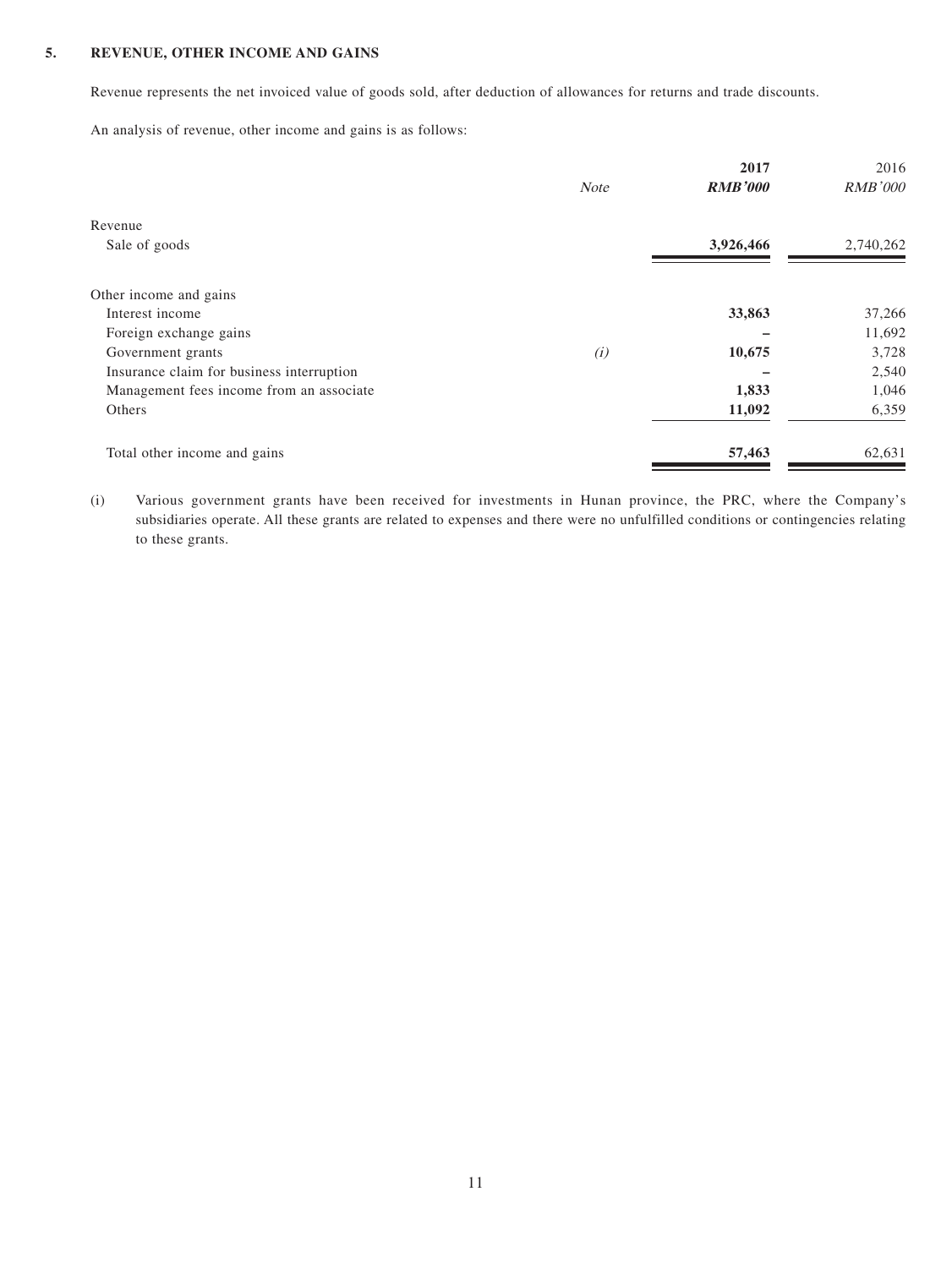### **6. PROFIT BEFORE TAX**

The Group's profit before tax is arrived at after charging/(crediting):

|                                                                | 2017           | 2016           |
|----------------------------------------------------------------|----------------|----------------|
|                                                                | <b>RMB'000</b> | <b>RMB'000</b> |
| Cost of inventories sold                                       | 2,152,548      | 1,560,279      |
| Write-down of inventories to net realisable value              | 83,719         | 55,124         |
| Cost of sales                                                  | 2,236,267      | 1,615,403      |
| Depreciation                                                   | 56,136         | 44,429         |
| Amortisation of prepaid land lease payments                    | 848            | 357            |
| Amortisation of other intangible assets                        | 19,502         | 10,161         |
| Research and development costs                                 | 37,908         | 27,038         |
| Minimum lease payments under operating leases                  | 11,436         | 7,132          |
| Loss on disposal of items of property, plant and equipment     |                | 1,741          |
| Foreign exchange differences, net                              | 3,488          | (11,692)       |
| Fair value gain on derivative instrument:                      |                |                |
| - transaction not qualifying as hedge                          | (715)          |                |
| Write-off of trade receivables                                 |                | 704            |
| Loss on disposal of items of other intangible assets           |                | 945            |
| Auditor's remuneration                                         | 7,220          | 6,575          |
| Advertising and promotion expenses                             | 408,358        | 312,291        |
| Employee benefit expenses (including directors' remuneration): |                |                |
| Wages, salaries and staff welfare                              | 445,092        | 331,916        |
| Equity share option expense                                    | 7,585          | 11,793         |
| Pension scheme contributions*                                  | 31,707         | 20,828         |
|                                                                | 484,384        | 364,537        |

\* At 31 December 2017, the Group had no forfeited contributions available to reduce its contributions to the pension schemes in future years (2016: Nil).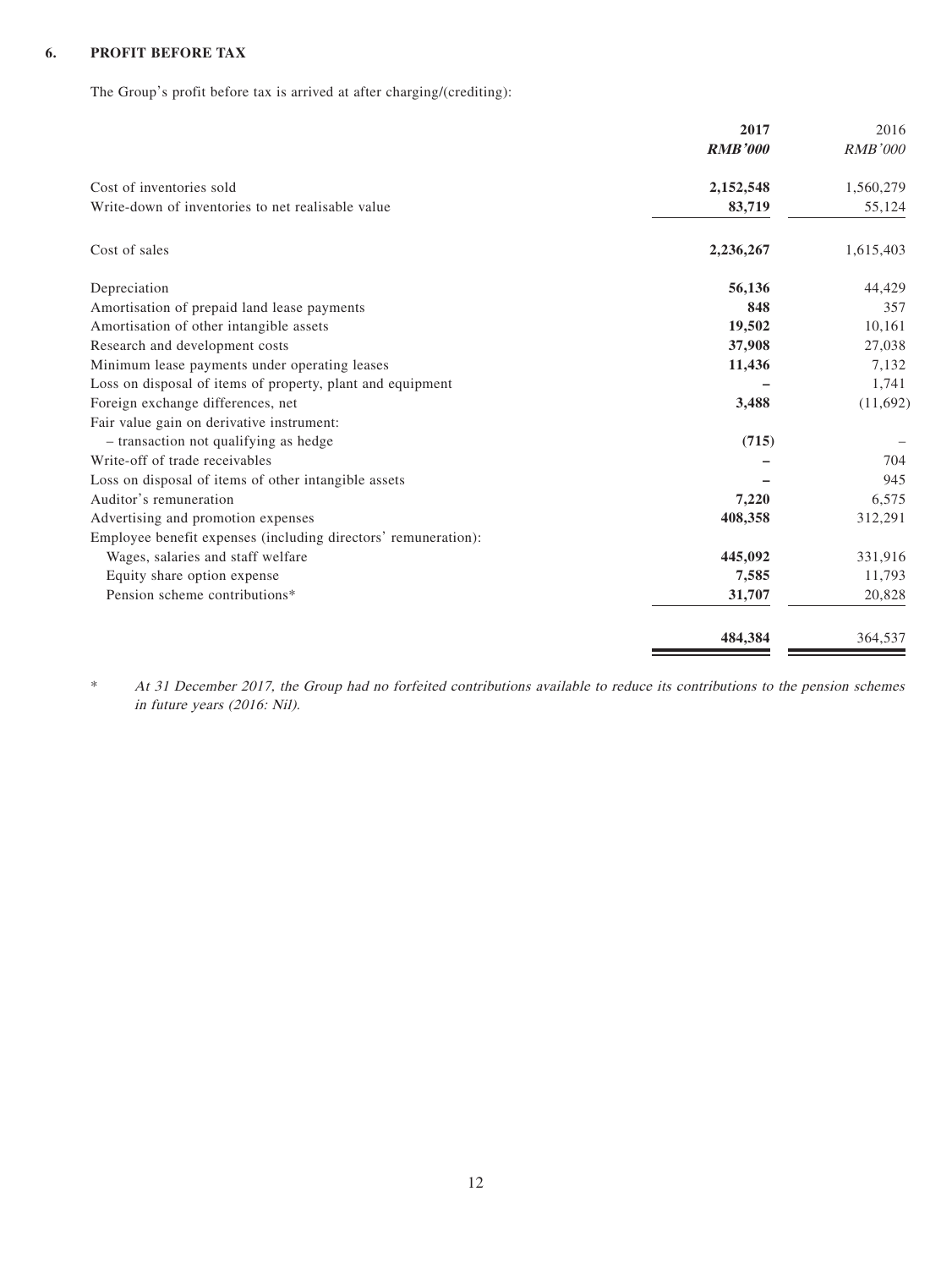#### **7. FINANCE COSTS**

An analysis of finance costs is as follows:

|                                                                                          | 2017           | 2016           |
|------------------------------------------------------------------------------------------|----------------|----------------|
|                                                                                          | <b>RMB'000</b> | <i>RMB'000</i> |
| Interest on bank loans, overdrafts and other loans                                       | 26,185         | 21,969         |
| Interest on finance leases                                                               | 530            | 669            |
| Total interest expense on financial liabilities not at fair value through profit or loss | 26,715         | 22,638         |
| Less: Interest capitalised                                                               | (3,567)        | (5,272)        |
|                                                                                          | 23,148         | 17,366         |
| Other finance costs:                                                                     |                |                |
| Unrealised loss/(gain) on an interest rate swap                                          | (1,038)        | 483            |
|                                                                                          | 22,110         | 17,849         |

#### **8. INCOME TAX**

Hong Kong profits tax has been provided at the rate of 16.5% on the assessable profits arising in Hong Kong during the year. No Hong Kong profits tax had been provided in the prior year as the Group did not generate any assessable profits arising in Hong Kong during that year.

Taxes on profits assessable elsewhere have been calculated at the rates of tax prevailing in the jurisdictions in which the Group operates. Under the PRC income tax laws, enterprises are subject to corporate income tax ("CIT") at a rate of 25%. Under the Netherlands income tax laws, enterprises are subject to the Netherlands CIT rate of 20% for the first EUR200,000 taxable profits and 25% for taxable profits exceeding EUR200,000. Under the United States tax laws, enterprises are subject to the United States CIT rate of 34% (subsequent to the end of the reporting period, enterprises are subject to the CIT rate of 21% with effect from 1 January 2018). Under the Canada tax laws, enterprises are subject to the Canada CIT rate of 26.5%. Under the Australia tax laws, enterprises are subject to the Australia CIT rate of 30%. Under the New Zealand tax laws, enterprises are subject to the New Zealand CIT rate of 28%. Under the Taiwan tax laws, enterprises are subject to the Taiwan CIT rate of 17%.

Ausnutria Dairy (China) Co., Ltd. ("Ausnutria China") was designated as a High-tech Enterprise from 2010, and was granted a preferential CIT rate of 15% since then. During 2017, the application for the renewal of the designation of Ausnutria China as a High-tech Enterprise, which expired in December 2016, has been approved and Ausnutria China was granted the preferential CIT rate of 15% for another three years ending 31 December 2019.

|                                               | 2017           | 2016           |
|-----------------------------------------------|----------------|----------------|
|                                               | <b>RMB'000</b> | <i>RMB'000</i> |
| Current charge for the year - Mainland China  |                |                |
| Charge for the year                           | 114,428        | 115,477        |
| Underprovision in prior years                 |                | 107            |
| Current charge for the year – The Netherlands |                |                |
| Charge for the year                           | 3,004          | 4,110          |
| Underprovision in prior years                 | 1,034          | 173            |
| Current charge for the year - Hong Kong       |                |                |
| Charge for the year                           | 1,022          |                |
| Underprovision in prior years                 | 653            |                |
| Current charge for the year - Taiwan          |                |                |
| Charge for the year                           | 464            |                |
| Deferred income tax                           | (16, 840)      | (56, 111)      |
| Total tax charge for the year                 | 103,765        | 63,756         |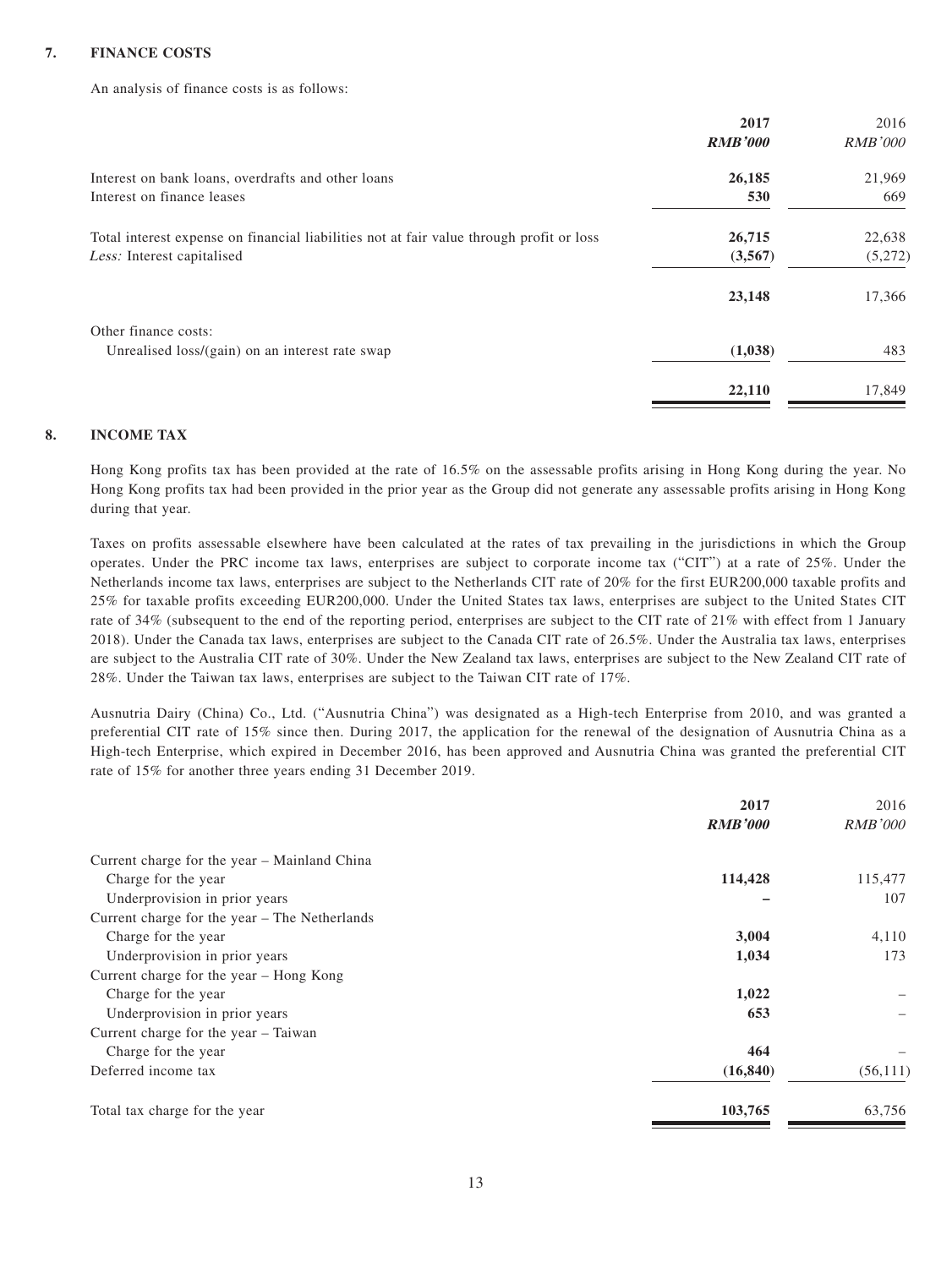#### **9. EARNINGS PER SHARE ATTRIBUTABLE TO ORDINARY EQUITY HOLDERS OF THE PARENT**

The calculation of the basic earnings per share amount is based on the profit for the year attributable to ordinary equity holders of the parent and the weighted average number of ordinary shares of 1,251,839,982 (2016: 1,247,732,530) in issue during the year.

The calculation of the diluted earnings per share amounts is based on the profit for the year attributable to ordinary equity holders of the parent, adjusted to reflect the share option issued. The weighted average number of ordinary shares used in the calculation is the number of ordinary shares in issue during the year, as used in the basic earnings per share calculation, and the weighted average number of ordinary shares assumed to have been issued at no consideration on the deemed exercise or conversion of all dilutive potential ordinary shares into ordinary shares.

#### **Earnings**

|                                                                                                                                                                                             | 2017<br><b>RMB'000</b>   | 2016<br><b>RMB'000</b>   |
|---------------------------------------------------------------------------------------------------------------------------------------------------------------------------------------------|--------------------------|--------------------------|
| Profit attributable to ordinary equity holders of the parent,<br>used in the basic and diluted earnings per share calculation                                                               | 308,133                  | 212,672                  |
| <b>Shares</b>                                                                                                                                                                               |                          |                          |
|                                                                                                                                                                                             | 2017<br>Number of shares | 2016<br>Number of shares |
| Weighted average number of ordinary shares in issue<br>during the year used in the basic earnings per share calculation<br>Effect of dilution – weighted average number of ordinary shares: | 1,251,839,982            | 1,247,732,530            |
| Share options                                                                                                                                                                               | 12,748,442               | 2,441,325                |
|                                                                                                                                                                                             | 1,264,588,424            | 1,250,173,855            |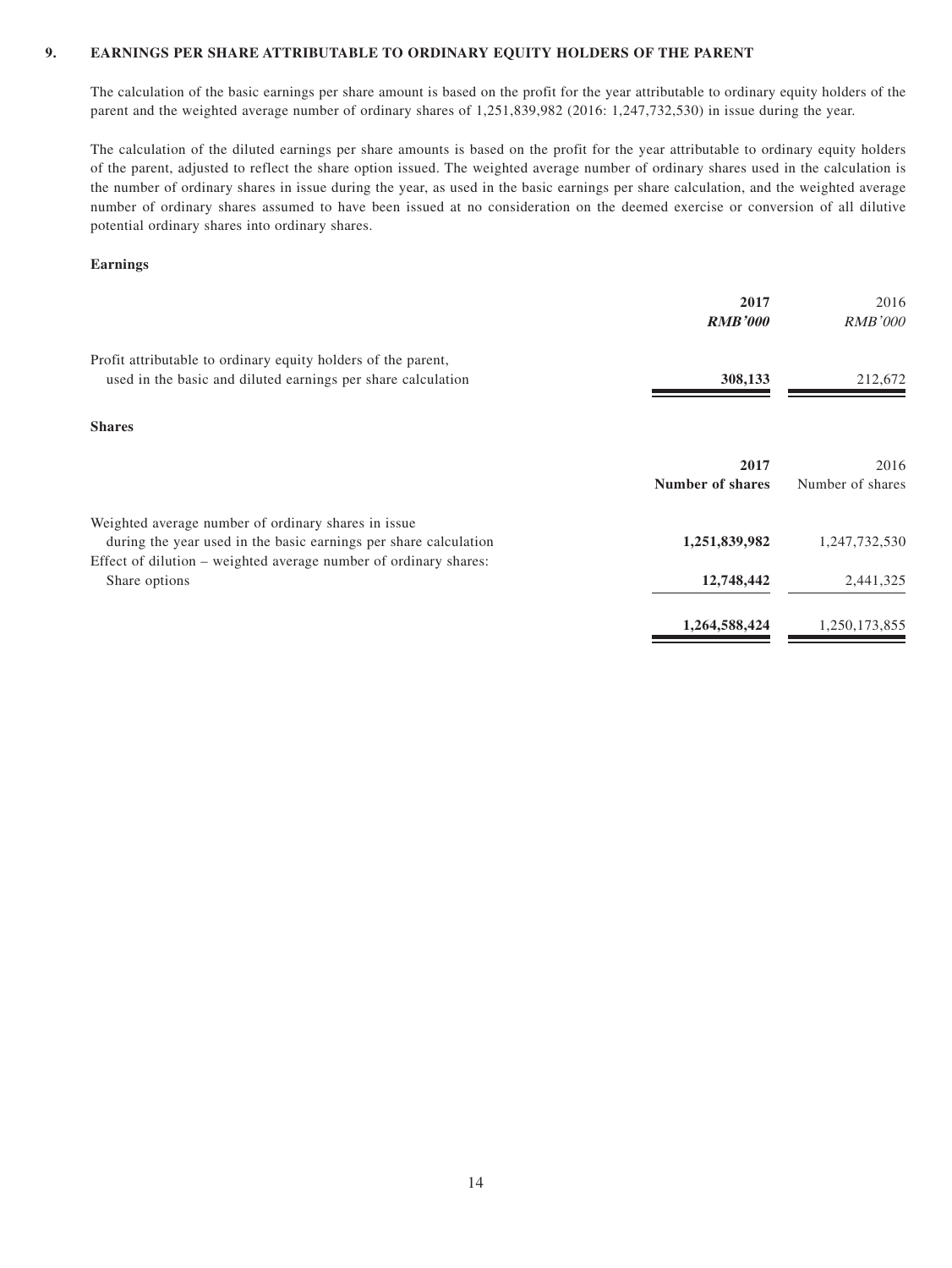|                                                       | <b>RMB'000</b> |
|-------------------------------------------------------|----------------|
| At 1 January 2016:                                    |                |
| Cost                                                  | 72,053         |
| Accumulated impairment                                |                |
| Net carrying amount                                   | 72,053         |
| Cost at 1 January 2016, net of accumulated impairment | 72,053         |
| <b>Acquisition of Nutrition Business</b>              | 61,798         |
| Exchange realignment                                  | 1,218          |
| Cost and net carrying amount at 31 December 2016      | 135,069        |
| At 31 December 2016:                                  |                |
| Cost                                                  | 135,069        |
| Accumulated impairment                                |                |
| Net carrying amount                                   | 135,069        |
| Cost at 1 January 2017, net of accumulated impairment | 135,069        |
| Acquisition of Youluck and the ADP Group (note 15)    | 14,856         |
| Exchange realignment                                  | 5,671          |
| Cost and net carrying amount at 31 December 2017      | 155,596        |
| At 31 December 2017:                                  |                |
| Cost                                                  | 155,596        |
| Accumulated impairment                                |                |
| Net carrying amount                                   | 155,596        |

# **11. INVENTORIES**

|                | 2017<br><b>RMB'000</b> | 2016<br><b>RMB'000</b> |
|----------------|------------------------|------------------------|
| Raw materials  | 369,011                | 239,805                |
| Finished goods | 703,833                | 555,059                |
| Others         | 10,541                 | 5,395                  |
| Total          | 1,083,385              | 800,259                |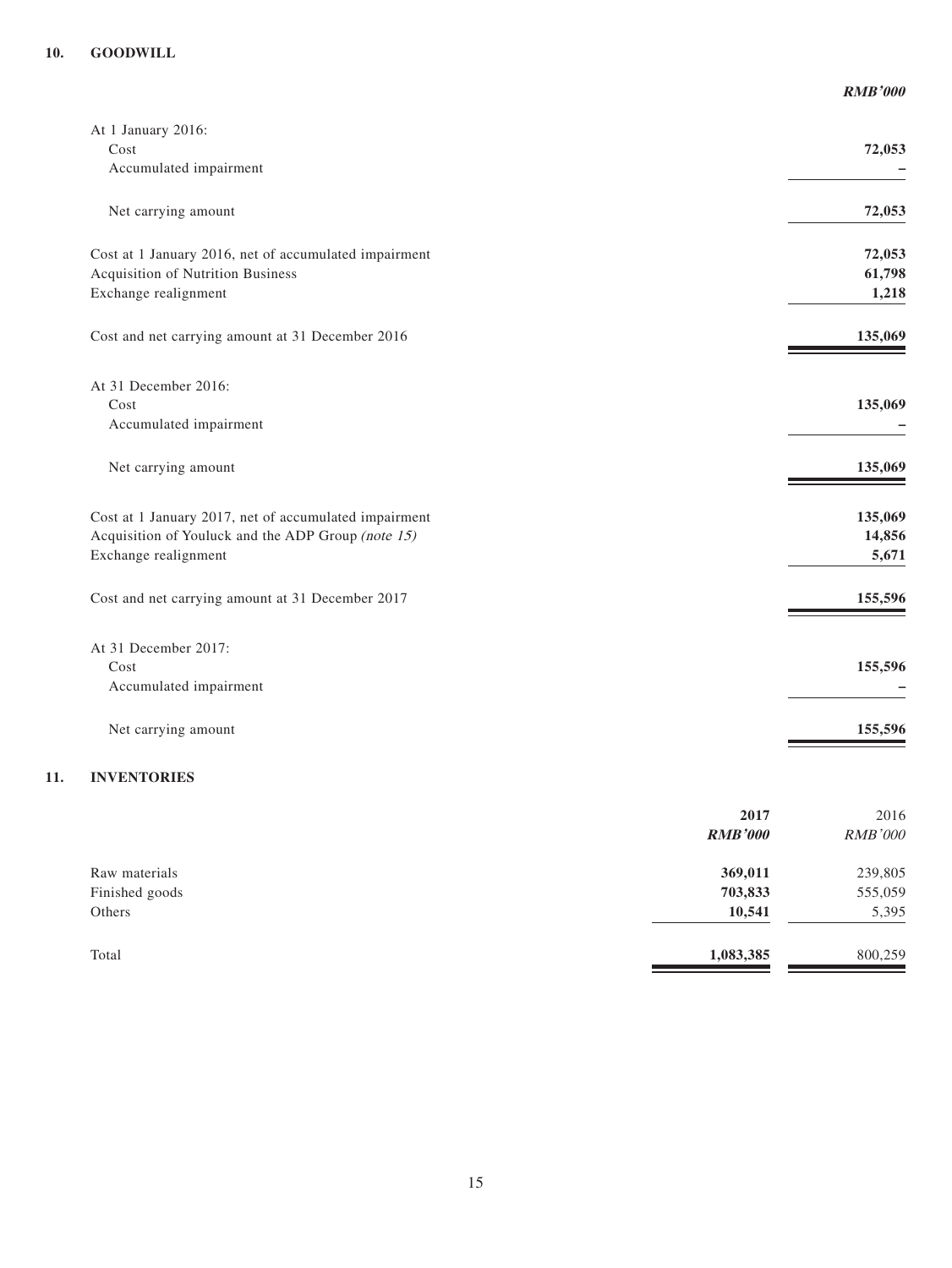|                                       | 2017<br><b>RMB'000</b> | 2016<br><b>RMB'000</b> |
|---------------------------------------|------------------------|------------------------|
| Trade receivables<br>Bills receivable | 200,855<br>24,557      | 161,943<br>55,047      |
| Total                                 | 225,412                | 216,990                |

The Group normally allows a credit period from 1 to 12 months (2016: from 1 to 12 months) to certain customers. The Group seeks to maintain strict control over its outstanding receivables. Overdue balances are reviewed regularly by senior management. In view of the aforementioned and the fact that the Group's trade receivables relate to a large number of diversified customers, there is no significant concentration of credit risk. Trade receivables are non-interest-bearing.

Included in the Group' trade receivables are amounts due from associates of EUR1,450,000 (equivalent to approximately RMB11,313,000) (2016: EUR624,000, equivalent to approximately RMB4,559,000) and amount due from a joint venture of AUD811,000 (equivalent to approximately RMB4,130,000) (2016: Nil), which are repayable on similar credit terms to those offered to the major customers of the Group.

An ageing analysis of the trade receivables as at the end of the reporting period, based on the invoice date and net of provisions, is as follows:

|                    | 2017           | 2016           |
|--------------------|----------------|----------------|
|                    | <b>RMB'000</b> | <b>RMB'000</b> |
| Within 3 months    | 187,246        | 151,471        |
| 3 to 6 months      | 7,413          | 2,709          |
| 6 months to 1 year | 3,298          | 5,510          |
| Over 1 year        | 2,898          | 2,253          |
| Total              | 200,855        | 161,943        |

There was no provision for impairment as at 31 December 2017 (2016: Nil). The carrying amounts of the trade and bills receivables approximate their fair values.

#### **13. CASH AND CASH EQUIVALENTS AND PLEDGED DEPOSITS**

|                           | 2017<br><b>RMB'000</b> | 2016<br><b>RMB'000</b> |
|---------------------------|------------------------|------------------------|
| Cash and bank balances    | 398,361                | 448,262                |
| Time deposits             | 1,205,990              | 876,697                |
|                           | 1,604,351              | 1,324,959              |
| Less: Pledged deposits    | (968, 701)             | (778, 427)             |
| Cash and cash equivalents | 635,650                | 546,532                |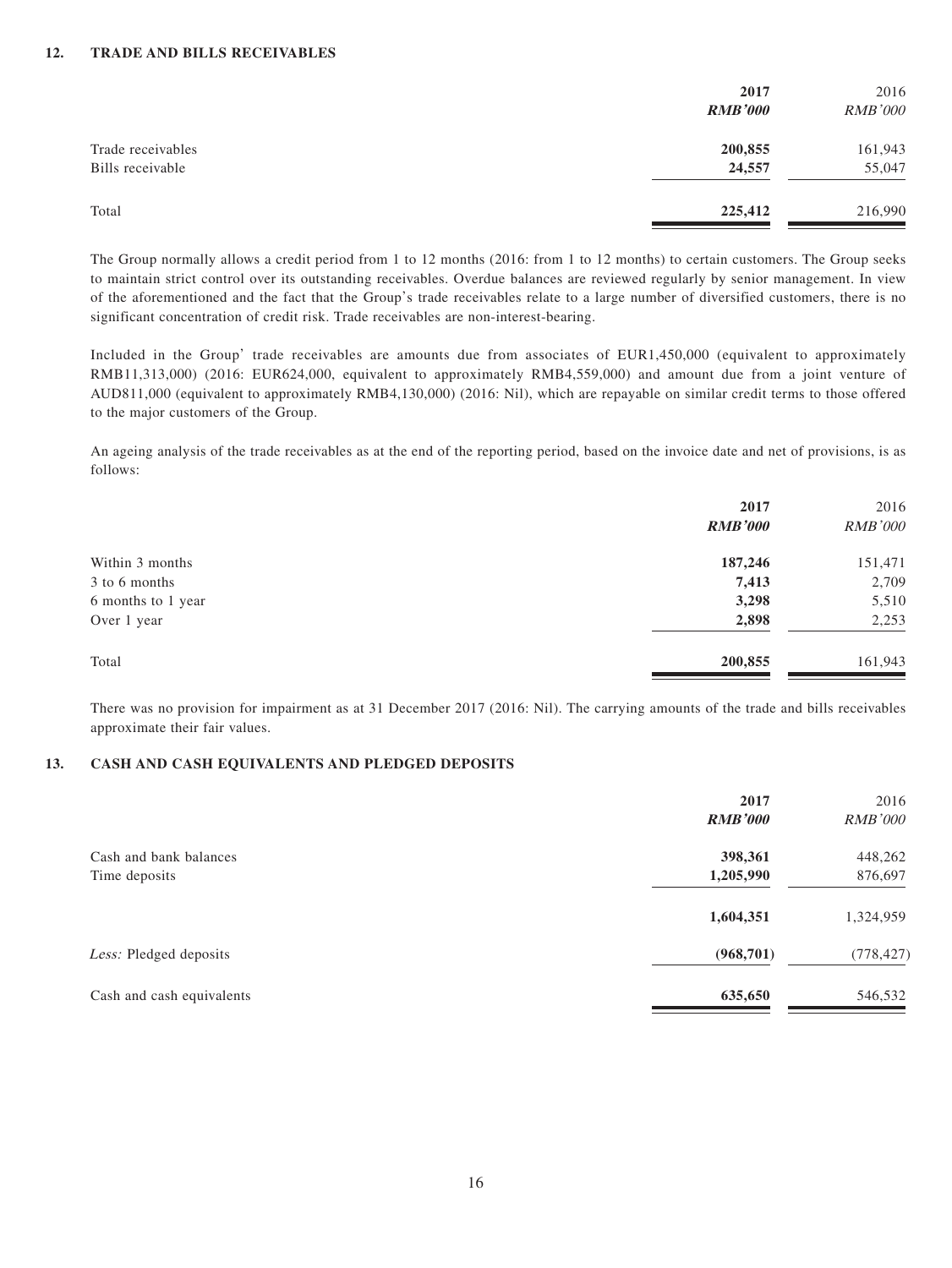#### **14. TRADE PAYABLES**

An ageing analysis of the trade payables of the Group as at the end of the reporting period, based on the invoice date, is as follows:

|                  | 2017<br><b>RMB'000</b> | 2016<br><b>RMB'000</b> |
|------------------|------------------------|------------------------|
| Within 12 months | 271,326                | 151,001                |
| Over 12 months   | 599                    | 933                    |
|                  | 271,925                | 151,934                |

Included in the trade payables are amounts due to associates of EUR3,072,000 (equivalent to approximately RMB23,972,000) (2016: EUR1,603,000, equivalent to approximately RMB11,712,000) and amount due to a joint venture of AUD19,000 (equivalent to approximately RMB97,000) (2016: Nil), which are repayable within 60 days.

Trade payables are interest-free and are normally settled within 12 months.

#### **15. BUSINESS COMBINATION**

Pursuant to the agreements and supplemental agreements entered into between the Group and six independent parties (the " Youluck Vendors") on 23 March 2017 and 28 April 2017, respectively, the Group agreed to purchase and the Youluck Vendors agreed to sell an aggregate of 60% equity interest in Youluck International Inc. ("Youluck"), which is principally engaged in the marketing and distribution of infant formula and infant food products and the trading of nutrition products in Taiwan, at a cash consideration of TWD45.3 million (equivalent to approximately RMB10.4 million) (the "Youluck Acquisition"). The Youluck Acquisition was completed on 28 April 2017.

The Group has elected to measure the non-controlling interest in Youluck at the non-controlling interest's proportionate share of Youluck's identifiable net assets.

Pursuant to an agreement entered into between the Group and ADP Group Limited (the "ADP Vendor") on 22 May 2017, the Group agreed to purchase and the ADP Vendor agreed to sell the entire equity interest in ADP Holdings (Australia) Pty Ltd. ("ADP Holdings") (the "ADP Acquisition"). ADP Holdings and its subsidiaries (the "ADP Group") are principally engaged in the manufacturing, packaging and sale of dairy and milk powder products and related R&D activities with production facilities and business located at the Victoria state, Australia. The consideration of the ADP Acquisition was satisfied by cash of AUD10.0 million (equivalent to approximately RMB51.3 million) and by the issue and allotment of 13,928,571 shares of Ausnutrition Care Pty Ltd. ("ACP") (the "ACP Shares") to the ADP Vendor. The ADP Acquisition was completed on 5 July 2017. ADP Holdings is thereafter wholly-owned by ACP and the Company's interest in ACP was diluted to 70%.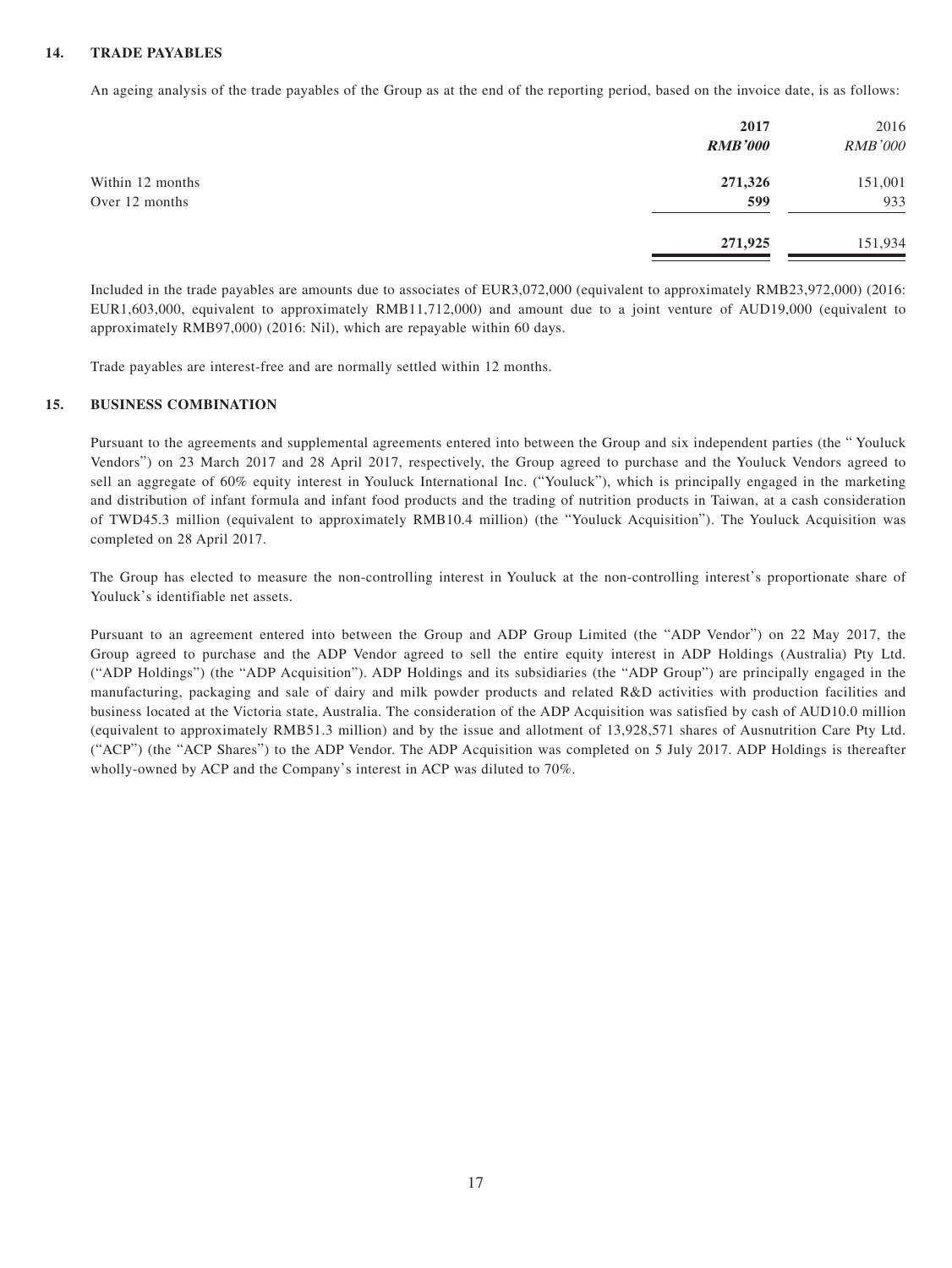The fair values of the identifiable assets and liabilities of Youluck and the ADP Group as at the respective dates of acquisitions were as follows:

|                                                  | <b>Fair values</b> |
|--------------------------------------------------|--------------------|
|                                                  | recognised on      |
|                                                  | acquisitions       |
|                                                  | <b>RMB'000</b>     |
| Property, plant and equipment                    | 56,351             |
| Intangible assets                                | 153,418            |
| Deferred tax assets                              | 506                |
| Inventories                                      | 33,047             |
| Trade receivables                                | 11,338             |
| Prepayments, deposits and other receivables      | 9,379              |
| Cash and cash equivalents                        | 11,463             |
| Trade payables                                   | (11, 473)          |
| Other payables and accruals                      | (29, 674)          |
| Tax payable                                      | (1,240)            |
| Interest-bearing bank loans and other borrowings | (68, 670)          |
| Deferred tax liabilities                         | (48,203)           |
| Total identifiable net assets at fair value      | 116,242            |
| Non-controlling interests                        | (5, 156)           |
| Goodwill on acquisition                          | 14,856             |
| Total consideration                              | 125,942            |
| Satisfied by:                                    |                    |
| Cash                                             | 62,075             |
| Issue of the ACP Shares                          | 63,867             |
|                                                  | 125,942            |
|                                                  |                    |

The Group incurred transaction costs of RMB6,055,000 for the acquisitions. These transaction costs have been expensed and are included in other expenses in the consolidated statement of profit or loss.

An analysis of the cash flows in respect of the acquisitions of Youluck and the ADP Group are as follows:

|                                                                                           | <b>RMB'000</b> |
|-------------------------------------------------------------------------------------------|----------------|
| Cash consideration                                                                        | (62,075)       |
| Cash and bank balances acquired                                                           | 11,463         |
| Net outflow of cash and cash equivalents included in cash flows from investing activities | (50, 612)      |
| Transaction costs of the acquisitions included in cash flows from operating activities    | (6,055)        |
|                                                                                           | (56, 667)      |

Since the acquisition, the above acquired companies contributed RMB105,485,000 to the Group's revenue and RMB328,000 to the consolidated profit for the year ended 31 December 2017.

Assuming the combination took place at the beginning of the year, the revenue from the operations of the Group and the profit of the Group for the year would be RMB4,028,736,000 and RMB338,509,000, respectively.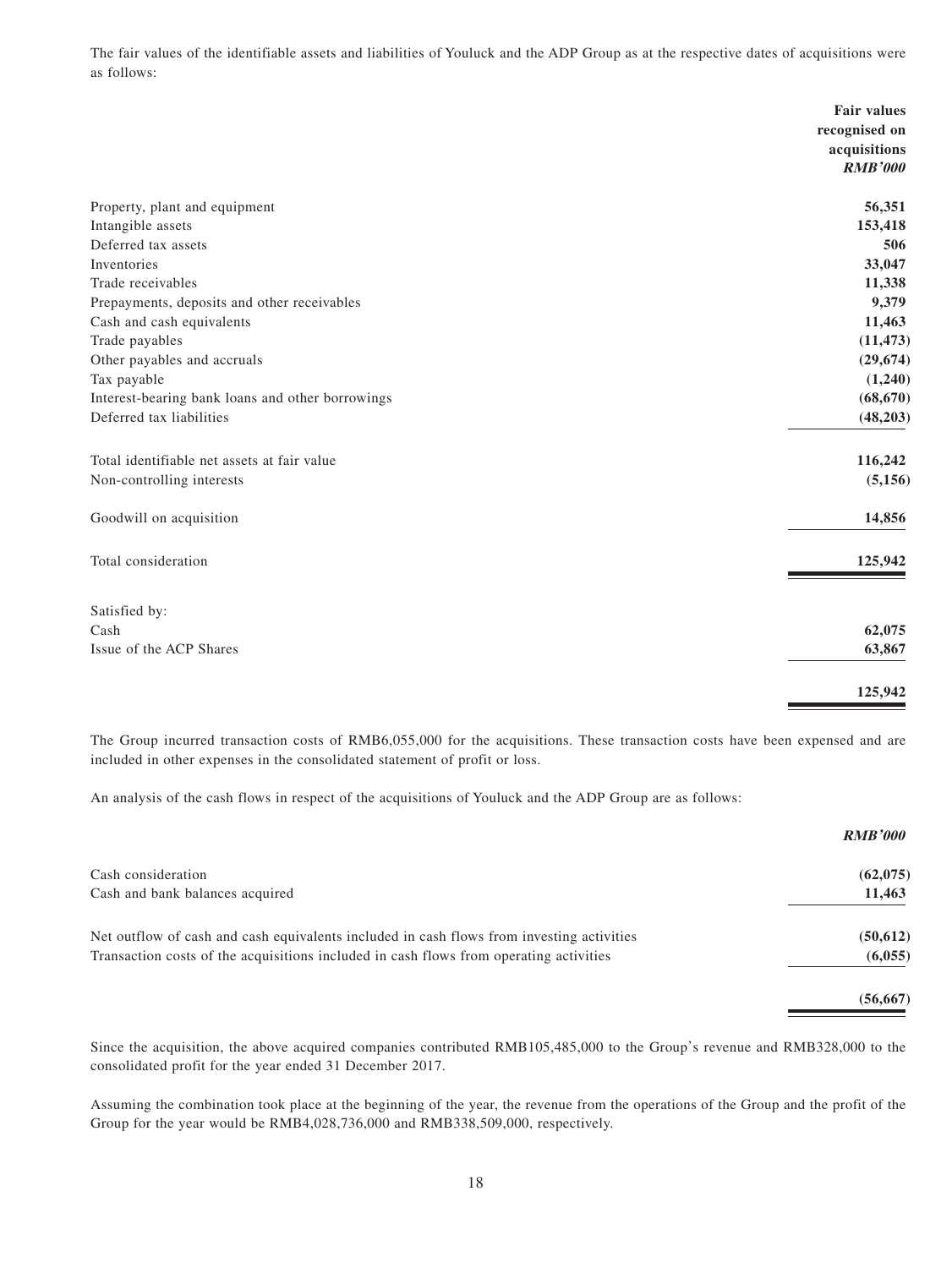|                                                                             | 2017<br><b>RMB'000</b> | 2016<br><i>RMB'000</i> |
|-----------------------------------------------------------------------------|------------------------|------------------------|
| Proposed final dividend $-$ HK10 cents (2016: HK5 cents) per ordinary share | 104.995                | 55,805                 |

The proposed final dividend for the year is subject to the approval of the Company's shareholders (the "Shareholders") at the forthcoming annual general meeting ("AGM").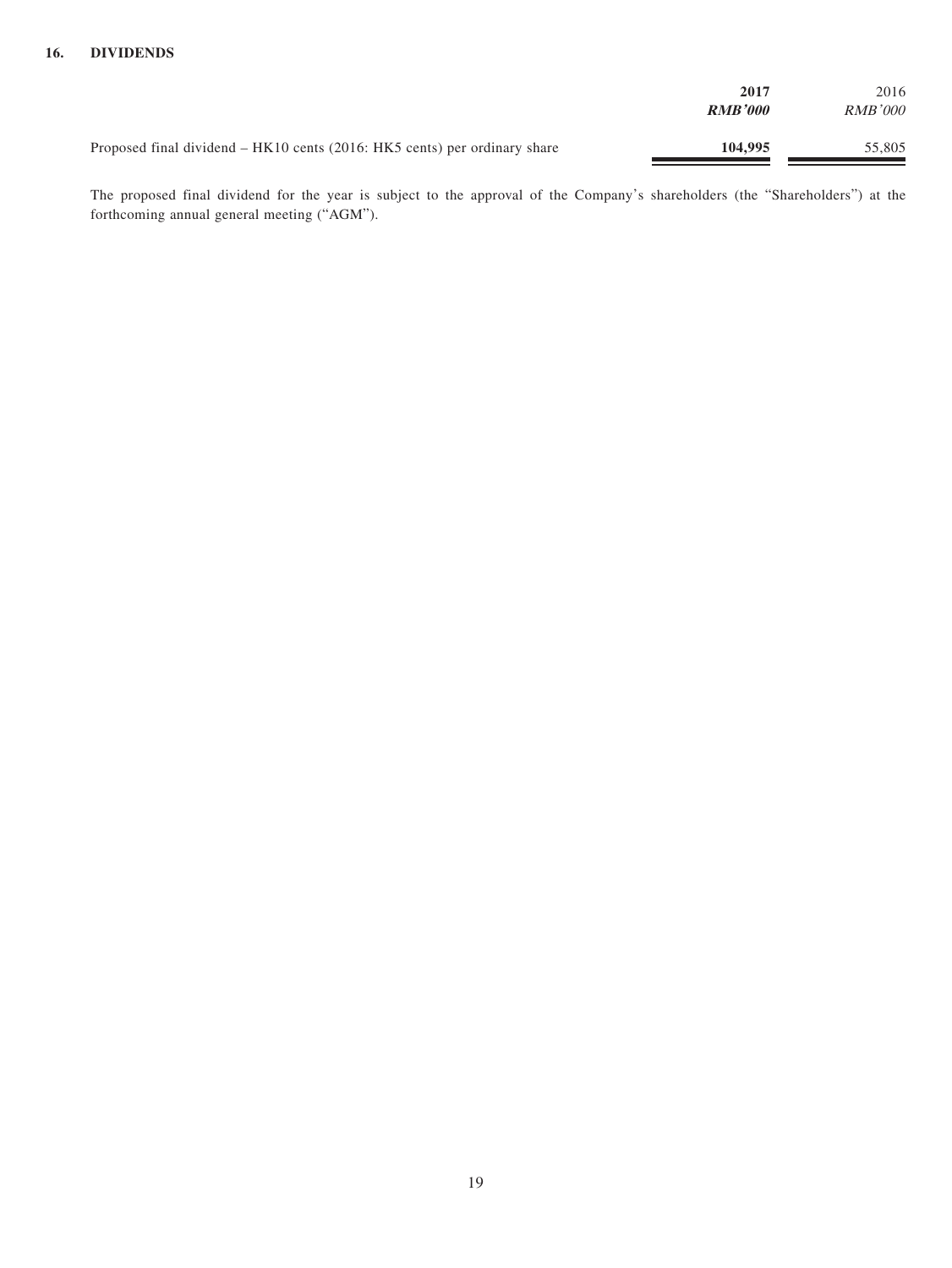# **OVERVIEW OF 2017**

### **Business Overview**

The Year 2017 is the second year of the "Golden Decade" strategic plan, which was formulated by the Company at the end of 2015. During the year, the Company continued to implement its strategic plans, including:

- (i) increasing its effort on the building of a global supply chain on formula milk powder products;
- (ii) strengthening the global sales network, particularly in the PRC;
- (iii) streamlining the operations of the overseas nutritional business to cater for the development in the PRC market; and
- (iv) increasing the investment in team building and human resources, in order to accommodate the long-term vision of the Group.

The above steps are paying off in terms of operation performance, product diversification, and a strengthened business chain for the Group. In addition, the Group has achieved satisfactory results in developing its global market network and enhancing consumer services during the year.

There were new challenges in the dairy industry during the year, in the form of tightened rules and regulations from governments, especially in the PRC, the Group's principal market. Nevertheless, the Group achieved a continuous growth in both revenue and operating results for the Year 2017. The growth was driven mainly by:

- (i) continuous fine tuning of the strategic plans of the Group's core business, the own-branded infant formula;
- (ii) product differentitation, particularly the success in launching *Kabrita* and organic infant formula;
- (iii) improvements in the Group's sales network, organisational structure, and the capability of the Group's team;
- (iv) increased public recognition of the high-quality standards of infant formula produced by the Group. The Company believes that the Group is one of the very few players in the PRC market that possesses the entire business chain from sourcing of milk supply and with production facilities based in overseas and having an extensive firmly-established distribution network in the PRC; and
- (v) clear brand positioning and the implementation of innovative business strategies, which allowed the Group to penetrate different sectors and cater effectively to different market demands.

Additionally, because of the stable growth in demand for infant formula in the PRC (attributable to the steady growth in newborns), and the increasingly high industry entry barriers that result from the PRC's new regulations, the Company believes that the Group will benefit from the industry reforms in the long run.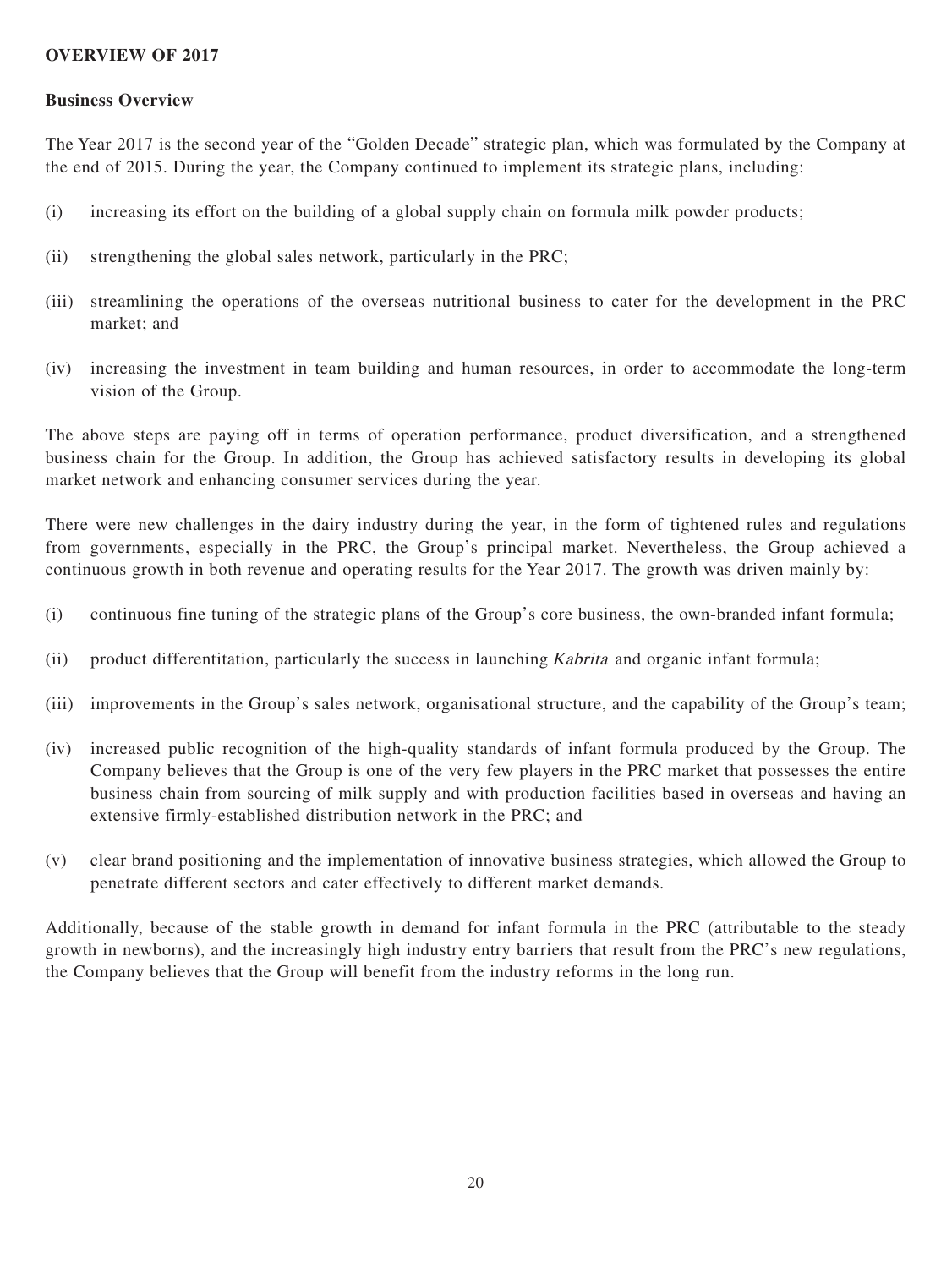# **Formula Milk Products Business**

# **(A) Own-branded Cow Milk**

In 2003, the Group commenced its marketing and distribution of cow milk formula products in the PRC, with its milk source based principally in Australia, under the brand names of *Allnutria*, *A-Choice*, and *Best-*Choice . In order to meet the continuous growth of the PRC's demand for formula milk powder products, and the needs of its wide range of consumers, the Group in recent years launched other formula brands, including Hyproca 1897, Puredo, Mygood, and Eurlate. For marketing and strategic reasons, these brands are operated by different business units of the Group. Furthermore, in order to ensure a stable and sufficient formula milk powder supply, and mitigate the risk of milk source concentration, the Group diversified its formula milk powder supply to a number of countries in recent years. For the Year 2017, the formula milk powder products sold by the Group in the PRC are imported from the Netherlands, New Zealand, Australia, and France. The Board believes that the above strategies will facilitate the steady, long-term growth of the Group.

For the Year 2017, sales of own-branded cow milk formula products amounted to RMB1,582.8 million, representing an increase of RMB563.9 million, or 55.3% as compared with the Year 2016.

# **(B) Own-branded Goat Milk**

The Group's goat milk infant formula is marketed under the brand name of *Kabrita*. During the Year 2017, sales of Kabrita continued to be promising. In particular, it continues to be ranked as the number one imported goat milk infant formula in the PRC in terms of both sales value and volume.

All Kabrita series products are manufactured by the production facilities of the Group in the Netherlands, since their launch in 2011. The continuous success in *Kabrita* is mainly attributable to (i) the effective and innovative marketing strategy launched by the Group; (ii) the increasing market recognition of its higher nutritional value and the fact that it is more easily digested than cow milk formula; (iii) the supply network, well-established over the years, which enables the Group to secure all of the major ingredients (particularly goat whey) for the production of *Kabrita*; and (iv) the geographical location of the Group's manufacturing plant in the Netherlands, which enables ample supply of quality goat milk to support the unceasing growth of Kabrita .

For the Year 2017, sales of *Kabrita* in the PRC and overseas amounted to RMB1,067.2 million and RMB212.6 million, representing an increase of RMB403.7 million, or 60.8% and RMB77.2 million, or 57.0%, respectively, when compared with the Year 2016.

The presence of Kabrita has expanded to sixty-six countries and regions during the year. The Group will continue to launch Kabrita in other countries and aim to become a global leader in goat milk infant nutrition products. This ambition will be facilitated by (i) studies and clinical trials conducted by the medical school of Peking University; (ii) clinical studies in Europe; and (iii) in-house R&D in the Netherlands and North America, per the application for US Food and Drug Administration approval ("US FDA"). As it is anticipated that more markets recognise the nutritional value and superior quality of *Kabrita*, our business will expand.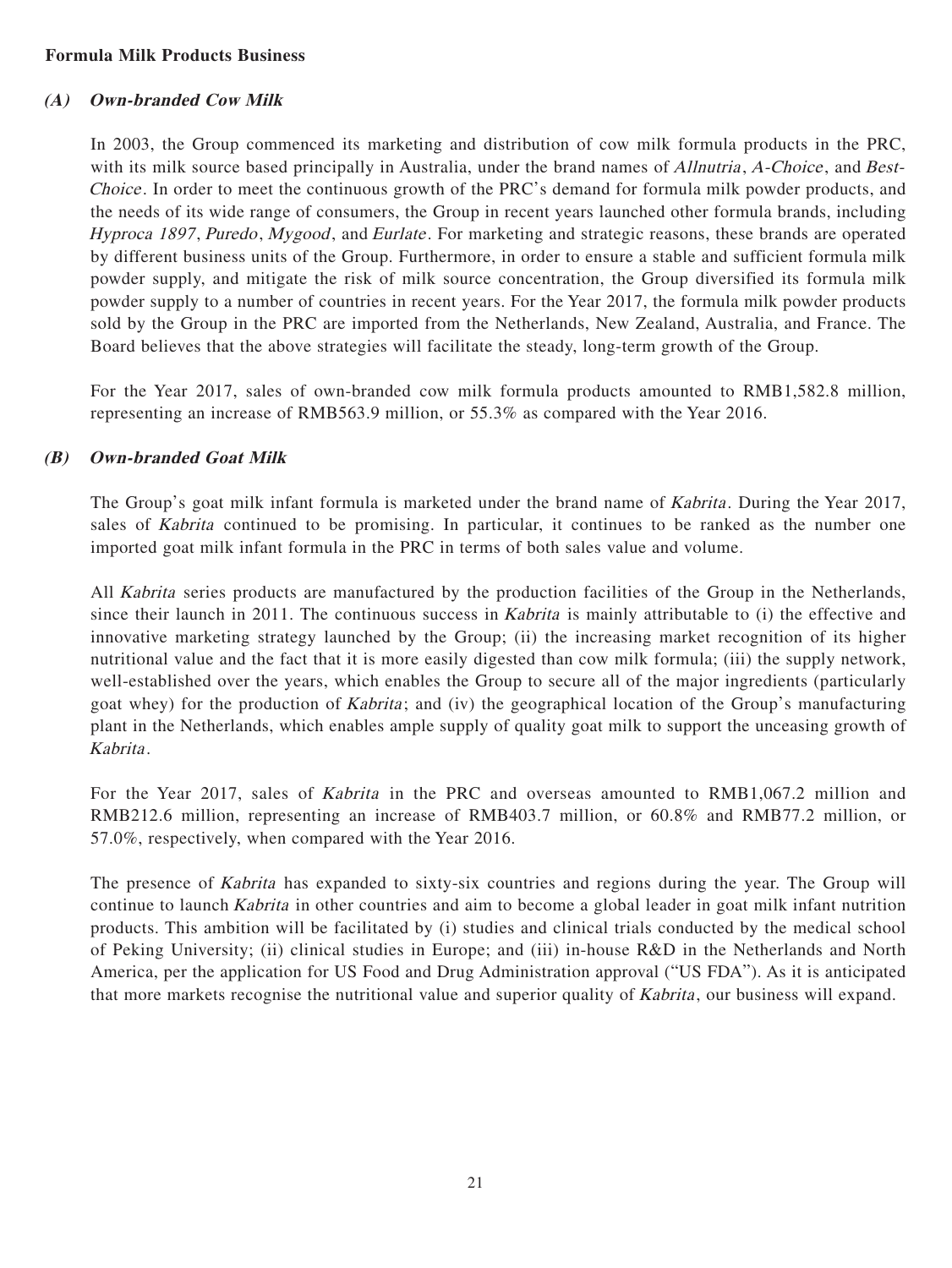# **(C) Private Label business**

Alongside the development of its own-branded business, the Group also produces formula milk powder products for other worldwide customers on an OEM basis (the "Private Label"). For the Year 2017, sales of the Private Label business, which represented 10.7% (2016: 17.2%) of the total revenue of the Group, decreased by 10.6% to RMB422.0 million. During the Year 2017, the blending and packaging operations of the Group's factories in the Netherlands and the PRC were usually running at full capacity. The decrease in sales of the Private Label business was due mainly to a higher proportion of the production capacity being allocated to serve the Group's own-branded infant formula business, which recorded an increase in sales by 57.5% during the year.

Nevertheless, the Company believes that the Private Label business will continue to be an important sector in these fast-growing times for the Group. In particular, with the completion of new factories in the Netherlands at the end of 2017, the Private Label business can help to maximise the operation efficiency of production facilities, achieving economies of scale while simultaneously providing a reasonable return to the Group.

# **Nutrition Business**

The Group commenced its manufacturing and distribution of nutrition products through the acquisition of the nutrition business in Australia. The acquisition was completed in October 2016. It includes the development, manufacturing, packaging, and distribution of complementary medicine, nutritional and health care products, under the brand names of "Nutrition Care" and "Brighthope". It also includes the provision of contract manufacturing services in its facilities, which are Therapeutic Goods Administration ("TGA") certified and located in Australia (the "Nutrition Business"). Prior to the acquisition by the Group, the products of the Nutrition Business were marketed and distributed mainly in Australia and New Zealand. For the Year 2017, revenue and operating performance derived from this sector amounted to RMB75.3 million (period ended 31 December 2016: RMB11.0 million) and loss attributable to the Company of RMB16.4 million (period ended 31 December 2016: RMB14.5 million).

Since the above acquisition, the Group has been active in streamlining the operations of the Nutrition Business and identifying the key and potential products to be introduced into and launched in overseas markets, particularly the PRC. The Group has launched a number of nutrition products including Gut Relief in late 2016 (Nutrition Care brand), which has a beneficial effect on the gastrointestinal tract, and Soforla in late 2017, a supplement that resolves lactose intolerance in infants. Gut Relief is distributed mainly in the PRC through e-commerce platforms such as a JD and Tmall, along with daigou. Soforla is distributed mainly through the Group's existing channels of formula milk powder products. Total sales of Gut Relief and Soforla since they were launched in the PRC during the year amounted to RMB31.8 million. As consumers in the PRC are becoming more health-conscious over time, the Group believes that the Nutrition Business will benefit from the increasing market demand of nutrition products by leveraging on its infrastructure and wide distribution network.

# **Production**

The Group, between 2011 and 2015, acquired 100% of Ausnutria Operations B.V. (formerly Ausnutria Hyproca B.V.), and in 2014, a 50% equity interest in Farmel Holding B.V., a company together with its subsidiaries (the "Farmel Group"), engaged in the collection and trading of milk in Europe, completed the establishment of the entire business chain on the production of dairy products from the collection of milk in the Netherlands, R&D, quality controls, production, and to the marketing and distribution of dairy products to the worldwide customers of the Group.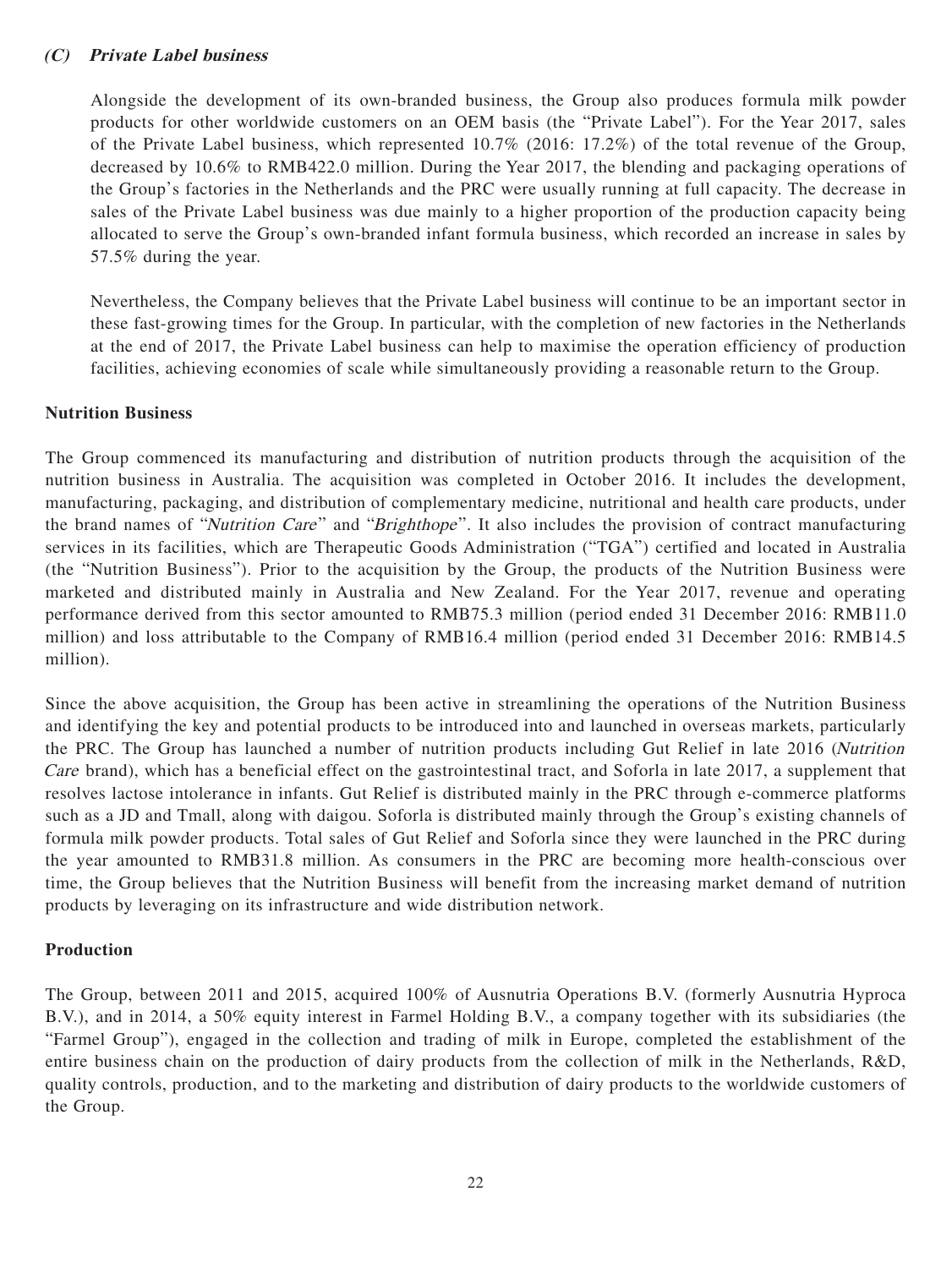Over the years, in order to accommodate the long-term growth in demand of the Group's products, and to accomplish the long-term vision of the Group to become one of the major global players on dairy products, the Group has approved a number of upstream capital expenditure plans. These include the construction of a number of new factories in the Netherlands and New Zealand, and the acquisition of a factory in Australia. The Group considers those countries to be the world's "golden milk zone" and thus can deliver the best quality and most stable supply of milk and dairy products to meet the increasing demand. Additionally, the Group has approved the expansion of the blending and packaging capacity of its factory in Changsha city, the PRC, for the production of formula milk powder products that are imported in bulk pack form.

# **The Netherlands**

According to the import data from the customs of the PRC, the total import volume of infant formula from other countries to the PRC amounted to approximately 360,200 tons (2016: approximately 296,600 tons), of which the Netherlands accounted for 30.2% (2016: 38.1%), the largest import country of infant formula to the PRC for the past two years. This data confirms the increasing recognition of the quality of infant formula products produced in the Netherlands.

In 2015, the Board approved the building of a new formula milk powder blending and packaging complex in the Netherlands. The purpose was to cater to the long-term growth in demand of the Group's formula milk powder products, especially Kabrita, which is 100% originated in the Netherlands. The complex was owned by two separate wholly-owned subsidiaries of the Company, named Ausnutria Heerenveen Hector B.V. (the "Hector Factory") and Ausnutria Heerenveen Pluto B.V. (the "Pluto Factory").

Both the Hector Factory and the Pluto Factory have already received their respective production licenses in the Netherlands during the year, and have fulfilled the registration requirements for the Certification and Accreditation Administration of the PRC (the "CNCA") approval. At the date of this announcement, there are a total of ten infant formula blending and packaging factories in the Netherlands duly registered with the CNCA, of which three are wholly-owned by the Group. This demonstrates the competitive advantage of the Group in the Netherlands.

The total investment costs of the Hector Factory and the Pluto Factory amounted to approximately EUR113.2 million (equivalent to approximately RMB866.9 million), with a total design annual production capacity of 75,000 tons. Commercial production has already commenced in January of 2018.

In 2016, the China Food and Drug Administration (the "CFDA") issued the Administrative Measures for the Registration of Formulas for Infant Milk Formula Powder(《嬰幼兒配方乳粉產品配方註冊管理辦法》)(the "Formulas Registration Requirement") whereby each registered infant formula blending and packaging factory with the CNCA is allowed to register no more than three series (equivalent to nine formulas) subject to the fulfillment of respective requirements. This requirement significantly raised the entry barrier for infant formula products to be imported into the PRC.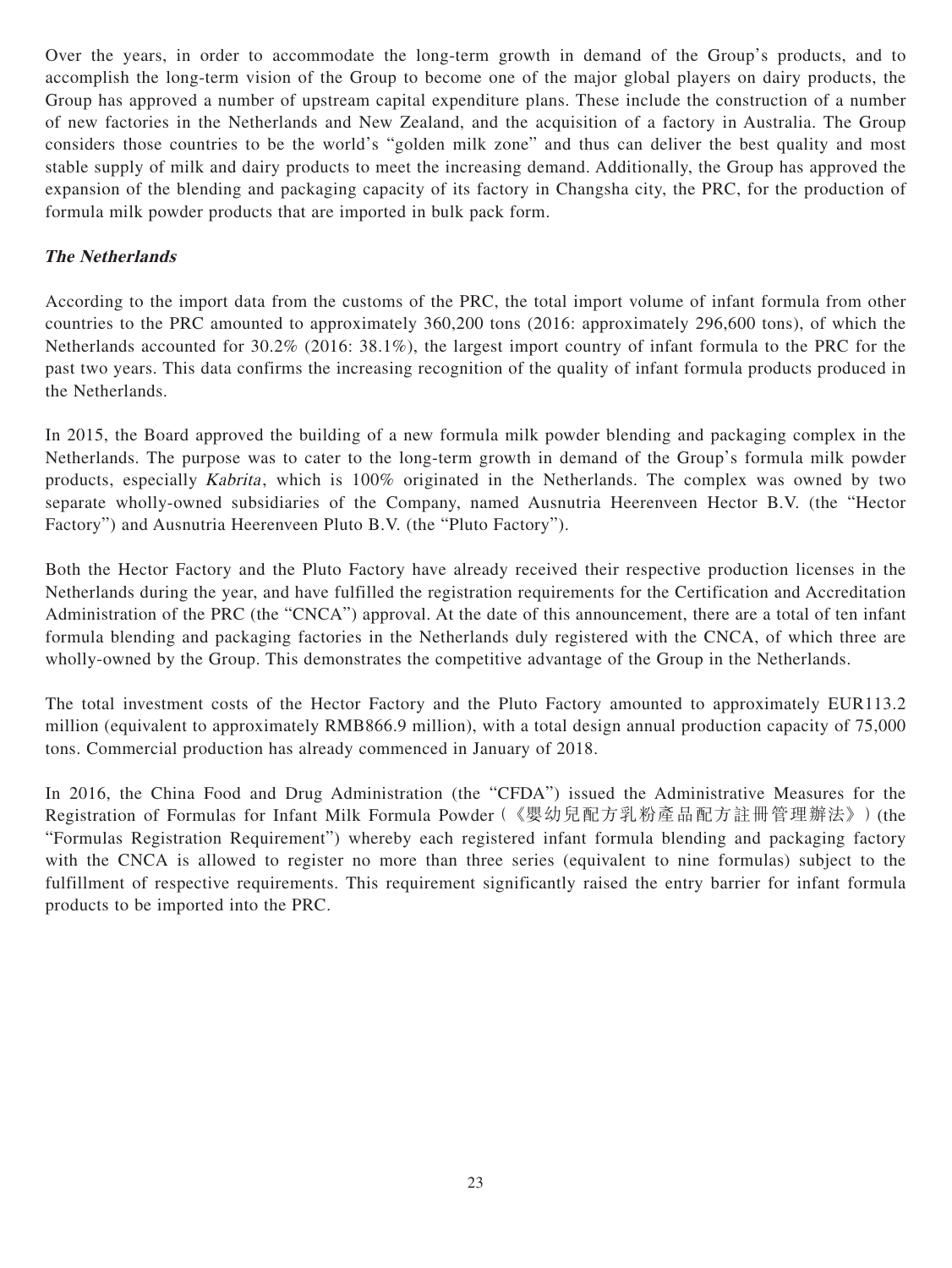According to the Group's strategic plan and the filing with the CFDA, the following series of the Group's infant formula will be produced by the following wholly-owned factories in the Netherlands, commencing in 2018.

| Factory               | <b>Year of factory</b><br>approval by CNCA | Series of infant<br>formula registered      | <b>Status</b>                                                                                                       |
|-----------------------|--------------------------------------------|---------------------------------------------|---------------------------------------------------------------------------------------------------------------------|
| Leeuwarden Factory    | 2014                                       | Kabrita<br>Hyproca Hollary<br><b>Neolac</b> | Filing approved<br>Filing approved<br>Filing approved                                                               |
| <b>Hector Factory</b> | 2017                                       | Hyproca Hypure<br>Eurlate                   | Under technical review<br>Under technical review                                                                    |
| Pluto Factory         | 2017                                       | Kabrita Youzhuang<br>Allnutria<br>Myougood  | Filing approved for Steps 2 and 3 <sup>*</sup><br>Filing approved for Steps 2 and 3 <sup>*</sup><br>Filing approved |

\* Step 1 under technical review

# **Australia**

During the year, the Group acquired the ADP Group, with its production facilities and business located in the state of Victoria, Australia, the region that produces more than 65% of Australia's milk supply. The Group is of the view that the ADP Group has established a sound production and management system over the years. The ADP Acquisition can complement the Group's existing production portfolio by diversifying the Group's supply mix from the PRC, the Netherlands and New Zealand to Australia as well as to enhance its global presence in the industry.

As of the date of this announcement, there are a total of fifteen infant formula blending and packaging factories in Australia, including the factory owned by Australian Dairy Park Pty Ltd. ("ADP"), a wholly-owned subsidary of ADP Holdings, that have fulfilled the registration requirements of the CNCA. ADP has a total design annual production capacity of 20,000 tons. Since it was acquired by the Group during the year, production has already commenced for the Group's Augood and ExtraPure series products.

According to the Group's strategic plan and the filing with the CFDA, the following series of the Group's infant formula will be produced by ADP commencing in 2018.

| Factory            | <b>Year of factory</b><br>approval by CNCA | <b>Series of infant</b><br>formula registered | <b>Status</b>   |
|--------------------|--------------------------------------------|-----------------------------------------------|-----------------|
| <b>ADP</b> Factory | 2014                                       | Augood                                        | Filing approved |
|                    |                                            | Oz Farm                                       | Filing approved |
|                    |                                            | ExtraPure                                     | Filing approved |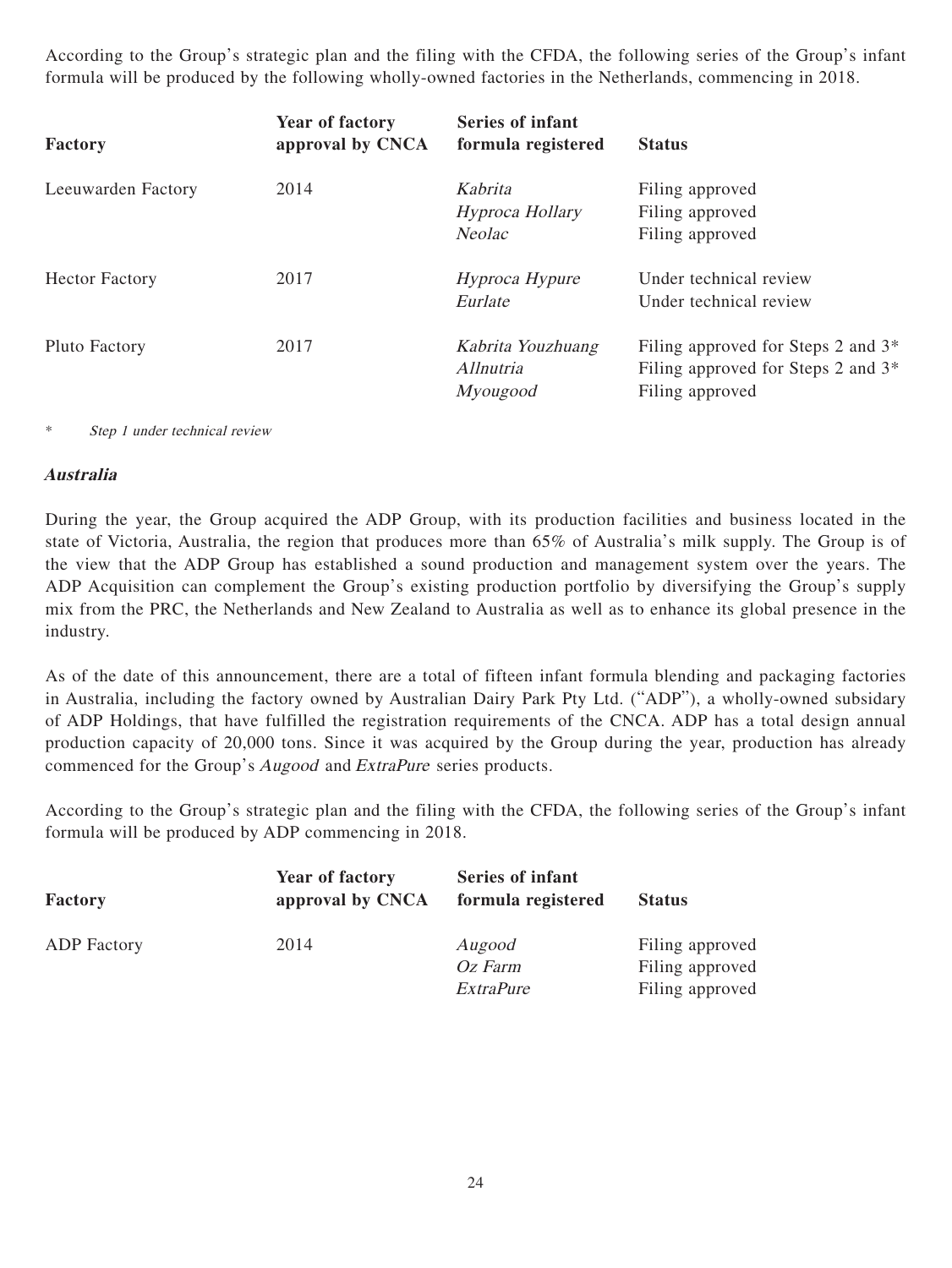# **New Zealand**

In September 2016, the Group co-invested, by way of a capital and a shareholders' loan, with Westland Co-operative Dairy Company Limited ("Westland") (a New Zealand dairy co-operative) to form a joint venture named Pure Nutrition Limited, for the establishment of a new plant in Rolleston, New Zealand (the "NZ Factory"). The total investment cost was NZD36.5 million (equivalent to approximately RMB175.4 million). The Group and Westland have 60% and 40% respective ownerships in the NZ Factory. The principal activities of the NZ Factory are the production and sale of infant formula and other dairy based powder products, thus enlarging the Group's strategic presence in the top-tier milk sources around the globe. The NZ Factory will enhance the Company's infant formula and adult nutrition product production capacities, and allow the Company to further expand in the PRC and international markets. It will capitalise on the milk source in New Zealand and the technical edge of Westland, while laying the foundation for its future strategic development in Southeast Asian markets.

As of 31 December 2017, the Group has invested NZD34.6 million (equivalent to RMB165.8 million) in the NZ Factory, which has already obtained relevant licenses, including all of the certifications from New Zealand's Ministry for Primary Industries. It can commence production of formula milk powder products subsequent to the reporting period.

As of the date of this announcement, there are a total of fifteen infant formula blending and packaging factories in New Zealand that have succeeded in fulfilling the registration requirements approved by the CNCA. The NZ Factory, which has a total design annual production capacity of 20,000 tons, is scheduled to commence commercial production in the first quarter of 2018.

According to the Group's strategic plan and the filing with the CFDA, the following series of the Group's infant formula will be produced by the NZ Factory as soon as the registration of the respective series have been approved by the CFDA.

| Factory    | <b>Year of factory</b><br>approval by CNCA | Series of infant<br>formula registered | <b>Status</b>          |
|------------|--------------------------------------------|----------------------------------------|------------------------|
| NZ Factory | Application                                | PuredoNu                               | Under technical review |
|            | In progress                                | Puredovita                             | Under technical review |

# **The PRC**

The first factory of the Group was built in Changsha city, the PRC, in the early 2000s (the "First PRC Factory"), where the Group was founded. In order to accommodate the increasing demand of the Group's products, in July 2016, the Group acquired a plot of land (the "Changsha Land") that is adjacent to the First PRC Factory. This was accomplished by acquiring the entire equity interest in Mornring Nutrition Technology (Changsha) Co., Ltd.(沐林 營養科技(長沙)有限公司)at a consideration of RMB28.5 million.

During the year, the Group began construction of a new infant formula blending and packaging factory on the Changsha Land (the "Smart Factory") with a design annual production capacity of 30,000 tons.

As of 31 December 2017, the Group has already invested a total of RMB78.6 million (31 December 2016: RMB28.5 million) in the Changsha Land and the Smart Factory. The construction of the Smart Factory is expected to be completed by mid-2018.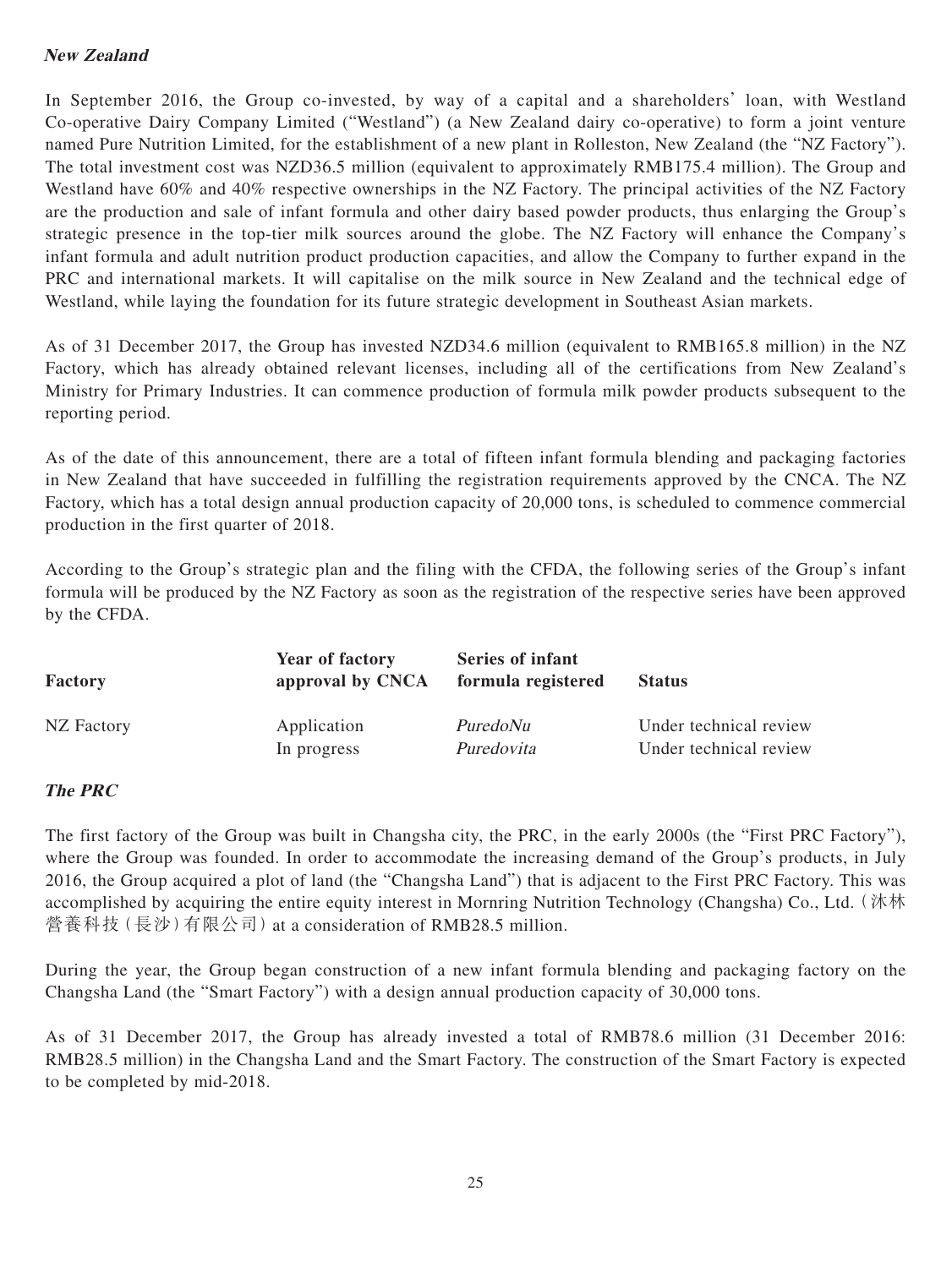The following series of the Group's infant formula will be produced by the wholly-owned factories of the Group in Changsha city, the PRC, as soon as registrations of the respective series have been approved by the CFDA.

| <b>Factory</b>           | <b>Year of factory</b><br>approval by CNCA | Series of infant<br>formula registered | <b>Status</b>                                                  |
|--------------------------|--------------------------------------------|----------------------------------------|----------------------------------------------------------------|
| <b>First PRC Factory</b> | 2014                                       | 澳優愛優 (幼優)<br>美納多<br>美優高                | Filing approved<br>Filing approved<br>Filing approved          |
| <b>Smart Factory</b>     | Construction in progress                   | 美納珍<br>愛恩護<br>牛奶客                      | Filing in progress<br>Filing in progress<br>Filing in progress |

# **Research and Development**

As of 31 December 2017, the Group has more than ninety R&D personnel, of which twelve hold a doctoral degree. They are located in the PRC, the Netherlands, and Australia. The Group has also entered into strategic alliances with various universities, including The University of Groningen and Wageningen University & Research in the Netherlands, Peking University, China Agricultural University, and Hunan Agricultural University in the PRC. The goal is to develop the science for a new generation of infant formula, based on specialty milk and/or formula.

During the year, the Group also expanded its research capability in the PRC by building the Group's R&D center in Changsha city, with a gross area of 1,440 square meters.

As of the date of this announcement, the Group has a total of five infant formula blending and packaging factories duly registered with the CNCA, and it is expected to be increased to seven with the completion of the NZ Factory and the Smart Factory in 2018. They have already submitted sixteen series of infant formula applications to the CFDA, of which twelve have already been approved, with the remaining four under review. With the strong R&D capability of the Group, and the sound track record of having already obtained approval for twelve series, the Group believes that the remaining four will be approved during 2018.

As part of the long-term strategy of the Group to launch *Kabrita* worldwide, in 2014, the Group approved clinical trials to apply for approval by the US FDA, for the sale of Stage 1 and 2 Kabrita in the United States. In 2016, the Group received the "Generally Recognised as Safe" (GRAS) status (GRN No. 644) for the non-fat dry goat milk and goat whey protein concentrate, for use in the goat milk infant formula. This confirms that these ingredients are recognised as safe and permitted to be used as the source of protein in infant formula in the United States. The Group is putting its best efforts to complete the last few steps of the application, in particular the "Growth Monitoring" study. However, because the rate of enrolment of participating infants is slower than expected, the US FDA application is expected to be postponed from 2018 to early 2019.

Additionally, with the continuous effort to support the development of Kabrita with scientific measures, the R&D department in the Netherlands published a peer reviewed scientific paper during the year. It demonstrated that the digestive manner on infant that are feed by Kabrita is comparatively similar to human breast milk when compared with cow.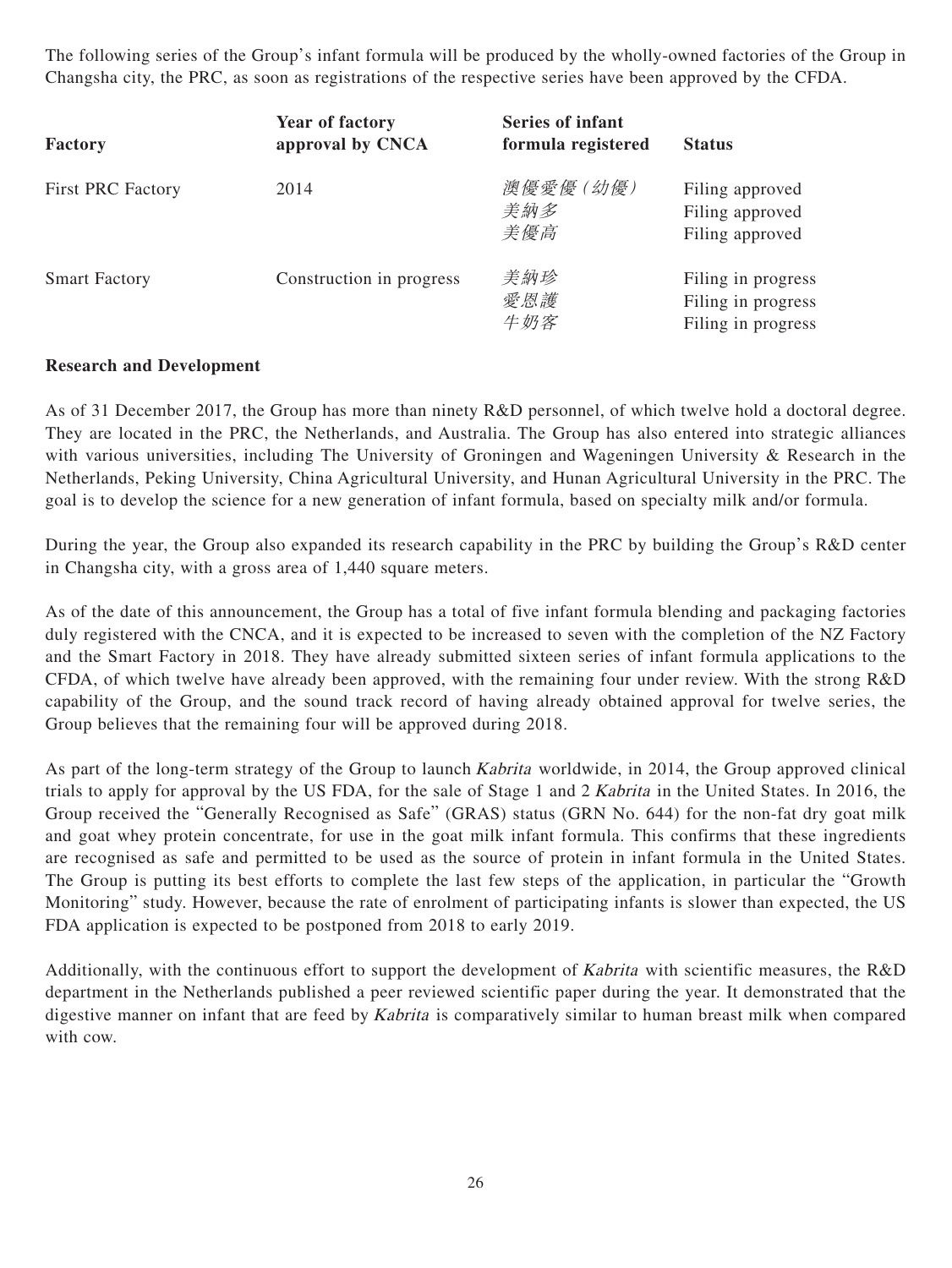# **Human Resources**

As of 31 December 2017, the Group's total number of full-time employees is 3,092 (2016: 2,631), of which 2,373 (2016: 1,993), 495 (2016: 452), 98 (2016: 60) and 23 (2016: 2), are located in the PRC, Netherlands, Australia and New Zealand, respectively. The total staff costs incurred for the year amounted to RMB484.4 million (2016: RMB364.5 million).

In 2015, the Group established an internal training center, Ausnutria University, in Changsha city, the PRC. Ausnutria University is a corporate university designed to foster talent, provide learning support, and develop a culture of continuing education for the staff of the Group, in order to cope with the Company's "Golden Decade" strategic plan. The three core goals of Ausnutria University are (i) boosting staff quality; (ii) optimising organisational performance; and (iii) nurturing a culture of excellence. Its programs have been well-received by the senior management since they were launched. The university also offers talent management programs for the middle management and supervisors, with the aim of speeding up the growth of the entire Ausnutria team, and nurturing key talents of each division for future needs, through professional and systematic training programs.

As it is anticipated that the headcount of the Group will continue to grow in the coming years, especially in the PRC, during the year the Group entered into agreements with the Wangcheng Bureau of Land and Resources, for the purchase of two adjacent plots of land. Their areas measure 34,424 square meters (the "Land A") and 6,922 square meters (the "Land B"), and are located in Changsha city, the PRC (the "HQ Land"). The investment in the HQ Land is for the construction of a future headquarters for the Group in the PRC.

As of the date of this announcement, the Group has already paid the cost of the Land A, RMB115.7 million, in full. The purchase of the Land B is expected to be completed before 30 April 2018.

# **Youluck Acquisition**

On 23 March 2017 and 28 April 2017, the Group entered into share transfer agreements and share transfer supplemental agreements with the Youluck Vendors for the purchase of an aggregate 60.0% equity interest in Youluck at a total consideration of TWD45.3 million (equivalent to approximately RMB10.4 million). Youluck is a company established in Taiwan. Its principal activities are the marketing and distribution of infant formula and infant food products under the brand name "Youluck", as well as the trading of nutrition products in Taiwan.

The purpose of the Youluck Acquisition is to extend the Group's sales and distribution network in Taiwan, as part of the Group's strategic plan to become one of the global players in the industry. As of the date of completion of the Youluck Acquisition, Youluck has over 200 distributors in Taiwan, mainly maternity specialty stores and pharmacies. The Board believes that the Youluck Acquisition not only facilitates the Group's expansion into the Taiwan market, but also provides an immediate, well-established platform for the Group to launch its goat milk, organic infant formula, and other nutritional products in Taiwan.

The consideration for the Youluck Acquisition was determined after arm's-length negotiation between the Group and the Youluck Vendors with reference to, among other things, the net asset value, the well-established distribution network, and the branding and market position of Youluck in Taiwan. The Youluck Acquisition was completed on 28 April 2017.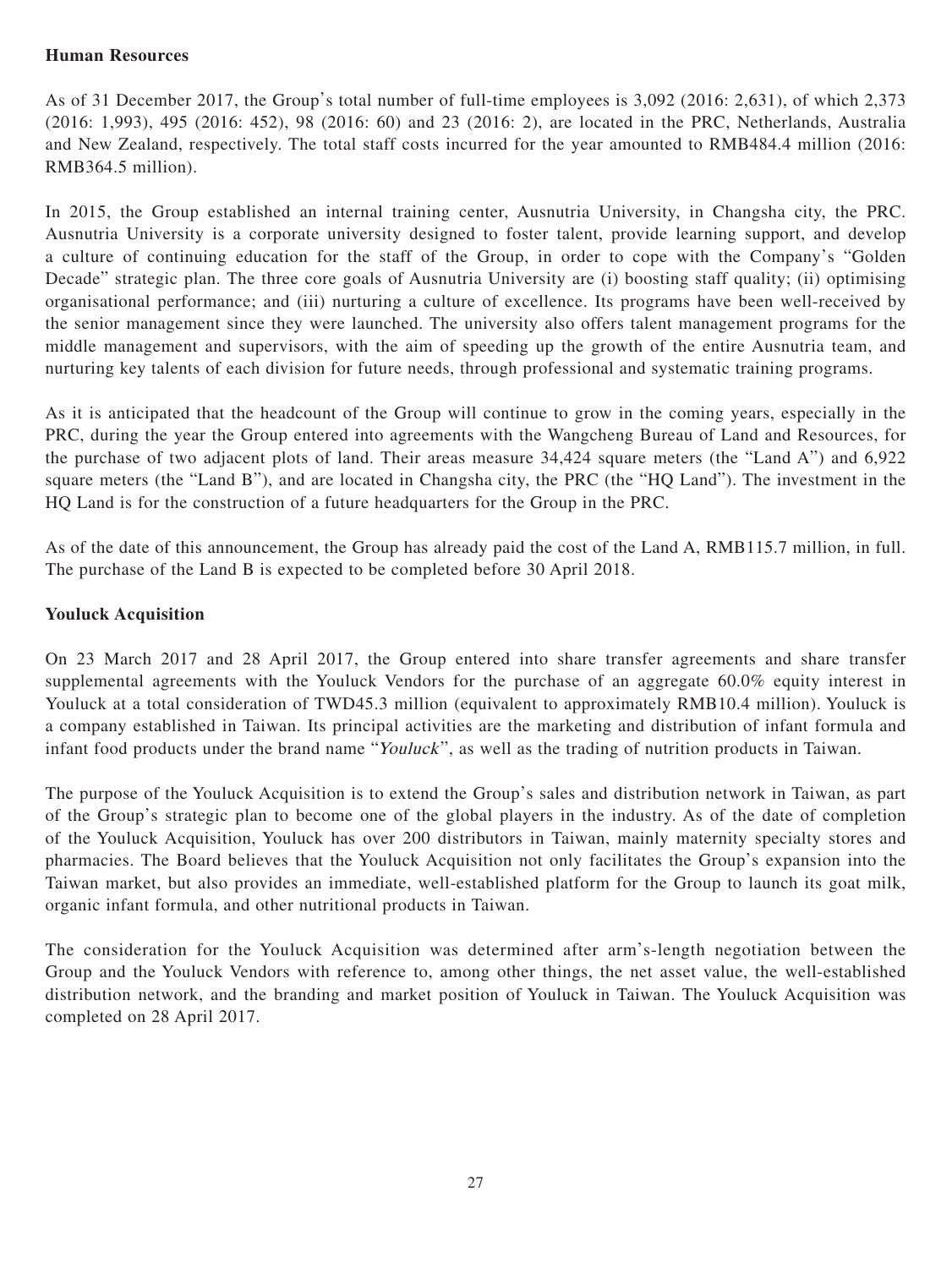# **ADP Acquisition**

On 22 May 2017, Ausnutrition Care Pty Ltd., a wholly-owned subsidiary of the Company, entered into a share purchase deed with the ADP Vendor to acquire the entire equity interest in ADP Holdings. The consideration for the ADP Acquisition amounted to AUD22.4 million (equivalent to approximately RMB115.6 million) (the "ADP Consideration"), which was satisfied by cash of AUD10.0 million (equivalent to approximately RMB51.3 million) and by the issue and allotment of approximately 13.9 million new shares of ACP, representing 30% of the enlarged issued capital of ACP. The ADP Group is engaged principally in the manufacturing, packaging, and sale of dairy and milk powder products, as well as related R&D activities. It has production facilities and offices located in the Victoria state, Australia.

ADP was one of the first two factories in Australia granted the license by the PRC government for the import of infant formula products. It is currently one of the fifteenth infant formula manufacturing enterprises in Australia that has succeeded in fulfilling the registration requirements of the CNCA.

The ADP Consideration was determined after arm's-length negotiations between the Group and the ADP Vendor with reference to, among other things, the net asset value, production capability, future prospects of the ADP Group, and the fact that ADP is currently one of the fifteenth registered enterprises, as mentioned above.

The ADP Acquisition was completed on 5 July 2017. Since then, ADP Holdings is wholly-owned by ACP and the Company's interest in ACP was diluted to 70.0%, as a result of the issue and allotment of the ACP Shares as part of the ADP Consideration. ACP and ADP Holdings become indirect non-wholly-owned subsidiaries of the Company.

Further details regarding the ADP Acquisition are laid out in the announcement of the Company dated 22 May 2017.

# **Ozfarm Acquisition**

On 22 May 2017, the Group entered into a share purchase deed with two independent parties (the "Ozfarm Vendors"). The Group agreed to purchase and the Ozfarm Vendors agreed to sell certain numbers of the existing shares in Ozfarm. In addition, Ozfarm agreed to issue and the Group agreed to subscribe to certain numbers of the new shares in Ozfarm. Upon completion of the above, Ozfarm is owned equally by the Group and the Ozfarm Vendors (the "Ozfarm Acquisition"). The total consideration for the Ozfarm Acquisition amounted to AUD11.0 million (equivalent to approximately RMB56.4 million) (the "Ozfarm Consideration").

Ozfarm is engaged principally in the sale and marketing of nutrition products, particularly formula milk products for infants, children, pregnant mothers, and the elderly. These products are sold in Australia, Singapore, and the PRC, under its own brand name Oz Farm. It also markets and exports other dairy, health care, and miscellaneous food products, such as honey. All the milk powder products of Ozfarm are manufactured by ADP.

Ozfarm, which is currently one of the major customers of ADP, owns one of the best-selling pregnant mother formula brands in Australia. In recent years, this formula has been awarded the gold medal by the Dairy Industry Association of Australia. The Ozfarm Acquisition allows the Group to not only tap into the pregnant formula market in Australia and other countries, but also expand the Group's current product range in the PRC.

The Ozfarm Consideration was determined after arm's-length negotiations between the Group and the Ozfarm Vendors with reference to, among other things, the historical financial performance of Ozfarm, the value of the Oz Farm brand, and its market position on formula milk products, especially the pregnant mother formula in Australia.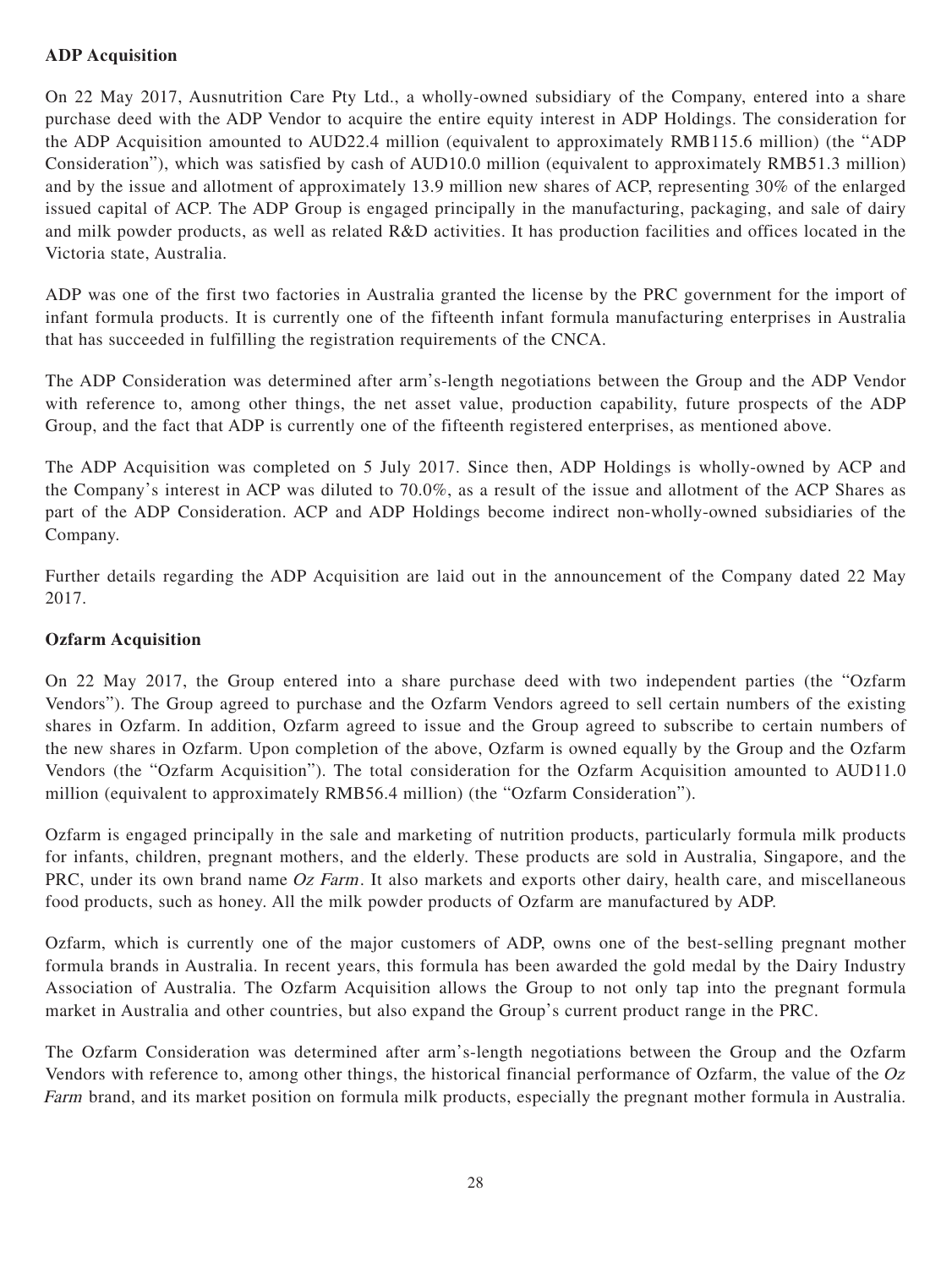The Ozfarm Acquisition was completed on 5 July 2017. Since then, Ozfarm is equally owned by the Group and the Ozfarm Vendors, and become a joint venture of the Company.

Further details regarding the Ozfarm Acquisition are laid out in the announcement of the Company dated 22 May 2017.

# **Industry Overview**

According to the National Bureau of Statistics of the PRC, the number of newborn in the PRC in 2017 and 2016 was 17.2 million and 17.9 million respectively. The Company believes that the number of newborn in the PRC will continue to increase as a result of the relaxation of the one-child policy as well as the increasing household income in the PRC which enable more families to consider a second child. The Company believes that the number of newborn, and hence the demand for infant formula, will continue to increase in the future.

Currently, there are about 112 and 96 infant formula blending and packaging factories in the PRC and overseas, respectively, which are registered with the CNCA. Following the Formulas Registration Requirement, which comes into effect on 1 January 2018, each registered infant formula blending and packaging factory with the CNCA is allowed to register no more than three series (equivalent to nine formulas) subject to the fulfillment of respective requirements. As of the date of this announcement, there are a total of 384 series and 1,138 formulas duly approved by the CFDA.

The high industry entry barrier as a result of the raising industry regulatory standards implemented by the PRC government is expect to provide a more healthy growth in the industry in the long run, which would benefits and in the interest to those industry participants who possess strong R&D and production capability.

# **OUTLOOK**

# **Completion of the Global Supply Chain**

As at 31 December 2017, the Group's two new blending and packaging factories in the Netherlands, namely the Hector Factory and the Pluto Factory, have already received their required production licenses, and have succeeded in fulfilling the registration requirements of the CNCA. The infant formula produced by the two new factories can be imported into the PRC as soon as the series have been duly registered with the CFDA under the Formulas Registration Requirement. In January 2018, the two new factories, which have a combined design production capacity of 75,000 tons, commenced their commercial production.

Subsequent to the reporting period and in January 2018, the NZ Factory received all of its certifications from New Zealand's Ministry for Primary Industries and, subject to respective countries import requirements, can now export non-infant formula. Registration with the CNCA is on schedule and expected to be completed in mid-2018.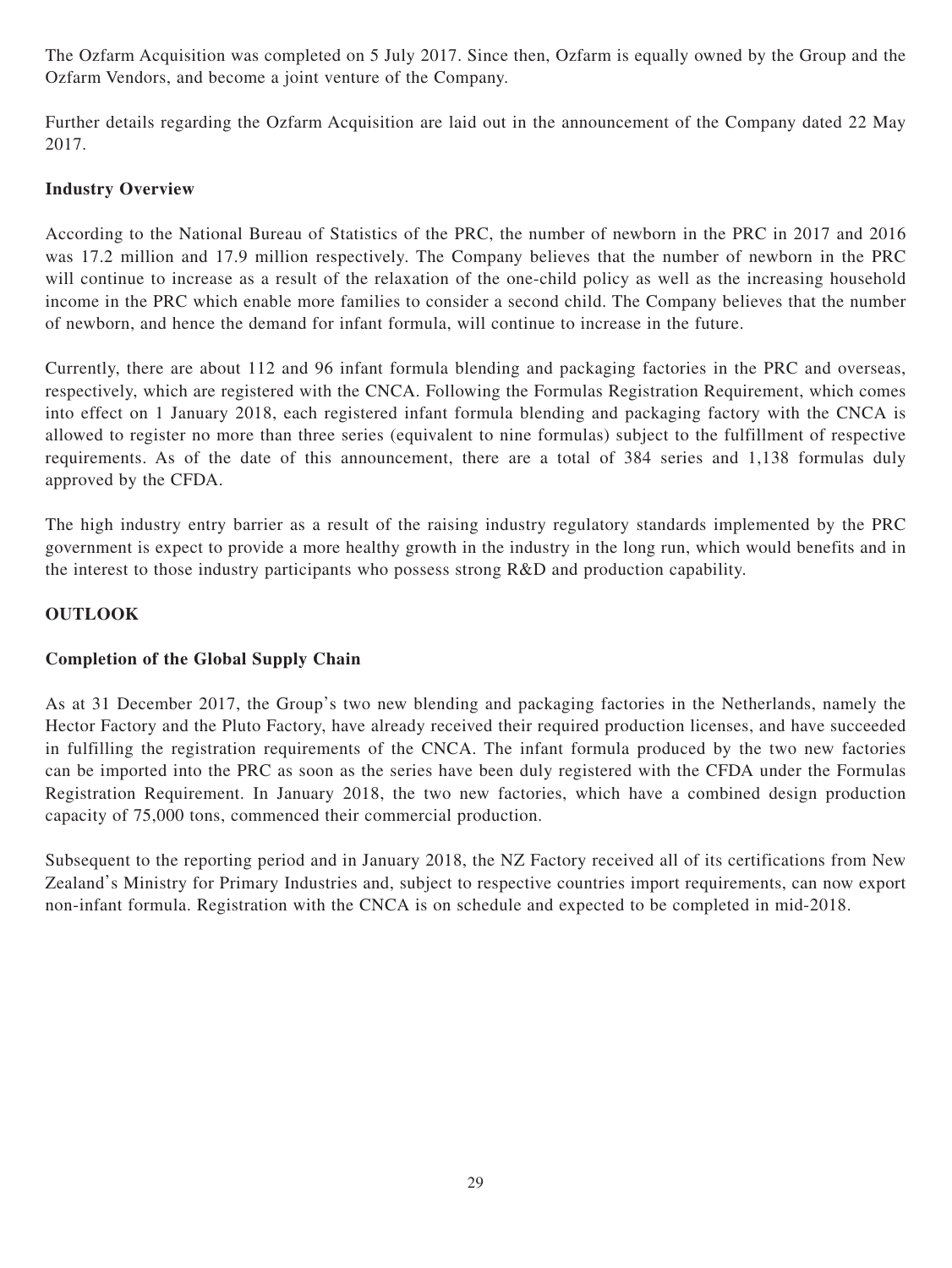With the anticipated completion of the Smart Factory in mid-2018, the Group's strategic plan to build the global supply chain, and hence strengthen the Group's production capability, which the Board believes is the critical success factor in the industry, is considered to be complete.

The compound annual growth rate on the sales of the Group's own-branded formula milk products for the past three years ended 31 December 2015, 2016 and 2017 was approximately 47.0%. The Group believes that the completion of the above factories will allow the Group to cope with the continuous growth in the demand for the Group's products.

# **Expansion of Infant Formula's Market Share**

# **(A) The PRC**

The Group's sale of formula milk powder products can be broadly categorised into two sectors, the "ownbrand" and the "Private Label". The sale of own-brand can then be further categorised into "cow" and "goat". Since 2014, the Group has established a number of business units ("BU"), namely the Kabrita BU for goat products, and the Hyproca 1897 BU, the Allnutria BU, the Puredo BU, the Augood BU, and the Eurlate BU for cow products. Each BU has its clear and unique position and marketing strategy in promoting its products in the PRC, to fulfill the different needs of the nearly eighteen million newborns in the PRC every year.

During the Year 2017, the Group's blending and packaging factories in the Netherlands and the PRC were usually running at full capacity. In order to meet the demand for the Group's own-branded products in the PRC, the Group has incurred charges of approximately RMB89.1 million on air-freight during the Year 2017, in order to shorten the delivery time of the products to the market. Based on the current order books of each of the respective BUs, the shortage in products to the market is expected to remain at least in the first half of 2018. With the Hector Factory and Pluto Factory starting their production, and the re-designation of brands to different factories of the Group in accordance with the Formulas Registration Requirement, the shortage is expected to be relieved in the second half of 2018.

The Group will continue to implement its innovative marketing strategies. It will leverage on its strong customer database, its sophisticated membership IT platform, and its well-established distribution networks. This will increase its market share in the PRC and hence maintain the growth momentum of the Group.

Subsequent to 31 December 2017 and on 14 February 2018, the Group entered into a sale and purchase agreement (the "HNC Purchase Agreement") in relation to the acquisition of the remaining 15% equity interest (the "HNC Shares") in Hyproca Nutrition (Hongkong) Company Limited (the "HNC Group Acquisition"). Together with Hyproca Nutrition Co., Ltd. ("HNC") (collectively, the "HNC Group"), its wholly-owned subsidiary, it is principally engaged in the marketing and distribution of goat milk nutrition products in Hong Kong, Macau, and Mainland China. Pursuant to the HNC Purchase Agreement, the Group has conditionally agreed to acquire and the vendors, which they are all the existing employees of HNC, have conditionally agreed to sell the HNC Shares at a consideration based on 15% of 8.5 times the audited consolidated net profit of the HNC Group for the year ended 31 December 2017 (subject to certain adjustments to be determined later, based on the financial performance of the HNC Group for the three years ending 31 December 2018, 2019, and 2020). In any case, the total consideration for the HNC Group Acquisition shall not exceed HK\$400,870,000. The consideration will be settled by the issue and allotment of the Shares, which shall not exceed 80,174,000 Shares in aggregate, at an issue price of HK\$5.00 per Share.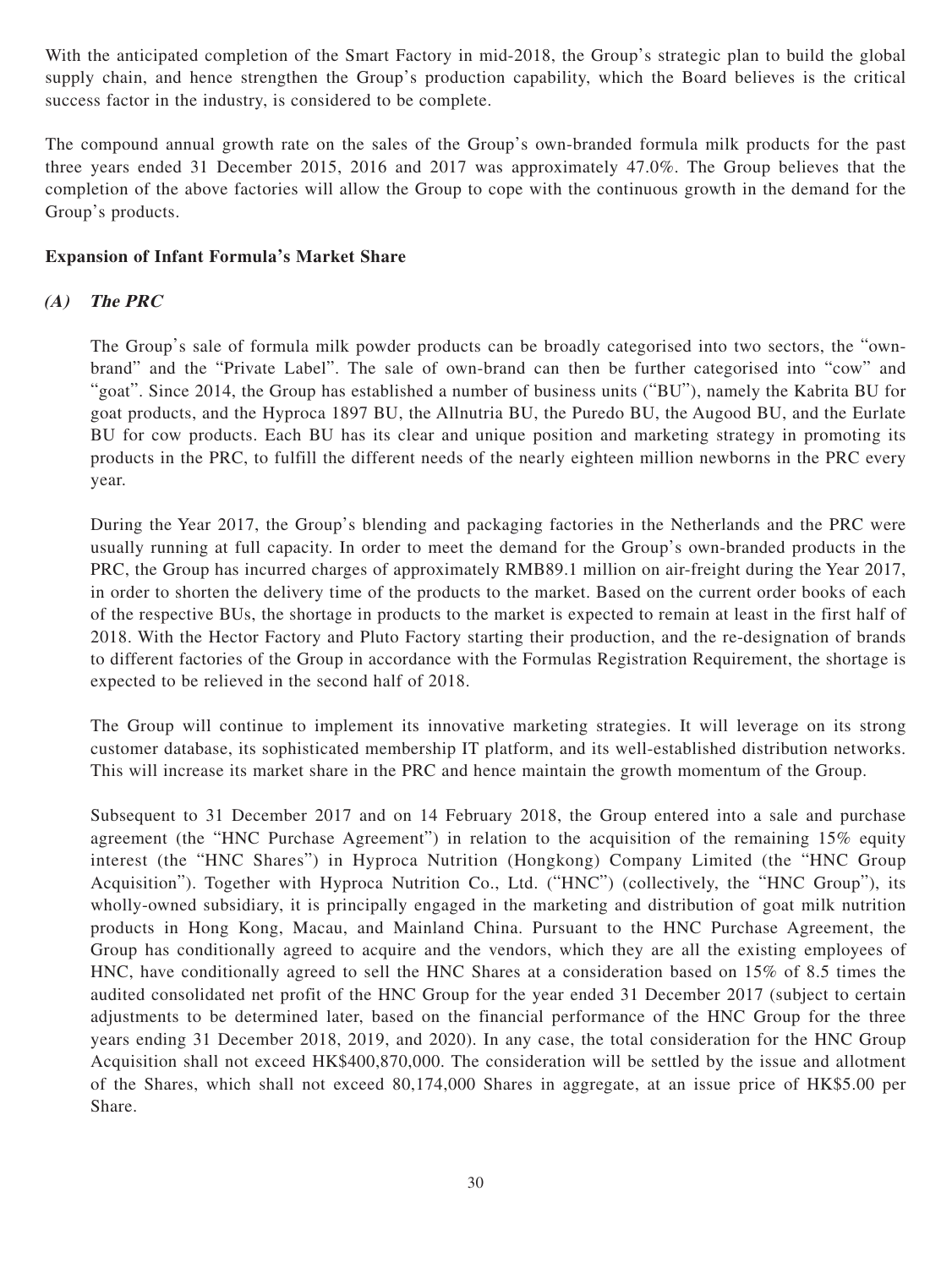The acquisition of the remaining 15% HNC Shares will enable the Group to further enhance its operating results and fully benefit from 100% of the cash flow and profits of the HNC Group. It will enable the Group to further increase its stake in the HNC Group, the operations of which the Group is familiar with through its existing 85% equity interest therein. Finally, it will facilitate better implementation of the operating philosophies and strategies of the Company into the HNC Group, create better synergy with the Group as a whole, and hence improve the operational efficiency.

Further details regarding the HNC Group Acquisition are laid out in an announcement of the Company dated 14 February 2018.

With the increasing recognition of the quality and high nutritional value of goat milk infant formula, the Kabrita series of products has progressed significantly, and become a major engine for the Group's business growth. Furthermore, the market share of *Kabrita* has been ranked as the number one imported goat milk infant formula in the PRC for four consecutive years since 2014. The Company is of the view that Kabrita will continue to grow steadily and contribute positively to the Group.

# **(B) Outside the PRC**

In 2017, the Group experienced limits on production capacity and maintains a strategy to serve the ownbranded sector in the PRC with priority. As a result, the development of Kabrita in other countries (which accounted for 16.6% of its total Kabrita sales) and the sale of the Private Label products slowed down during the Year 2017. With the completion of the Hector Factory and the Pluto Factory, the Group will increase its efforts on the promotion of Kabrita and the Private Label businesses outside the PRC in the coming years. According to the global marketing plan, the Group intends to launch Kabrita in Brazil and South Africa in 2018 and extend its coverage in Europe and Asia in 2019 and onwards.

# **Extension into the Nutrition Business Sector**

The Group realises the business potential and the importance of continuing to supply quality nutrition products to infants as they grow into adulthood. In order to meet the needs of consumers, the Group has, through the acquisition of the Nutrition Business, launched its nutrition products in the PRC at the end of 2016.

During the Year 2017, the Group launched two nutrition products in the PRC, namely Gut Relief and Soforla. The feedback from consumers on these two products is considered to be promising and encouraging. In particular, Gut Relief has been ranked as the number one product in sales on Tmall in its category. The Group is scheduled to launch a number of other nutrition products in the PRC in the coming year. This will strengthen the market position and broaden the product portfolio of the Group in this sector.

The Group will continue to strengthen its marketing and business strategies in the nutrition sector by leveraging on its assets, including its strong R&D capability, its well-established, TGA certified production facilities in Australia, its extensive distribution network, and the strong demand for quality nutrition products in the PRC and worldwide.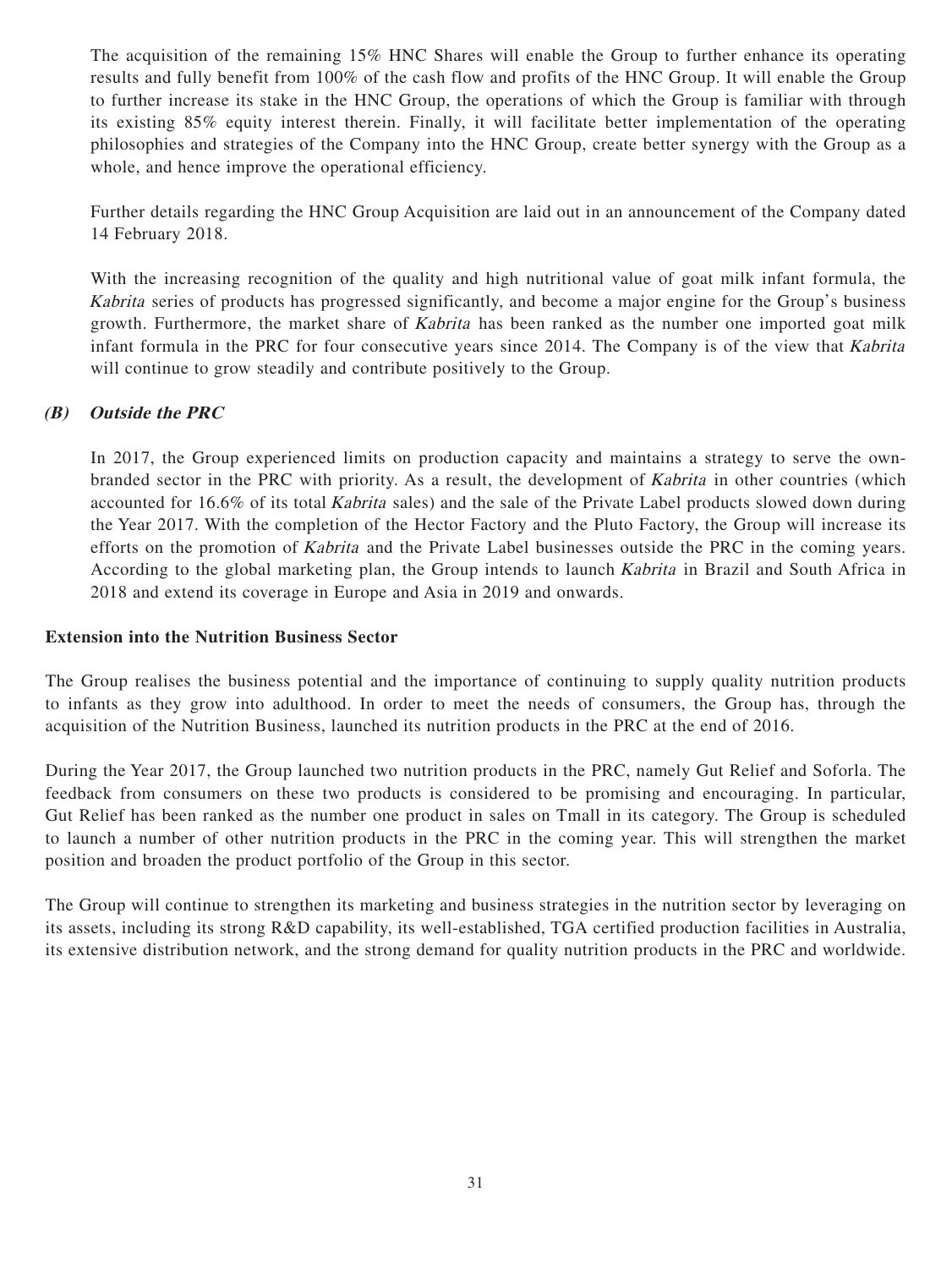# **Building the Group's Headquarters in the PRC**

Subsequent to 31 December 2017 and on 12 February 2018, the Group entered into a joint venture agreement with an independent property developer (the "HQ Land Development Partner") for the formation of a joint venture (the "HQ Joint Venture") to develop the HQ Land. Pursuant to the agreement, the HQ Joint Venture will be owned by the Group and the HQ Land Development Partner as to 51% and 49%, respectively. The Group will contribute the HQ Land to the HQ Joint Venture, while the HQ Land Development Partner will contribute RMB100 million immediately after entering into the joint venture agreement. Pursuant to the agreement, except for the bank account which is jointly controlled by the Group and the HQ Land Development Partner, the HQ Land Development Partner will be responsible for the management, daily operations, funding, and financing arrangements of the HQ Joint Venture. In return, the Group will be entitled to two office building blocks on the HQ Land. The buildings specifications are already agreed upon, with 40,000 square meters of floor area and 400 car parking spaces. Per the agreement, the office buildings have to be completed within thirty months from the date when all of the land use rights have been obtained by the Group. As at the date of this announcement, the Group has obtained the rights for the Land A, and the rights of the Land B are expected to be obtained prior to 30 April 2018.

As the management and daily operations of the HQ Joint Venture are vested with the HQ Land Development Partner, the HQ Joint Venture will be accounted for as an associate of the Company.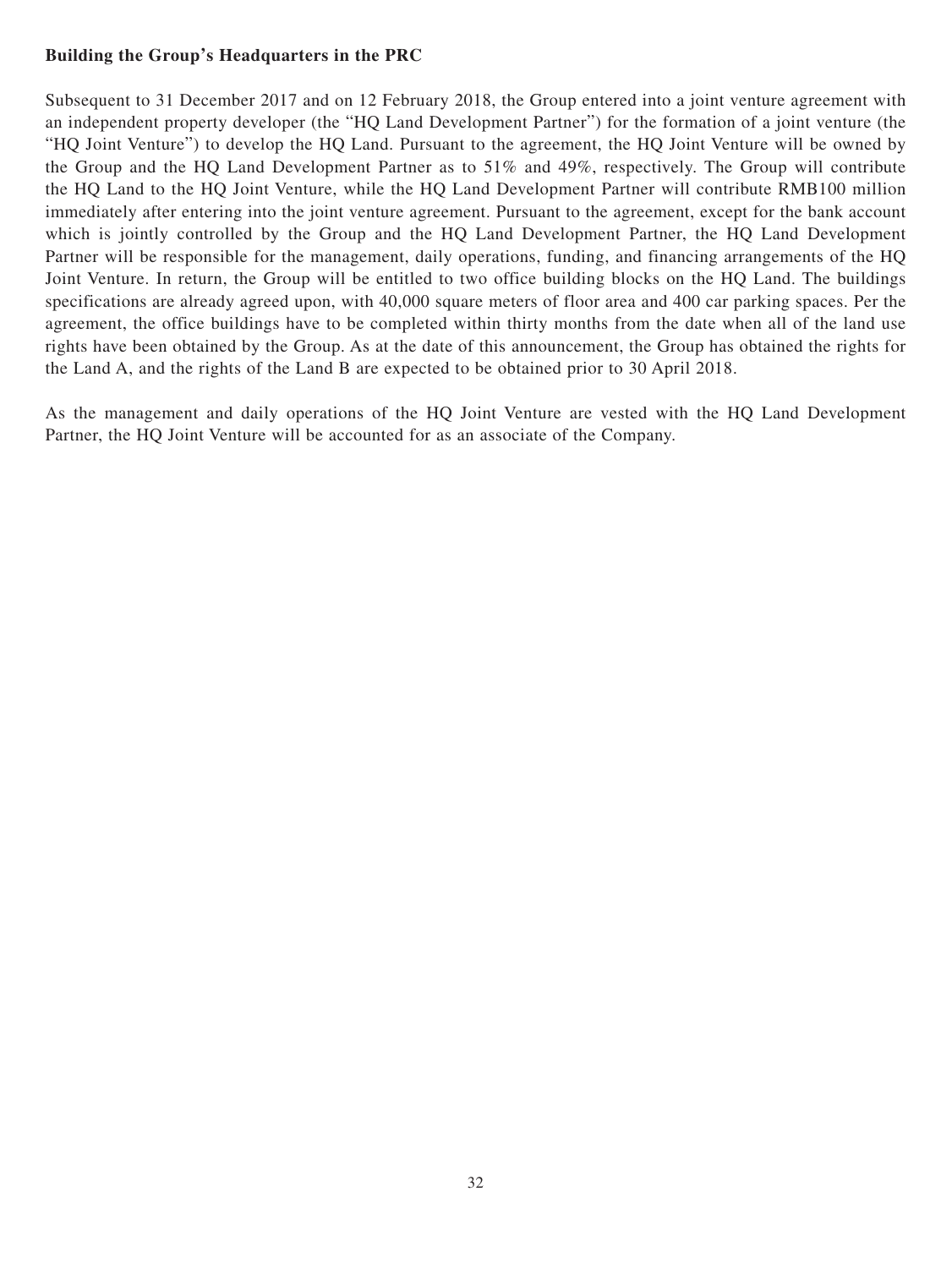# **MANAGEMENT DISCUSSION AND ANALYSIS**

# **FINANCIAL REVIEW**

# **Analysis on Consolidated Statement of Profit or Loss and Other Comprehensive Income**

# **Revenue**

|                                           |              | 2017         | 2016    | Change |
|-------------------------------------------|--------------|--------------|---------|--------|
|                                           | <b>Notes</b> | <b>RMB'M</b> | RMB'M   | $\%$   |
| Own-branded formula milk powder products: |              |              |         |        |
| Goat milk (in the PRC)                    | (i)          | 1,067.2      | 663.5   | 60.8   |
| Goat milk (elsewhere)                     | (i)          | 212.6        | 135.4   | 57.0   |
|                                           |              | 1,279.8      | 798.9   | 60.2   |
| Cow milk (in the PRC)                     | (i)          | 1,582.8      | 1,018.9 | 55.3   |
|                                           |              | 2,862.6      | 1,817.8 | 57.5   |
| Private Label                             | (ii)         | 422.0        | 472.1   | (10.6) |
| Milk powder                               | (iii)        | 252.5        | 223.5   | 13.0   |
| <b>Butter</b>                             | (iv)         | 172.0        | 108.5   | 58.5   |
| Others                                    | (V)          | 142.1        | 107.4   | 32.3   |
| Dairy and related products                |              | 3,851.2      | 2,729.3 | 41.1   |
| Nutrition products*                       | (vi)         | 75.3         | 11.0    | 584.5  |
| Total                                     |              | 3,926.5      | 2,740.3 | 43.3   |

\* New businesses commenced in the fourth quarter of 2016.

#### Notes:

- (i) Represented the sale of own-branded cow milk formula products in the PRC and Kabrita in the PRC, Europe, Russia and the Commonwealth of Independent States, United States, Canada, the Middle East countries and South Africa.
- (ii) Represented the sale of milk powder (including infant formula) under the customers' own brands in the Netherlands and other overseas countries, such as the PRC, other European countries, America, the Middle East and other Asian countries.
- (iii) Represented the sale of semi-finished and finished cow and goat milk powder to the worldwide customers.
- (iv) Represented the sale of butter which is a by-product produced during the milk treatment process.
- (v) Mainly represented the processing of condensed milk and the trading of fresh and liquid milk, etc.
- (vi) Represented the sale of nutrition products in the PRC, Australia and New Zealand which are mainly produced in Australia.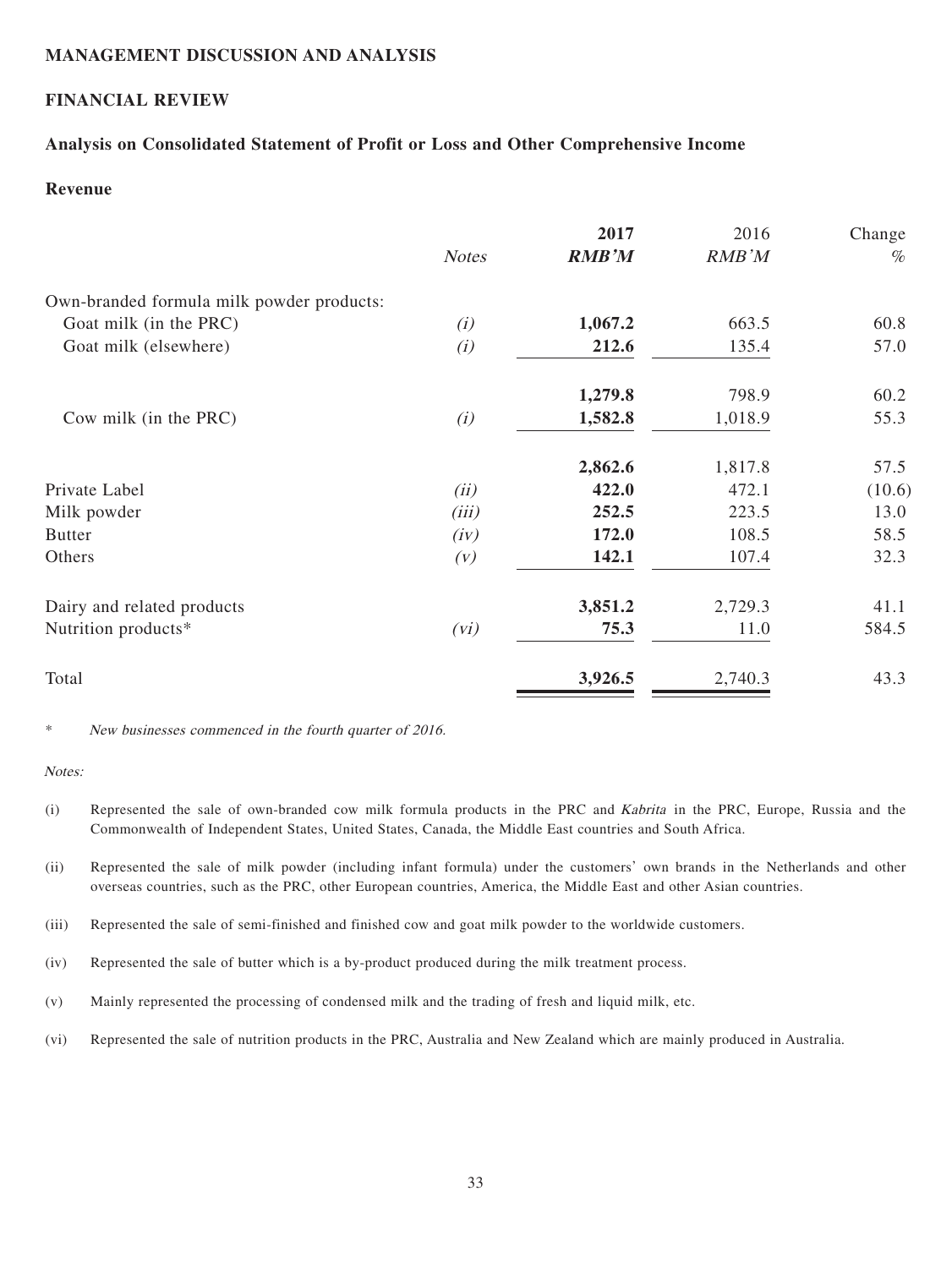For the Year 2017, the Group recorded revenue of RMB3,926.5 million, representing an increase of RMB1,186.2 million, or 43.3%, from RMB2,740.3 million for the Year 2016. Despite the competition of the formula milk powder products market in the PRC continued to be intense during the Year 2017, revenue of the Group continued to increase and this was mainly attributable to the continuous increase in the sales of own-branded business which has been driven by the clear brand positioning and the effective marketing strategies adopted by the Group. Besides, the commencement of the Nutrition Business in the fourth quarter of 2016 also contributed an increase in revenue by RMB64.3 million for the Year 2017.

As a higher portion of the Group's production capacity in the Netherlands has been allocated to serve the ownbranded business during the year, the sale of the Private Label business dropped when compared with the Year 2016. With the completion of the Group's new factories in the Netherlands at the end of the Year 2017, the limited in the production capacity issue is expected to be relieved in the coming year.

# **Gross profit and gross profit margin**

|                                 | Gross profit |         | Gross profit margin |       |
|---------------------------------|--------------|---------|---------------------|-------|
|                                 | 2017         | 2016    | 2017                | 2016  |
|                                 | <b>RMB'M</b> | RMB'M   | %                   | $\%$  |
| Own-branded formula             |              |         |                     |       |
| milk powder products:           |              |         |                     |       |
| Goat milk                       | 703.3        | 437.2   | 55.0                | 54.7  |
| Cow milk                        | 863.5        | 559.2   | 54.6                | 54.9  |
|                                 | 1,566.8      | 996.4   | 54.7                | 54.8  |
| Others                          | 162.2        | 178.0   | 16.4                | 19.5  |
| Dairy and related products      | 1,729.0      | 1,174.4 | 44.9                | 43.0  |
| Nutrition products*             | 44.9         | 5.6     | 59.6                | 50.9  |
|                                 | 1,773.9      | 1,180.0 | 45.1                | 43.1  |
| Less: provision for inventories | (83.7)       | (55.1)  | (2.1)               | (2.0) |
| Total                           | 1,690.2      | 1,124.9 | 43.0                | 41.1  |

\* New businesses commenced in the fourth quarter of 2016.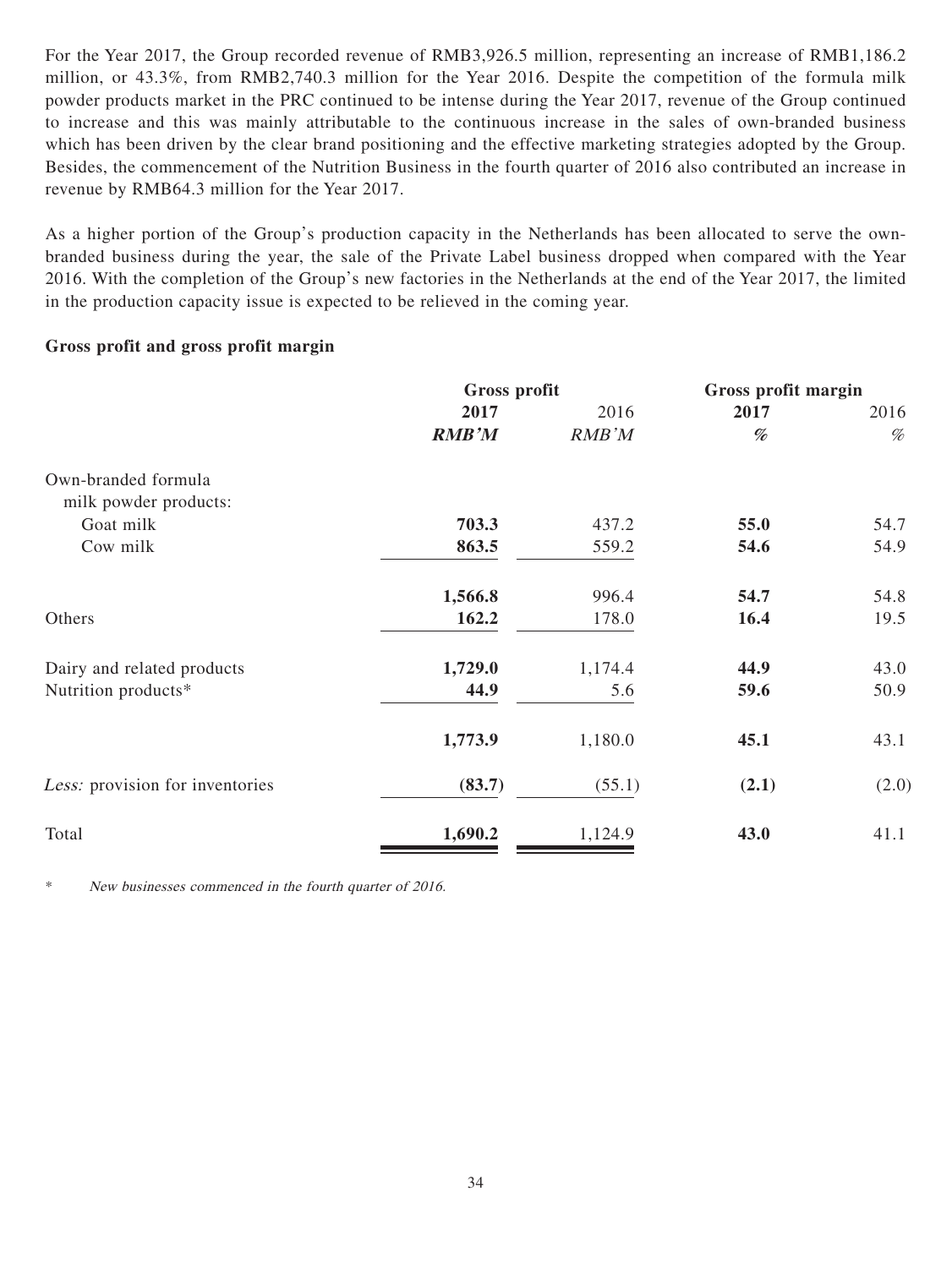The Group's gross profit for the Year 2017 was RMB1,690.2 million, representing an increase of RMB565.3 million, or 50.3%, when compared with the Year 2016. The increase in the gross profit margin of the Group from 41.1% for the Year 2016 to 43.0% for the Year 2017 was mainly attributable to the proportionate increase in the sales of the higher profit margin own-branded business as compared with other business sector. Overall contribution to revenue by the own-branded business increased to 72.9% for the Year 2017 (2016: 66.3%).

### **Other income and gains**

An analysis of other income and gains is as follows:

|                                            |              | 2017         | 2016  |
|--------------------------------------------|--------------|--------------|-------|
|                                            | <b>Notes</b> | <b>RMB'M</b> | RMB'M |
| Interest income on bank and other deposits | (i)          | 33.9         | 37.3  |
| Foreign exchange gains                     | (ii)         |              | 11.7  |
| Government grants                          | (iii)        | <b>10.7</b>  | 3.7   |
| Insurance claim for business interruption  |              |              | 2.5   |
| Management fees income from an associate   |              | 1.8          | 1.0   |
| Others                                     |              | <b>11.1</b>  | 6.4   |
|                                            |              | 57.5         | 62.6  |

Notes:

- (i) Balance mainly represented the interest income derived from the bank deposits that were placed with banks in the PRC. The decrease in interest income was mainly due to the decrease in bank deposit rate in the PRC and such decrease was partly compensated by the increase in the average bank balances during the Year 2017.
- (ii) Balance for the Year 2016 mainly represented exchange gain derived from the translation of the bank loans of the Group that were denominated in EUR as at 31 December 2016.
- (iii) Balance mainly represented incentive income received from the government of the Hunan province for the contribution made by Ausnutria China in the Hunan province during the Year 2017.

### **Selling and distribution expenses**

Selling and distribution expenses, which mainly comprised advertising and promotion expenses, rebates to distributors and customers, exhibition and trade show expenses, salaries and travelling costs of the sales and marketing staff and delivery costs, represented 24.7% (2016: 23.6%) of the revenue for the Year 2017. The increase in the selling and distribution expenses to revenue ratio was mainly due to the increase in air-freight charges of approximately RMB89.1 million in order to shorten the delivery time of the products and to meet the market demand of the Group's own-branded products in the PRC. Excluding the impact of the additional freight charges incurred, the selling and distribution expenses to revenue ratio for the Year 2017 was 22.4% which remained fairly stable as compared with the prior year.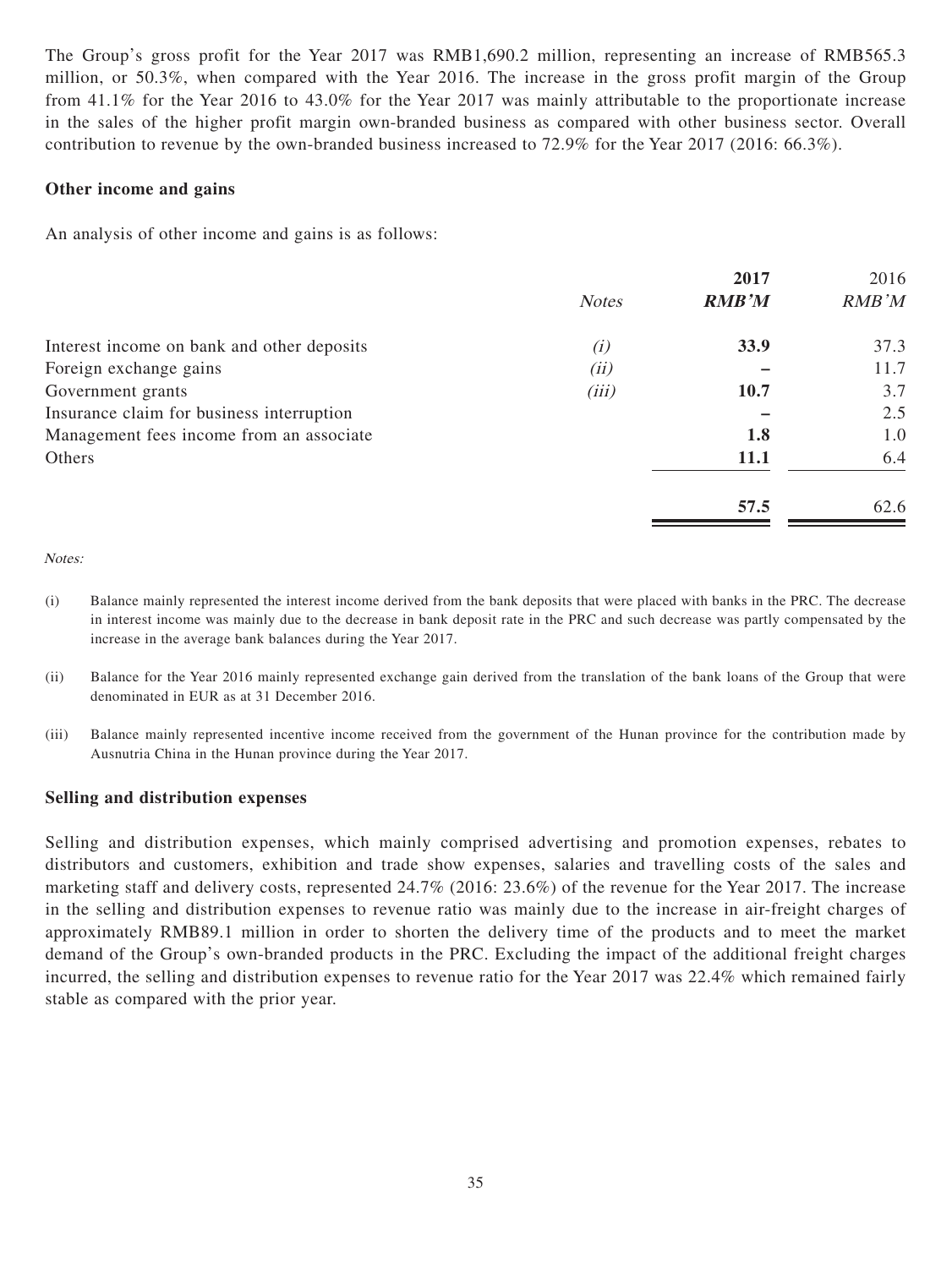# **Administrative expenses**

Administrative expenses mainly comprised staff costs (including the non-cash equity-settled share option expense of RMB7.6 million (2016: RMB11.8 million)), travelling expenses, auditors' remuneration, professional fees, depreciation and R&D costs. The increase in administrative expenses was primarily attributed to the continuous increase in the scale of operations of the Group. Besides, the commencement of the Nutrition Business in the fourth quarter of 2016 and the ADP Acquisition also accounted for an increase in administrative expenses by RMB16.6 million and RMB5.4 million for the Year 2017, respectively.

The administrative expenses accounted for 7.6% (2016: 7.9%) of the revenue of the Group for the Year 2017.

# **Other expenses**

Other expenses mainly comprised exchange losses of RMB5.3 million (2016: Nil) arising from the foreign currency trading transactions, legal and professional fees incurred for the various acquisition projects of RMB8.8 million (2016: RMB8.2 million), bank charges and fees for the drawdown of finance leases for the new production lines installed in the Netherlands of RMB4.1 million (2016: Nil) and charitable contributions in cash of RMB2.0 million (2016: Nil).

# **Finance costs**

The finance costs of the Group for the Year 2017 amounted to RMB22.1 million (2016: RMB17.8 million), representing mainly interest on bank loans raised principally for the financing of the upstream capital expenditures of the Group, particularly in the Netherlands.

The increase in finance costs was mainly attributable to the drawdown of additional bank loans for the financing of the construction of the Hector Factory and the Pluto Factory.

# **Share of profit of a joint venture**

Balance represented the share of profit of Ozfarm, which was acquired by the Group during the year. Ozfarm is principally engaged in the sale and marketing of nutrition products, particularly formula milk products for infants, children, pregnant mothers, and the elderly in Australia, Singapore and the PRC under its own brand name Oz Farm, and the marketing and export of other dairy, health care, and miscellaneous food products, such as honey.

# **Share of profits of associates**

Balance mainly represented the share of profits of the Farmel Group for the Year 2017. The Farmel Group is principally engaged in the collection and trading of milk in Europe. The purpose for the investment in the Farmel Group is to secure the long-term milk supply for the Group's operations in the Netherlands.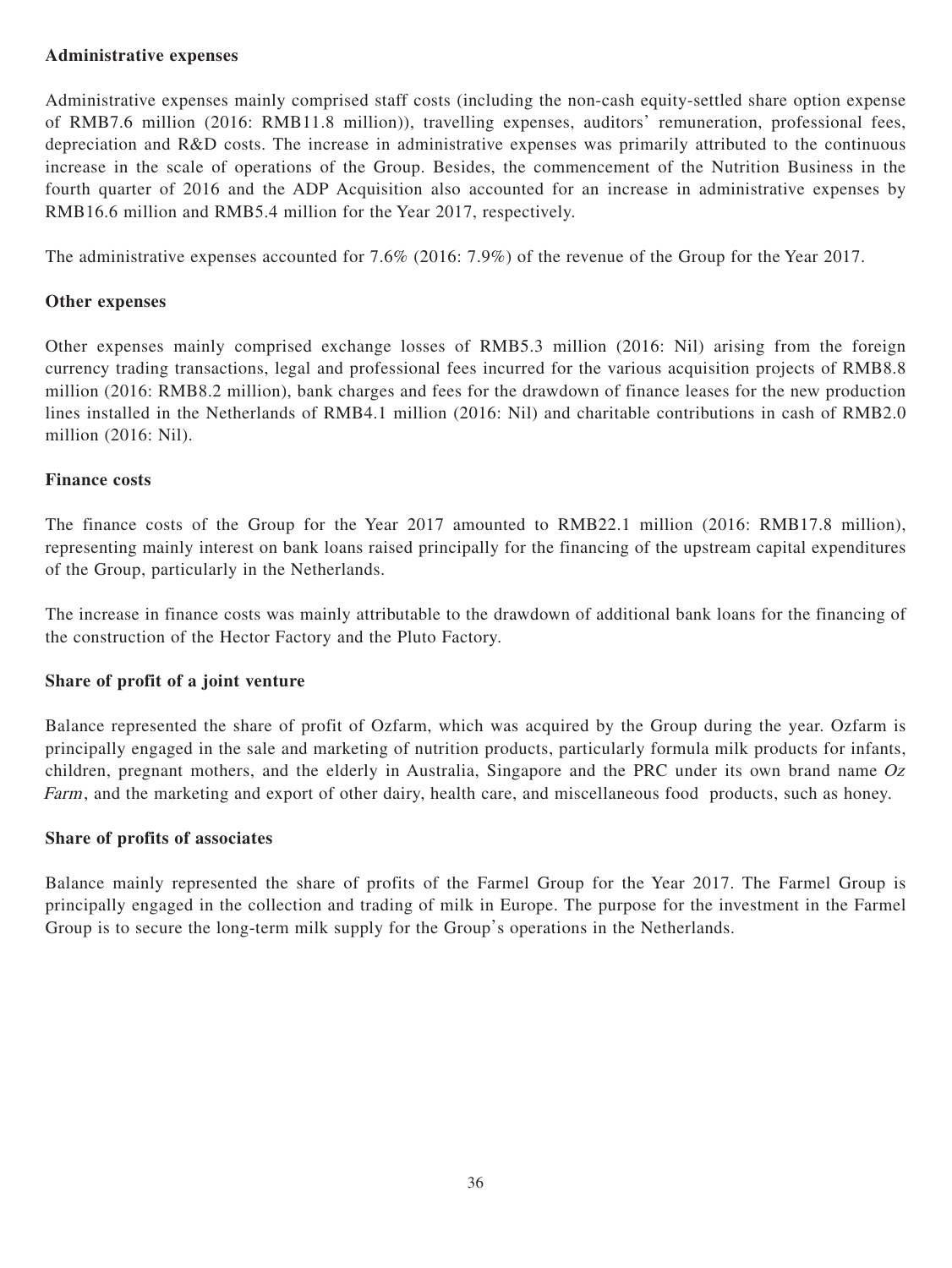### **Income tax expenses**

The profits generated by the Group for the Year 2017 were mainly derived from operations in the PRC and the Netherlands. Under the PRC income tax laws, enterprises are subject to the CIT at a rate of 25%. Ausnutria China, a wholly-owned subsidiary of the Company, was designated as a High-tech Enterprise and was granted a preferential CIT rate of 15% for the Year 2017. All other subsidiaries established in the PRC are subject to the standard CIT rate of 25%. The standard CIT rate in the Netherlands was applied at 20% for the first EUR200,000 taxable profits and 25% for the taxable profits exceeding EUR200,000. The standard CIT rates in Australia, New Zealand, United States, Canada and Taiwan are 30%, 28%, 34% (subsequent to the end of the reporting period, enterprises are subject to the CIT rate of 21% with effect from 1 January 2018), 26.5% and 17%, respectively.

The increase in the Group's effective tax rate from 21.4% for the Year 2016 to 23.7% for the Year 2017 was mainly due to the proportionate increase in profit contributed from the sale of Kabrita in the PRC which is subject to the CIT rate of 25%.

# **Profit attributable to equity holders of the Company**

The Group's profit attributable to equity owners of the Company for the Year 2017 amounted to RMB308.1 million, representing an increase of RMB95.4 million, or 44.9% when compared with the Year 2016.

The improvement in the Group's financial performance which results from the continuous growth in the sales of own-branded cow and goat milk formula products was mainly driven by the clear brand positioning, the effective business strategy implemented by the Group as well as the increasing market demands for the products of the Group.

# **Analysis on Consolidated Statement of Financial Position**

As at 31 December 2017, the total assets and net asset value of the Group amounted to RMB5,621.1 million (31 December 2016: RMB3,923.6 million) and RMB1,947.0 million (31 December 2016: RMB1,589.7 million), respectively.

The increase in total assets of the Group as at 31 December 2017 was mainly contributed by:

- (i) the ADP Acquisition and the Youluck Acquisition, which resulted in an increase in property, plant and equipment, goodwill and other intangible assets of RMB56.4 million, RMB14.9 million and RMB153.4 million, respectively;
- (ii) the increase in construction in progress as a result of the investments in the Hector Factory, the Pluto Factory, the NZ Factory and the Smart Factory made during the year of a total of RMB636.0 million (2016: RMB185.4 million);
- (iii) the increase in inventories of RMB283.1 million (2016: RMB248.6 million) as a result of the increase in the scale of operations of the Group; and
- (iv) the increase in cash and cash equivalents and pledged deposits of a total of RMB279.5 million (2016: RMB61.6 million) derived mainly from cash generated from operating activities.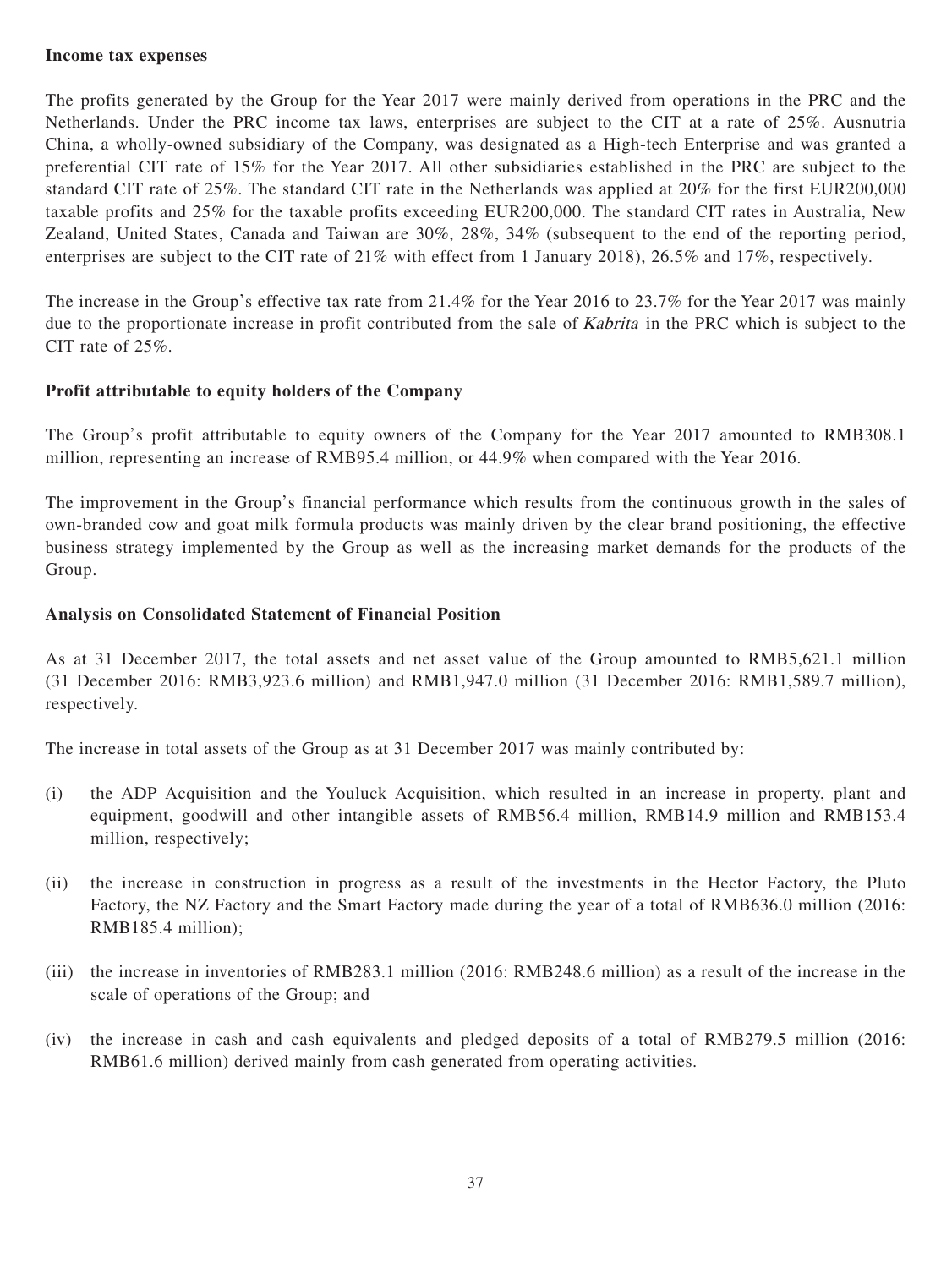The increase in total assets of the Group as at 31 December 2017 was mainly financed by the drawdown of new bank loans of RMB999.3 million (2016: RMB331.7 million), internal working capital and the cash flows generated from operating activities of the Group of RMB512.5 million (2016: RMB294.4 million) during the year.

The increase in net assets of the Group as at 31 December 2017 was mainly contributed by the net profit generated for the year of RMB334.8 million (2016: RMB234.0 million).

# **Working Capital Cycle**

As at 31 December 2017, the current assets to current liabilities ratio of the Group was 1.2 times (2016: 1.4 times). The decrease in current assets to current liabilities ratio when compared with the prior year was mainly due to the increase in current portion of interest-bearing bank loans and other borrowings for the financing of the Group's overseas operations.

An analysis of key working capital cycle is as follows:

|                          | 2017      | 2016      | Change    |
|--------------------------|-----------|-----------|-----------|
|                          | Number of | Number of | Number of |
|                          | days      | days      | days      |
| Inventory turnover days  | 154       | 156       | (2)       |
| Debtors' turnover days   | 21        | 27        | (6)       |
| Creditors' turnover days | 35        | 37        | (2)       |

The turnover days of the Group's inventories and trade payables for the Year 2017 remained fairly stable when compared with the prior year.

The decrease in turnover days of the Group's trade and bills receivables was mainly due to the proportionate decrease in sale of the Private Label business as a result of the limited in the production capacity of the Group's factories in the Netherlands. The credit period granted to customers of the Private Label sector is on average longer than the own-branded sector.

# **Analysis on Consolidated Statement of Cash Flows**

|                                             | 2017<br><b>RMB'M</b> | 2016<br>RMB'M |
|---------------------------------------------|----------------------|---------------|
| Net cash flows from operating activities    | 512.5                | 294.4         |
| Net cash flows used in investing activities | (722.1)              | (362.8)       |
| Net cash flows from financing activities    | 339.9                | 256.4         |
| Net increase in cash and cash equivalents   | 130.3                | 188.0         |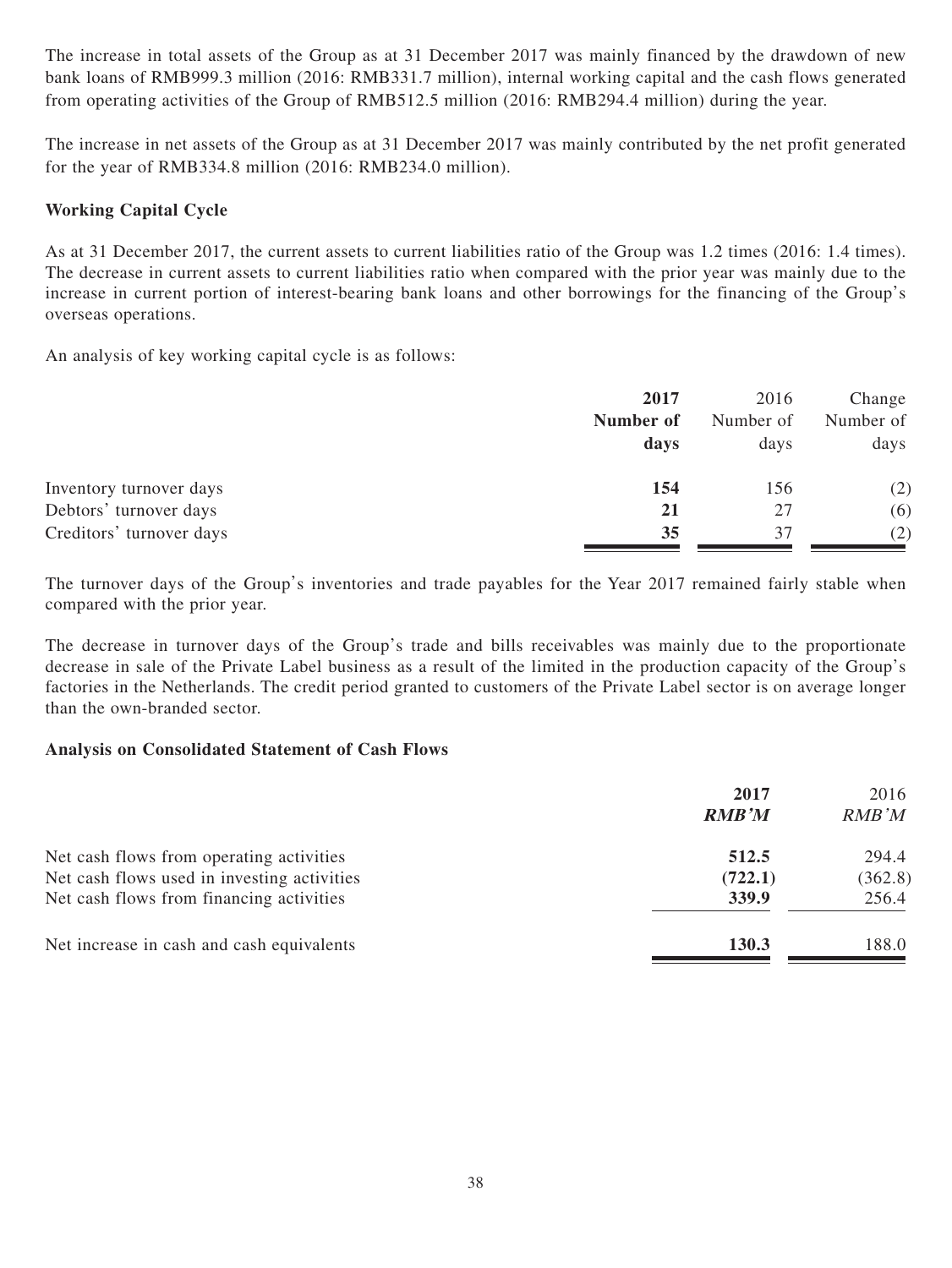# **Net cash flows from operating activities**

The net cash flows from operating activities of the Group for the Year 2017 amounted to RMB512.5 million (2016: RMB294.4 million). The improvement in cash flows from operating activities of the Group for the Year 2017 was mainly contributed by the increase in profit before tax generated for the Year 2017 of RMB438.5 million (2016: RMB297.8 million).

# **Net cash flows used in investing activities**

The net cash flows used in investing activities of the Group for the Year 2017 of RMB722.1 million (2016: RMB362.8 million) mainly represented (i) the net cash outflows for investments in the Youluck Acquisition, the ADP Acquisition and the Ozfarm Acquisition of a total of RMB107.2 million (2016: the investments in the Nutrition Business and the acquisition of the Changsha Land of a total of RMB143.1 million); (ii) the purchase of property, plant and equipment of RMB469.8 million (2016: RMB248.1 million) mainly for the construction of the factories; (iii) the purchase of intangible assets of RMB49.2 million (2016: RMB36.0 million) mainly for the purchase of trademarks, software and non-petent technology; and (iv) the net increase in time deposits of RMB92.0 million (2016: decrease of RMB79.0 million) as part of the Group's treasury arrangement.

# **Net cash flows from financing activities**

The net cash flows from financing activities of the Group for the Year 2017 of RMB339.9 million (2016: RMB256.4 million) was primarily contributed by the net drawdown of the additional bank loans and other borrowings of a total of RMB383.8 million (2016: RMB258.7 million) for the financing of the investing activities mentioned above.

# **MATERIAL INVESTMENTS AND ACQUISITIONS AND DISPOSALS**

Save for the Youluck Acquisition, the ADP Acquisition and the Ozfarm Acquisition, there were no material investments, acquisitions or disposals of subsidiaries and associated companies during the Year 2017.

# **TREASURY POLICY**

The Group has adopted a prudent treasury policy in respect of investments in financial products. Any surplus funds of the Group will only be invested in time deposits or low risk financial instruments from reputable commercial banks that can be redeemed within a short notice period, including primary bank-sponsored wealth management products, money market funds and interbank deposits.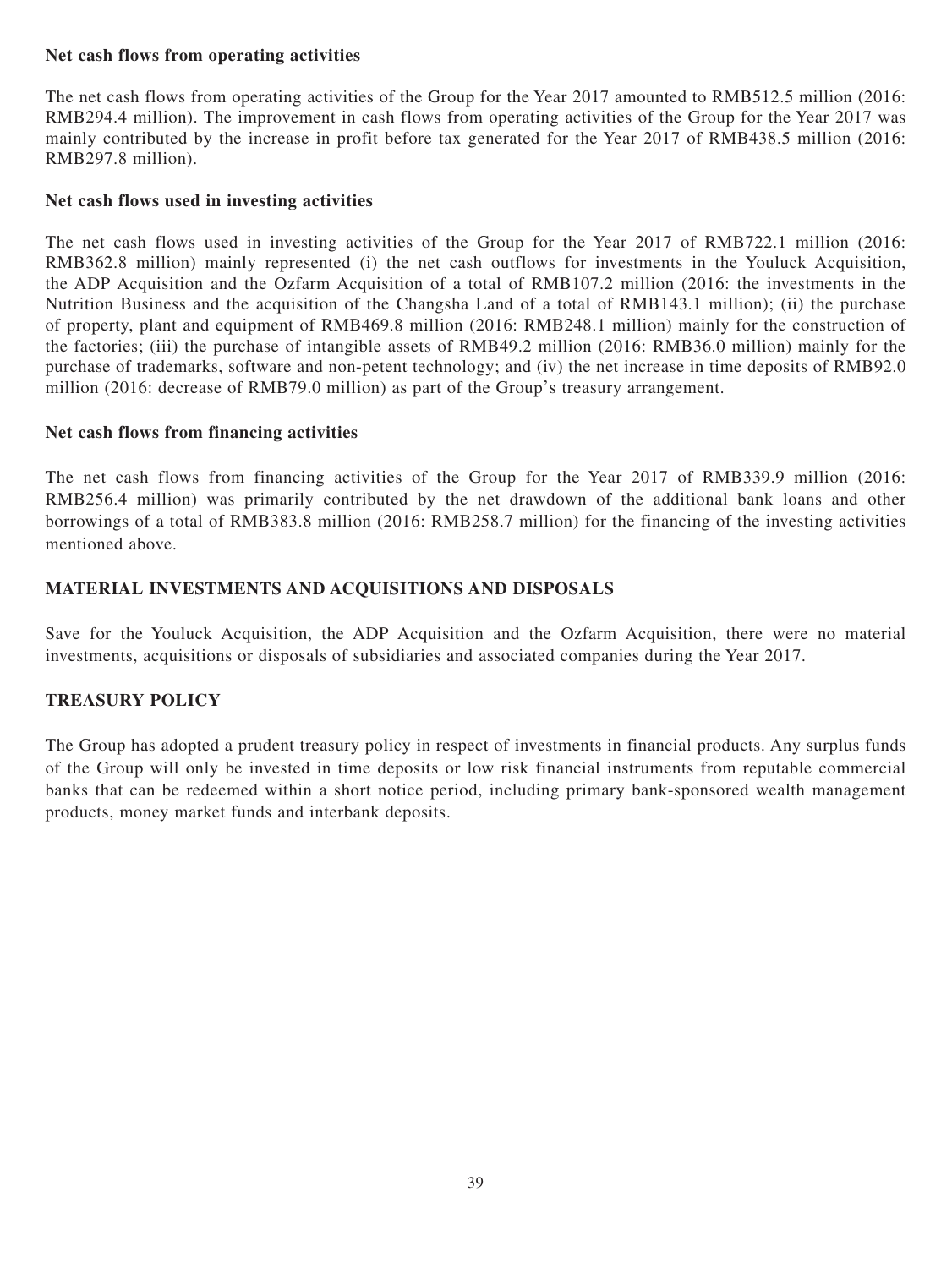# **FINANCIAL RESOURCES, LIQUIDITY AND PLEDGED OF ASSETS**

A summary of liquidity and financial resources is set out below:

|                                                       | As at 31 December |           |
|-------------------------------------------------------|-------------------|-----------|
|                                                       | 2017              | 2016      |
|                                                       | <b>RMB'M</b>      | RMB'M     |
| Interest-bearing bank loans and borrowings            | (1,972.2)         | (1,212.6) |
| Pledged deposits $(1)$<br>Less:                       | 968.7             | 778.4     |
| Cash and cash equivalents <sup><math>(2)</math></sup> | 635.7             | 546.5     |
|                                                       | (367.8)           | 112.3     |
| Total assets                                          | 5,621.1           | 3,923.6   |
| Shareholders' equity                                  | 1,740.5           | 1,468.1   |
| Gearing ratio $(3)$                                   | $6.5\%$           | N/A       |
| Solvency ratio <sup>(4)</sup>                         | 31.0%             | 37.4%     |

Notes:

#### (1) All denominated in RMB.

(2) 60.5% (2016: 75.1%) of which was denominated in RMB. The remaining 39.5% (2016: 24.9%) was mainly denominated in EUR, HK\$ and AUD.

(3) Calculated as a percentage of net bank loans and other borrowings over total assets.

(4) Calculated as a percentage of shareholders' equity over total assets.

The Group is dedicated to maintain its overall liquidity by maximising the cashflows generated from operating activities and increasing the facilities with banks to reserve sufficient funding to support its business development, in particular to meet the Group's strategy of building the global supply chain by completing the construction of the new factories.

As at 31 December 2017, the Group had outstanding borrowings of RMB1,972.2 million (2016: RMB1,212.6 million), of which RMB1,158.0 million (2016: RMB761.5 million) was due within one year and the remaining RMB814.2 million (2016: RMB451.1 million) due over one year. As at 31 December 2017, except for (i) two bank loans of a total of RMB74.6 million which are denominated in RMB (2016: RMB48.7 million) and bear interest at 4.4% to 5.0% (2016: 5%) per annum; and (ii) two bank loans of a total of RMB27.1 million which are denominated in AUD (2016: Nil) and bear interest at 5.4% to 5.7% (2016: N/A) per annum, all borrowings of the Group were denominated in EUR and bear interest at floating rates with reference to London Interbank Offered Rate or The Euro Interbank Offered Rate.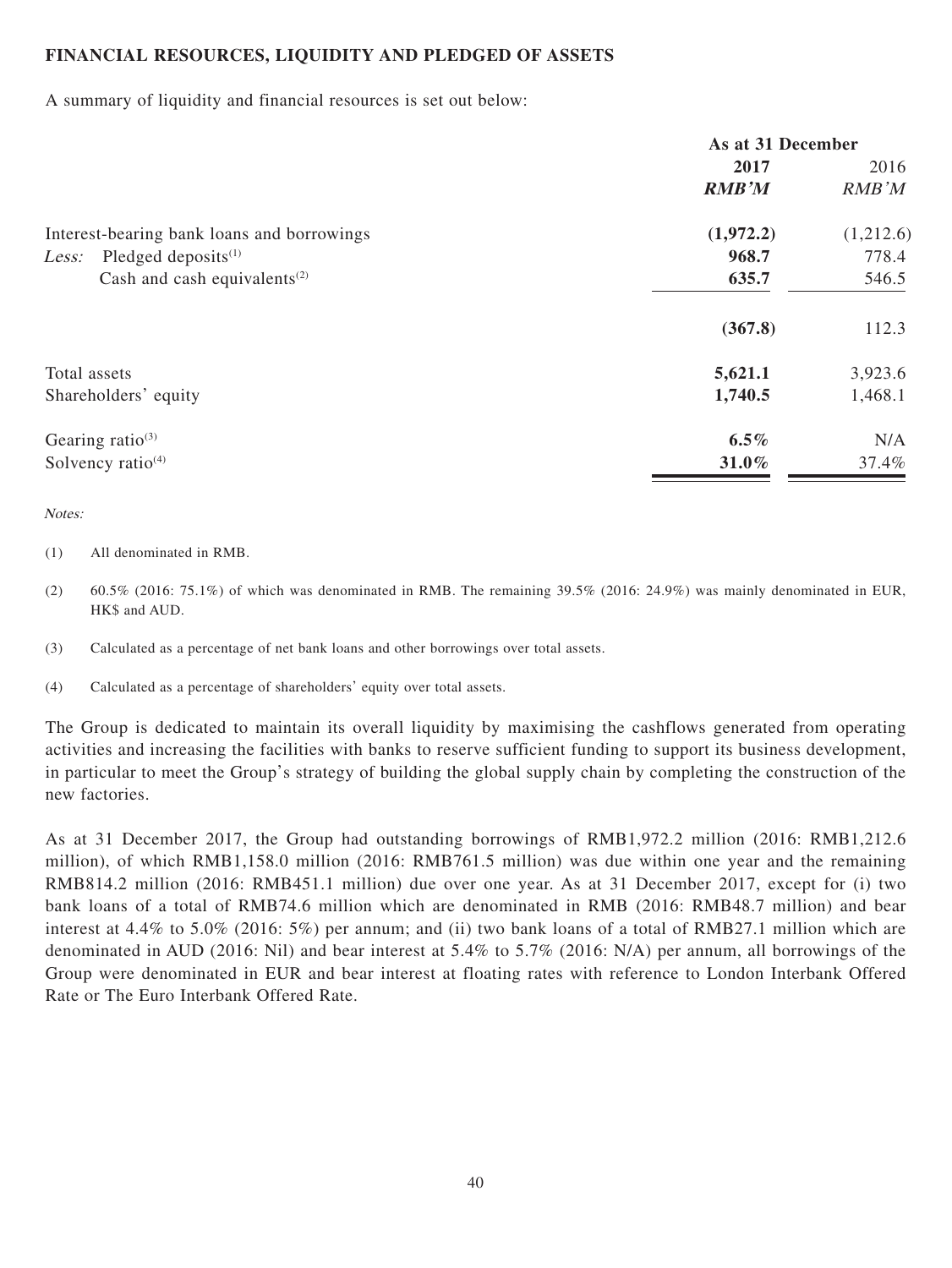As at 31 December 2017, the Group had pledged (i) the land and buildings, plant and machineries, inventories and trade receivables that were attributable to the operations in the Netherlands with a total carrying value of EUR221.8 million, equivalent to approximately RMB1,730.8 million (2016: EUR146.8 million, equivalent to approximately RMB1,072.4 million); (ii) the time deposits that were placed in the PRC of RMB968.7 million (2016: RMB778.4 million); and (iii) the land and building in Australia with a carrying value of AUD6.6 million, equivalent to approximately RMB33.6 million (2016: Nil) for the banking facilities granted to the Group for the financing of the Group's daily working capital and capital expenditure plans.

# **FOREIGN EXCHANGE RISK**

The operations of the Group are mainly carried out in the PRC, the Netherlands, Australia and New Zealand. During the Year 2017, revenue, cost of sales and operating expenses of the Group are mainly denominated in RMB, Hong Kong dollars ("HK\$"), EURO ("EUR"), United States dollars ("US\$"), Australian dollars ("AUD") or New Zealand dollars ("NZD") and RMB is the Group's presentation currency. Besides, most of the bank deposits and bank loans of the Group are denominated in RMB and EUR, respectively. The Group is exposed to potential foreign exchange risk as a result of fluctuation of HK\$, EUR, US\$, AUD or NZD against RMB.

The Group adopts a hedging policy to actively manage its currency risk exposure concerning non-RMB denominated indebtedness. Depending on the market circumstances, trend of currency rates and the cost of hedging, the Group will consider and enter into hedging arrangement to mitigate the impact of RMB fluctuation against other operating currencies.

As at 31 December 2017, the Group had a EUR against RMB capped forward contract of EUR5.0 million (2016: EUR5.0 million) to hedge certain of its EUR denominated indebtedness. The management monitors closely on its foreign currency exposure to ensure appropriate measures are taken promptly against any significant potential adverse impact.

# **INTEREST RATE RISK**

The Group has exposure to the risk of change in market interest rate in relation to its interest-bearing bank loans and other borrowings with a floating interest rate. In order to minimise the impact of the interest rate exposure, the Group entered into interest rate swap contracts with bank, effective from 1 October 2007 and 30 September 2015, of a notional amount of EUR2.5 million and EUR16.0 million with 3-month floating EURO Interbank Offered Rate being swapped to a fixed interest rate of 4.45% and 2.77% per annum, respectively. The interest rate swap contract with a notional amount of EUR2.5 million has expired in October 2017 and another contract will expire in June 2020.

# **CREDIT RISK**

The Group seeks to maintain strict control over its outstanding receivables and closely monitors the collection to minimise credit risk. As the Group's exposure spreads over a diversified portfolio of customers, there is no significant concentration of credit risk.

The carrying amounts of cash and cash equivalents, trade and bills receivables, deposits and other receivables represent the Group's maximum exposure to credit risk in relation to the Group's other financial assets.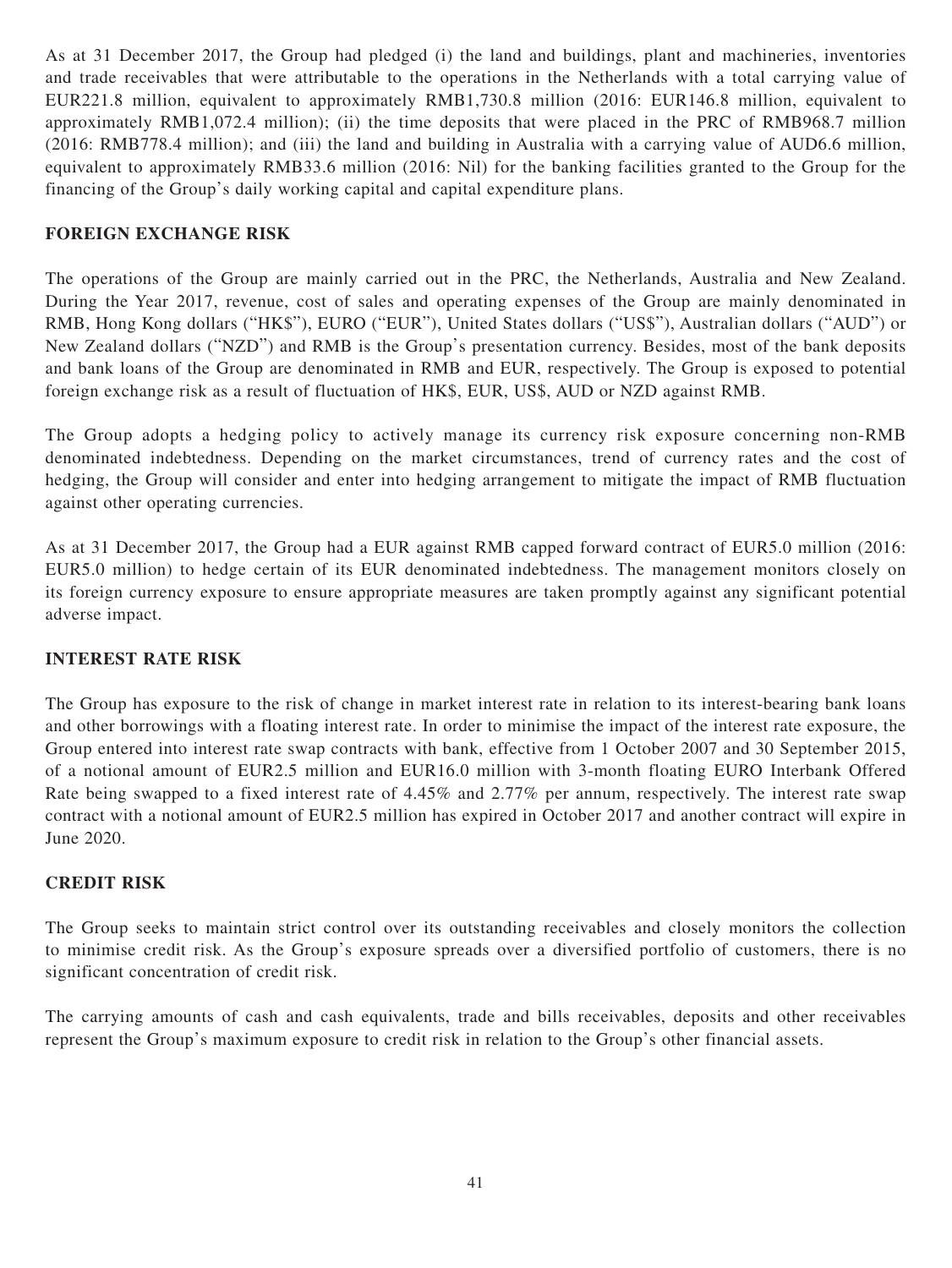# **COMMITMENTS**

As at 31 December 2017, the Group, as lessee, had total future minimum lease payments under non-cancellable operating leases amounting to RMB18.5 million (2016: RMB19.1 million).

As at 31 December 2017, the Group had contracted, but not provided for, capital commitments mainly in respect of purchase of Land A and plant and machineries and the building of the factories of a total of RMB109.0 million (2016: RMB461.3 million).

# **CONTINGENT LIABILITIES**

As at 31 December 2017, the Group did not have any significant contingent liabilities (2016: Nil).

# **HUMAN RESOURCES**

| Number of<br>full-time employees | <b>Mainland China</b> | Hong Kong The Netherlands New Zealand | Australia and | <b>Others</b> | <b>Total</b> |
|----------------------------------|-----------------------|---------------------------------------|---------------|---------------|--------------|
| 31 December 2017                 | 2.373                 | 495                                   | 121           | 98            | 3.092        |
| 31 December 2016                 | .993                  | 452                                   | 62            | 120           | 2,631        |

For the Year 2017, total employee costs, including Directors' emoluments, amounted to RMB484.4 million (2016: RMB364.5 million). The Group determined the remuneration packages of all employees with reference to individual performance and current market salary scale.

The Group provides a defined contribution mandatory provident fund for retirement benefits of its employees in Hong Kong and various plans in either defined benefit or defined contribution arrangements for the retirement benefits of its employees in the Netherlands. The Group also provides various welfare schemes as required by the applicable local laws and regulations to its employees in the PRC and other countries.

# **SHARE OPTION SCHEME**

On 19 September 2009, the Company adopted a share option scheme, whereby the Board is empowered to grant options to eligible persons, including directors, employees and advisers of the Group, to subscribe for the Shares.

During the Year 2016, a total of 46,815,000 share options were granted to certain eligible participants, among which 6,100,000 were granted to the Directors. Details of the share options granted are set out in the announcements of the Company dated 21 January 2016 and 6 July 2016.

# **DIVIDEND**

The Board is pleased to recommend the payment of a final dividend of HK\$0.10 (2016: HK\$0.05) per Share for the Year 2017 to be distributed out of the Company's share premium account. Subject to the approval of the Shareholders at the forthcoming AGM, the proposed final dividend is expected to be paid on or about 27 June 2018. As at the date of this announcement, there was no arrangement with any Shareholders under which he/she/it has waived or agree to waive any dividends.

# **PURCHASE, REDEMPTION OR SALE OF LISTED SECURITIES OF THE COMPANY**

Neither the Company nor any of its subsidiaries purchased, redeemed or sold any of the Shares during the Year 2017 and up to the date of this announcement.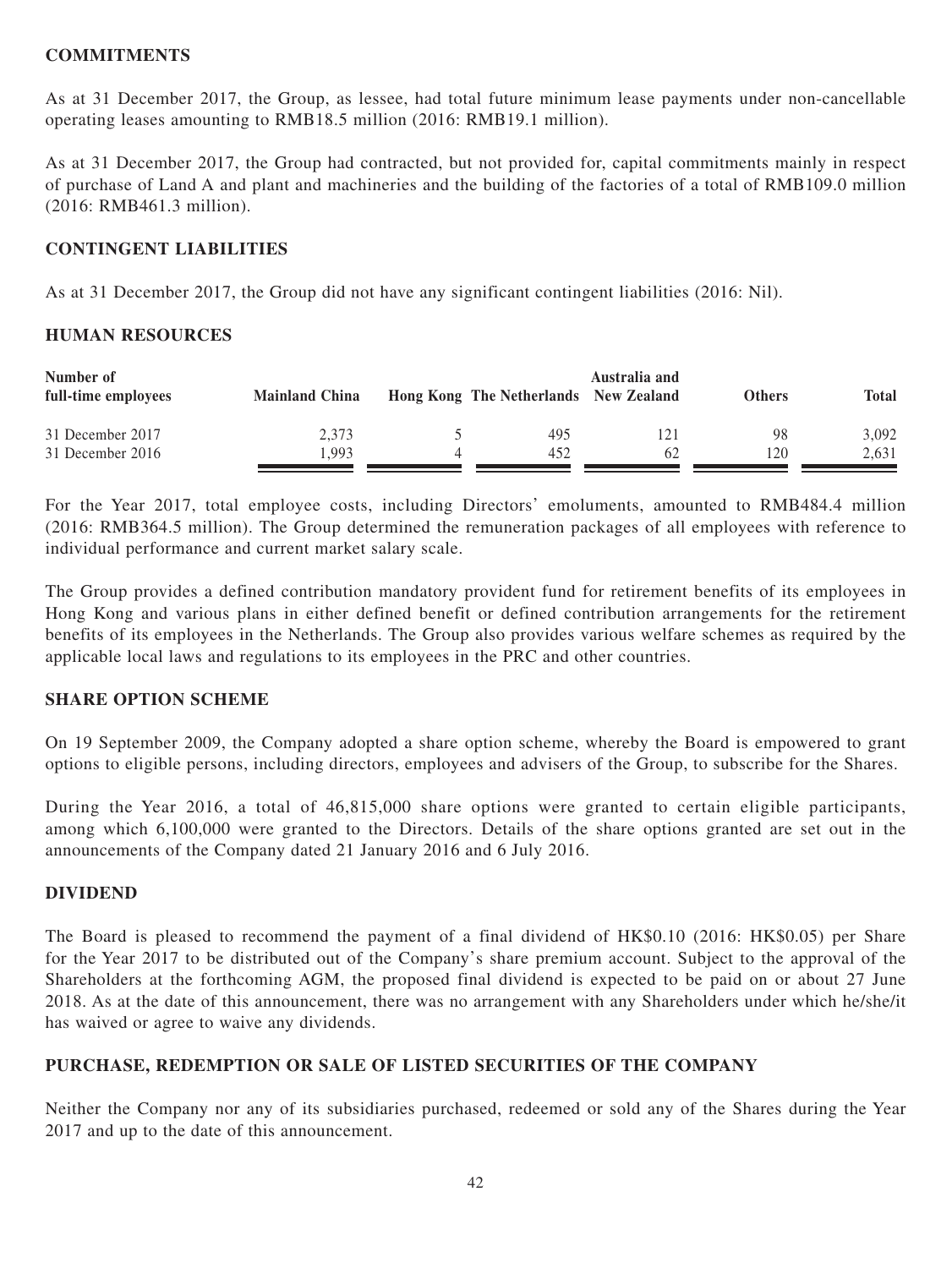# **CLOSURE OF REGISTER OF MEMBERS**

The register of members of the Company in Hong Kong will be closed for the following periods:

# **(a) Entitlement to attend and vote at the forthcoming AGM**

For the purpose of determining the Shareholders who are eligible to attend and vote and the forthcoming AGM, the register of members of the Company will be closed from 8 May 2018 to 11 May 2018 (both dates inclusive) during which period no transfer of Shares will be registered. To be qualified to attend the forthcoming AGM, all transfers of Shares accompanied by the relevant share certificates must be lodged with the Company's branch share registrar, Computershare Hong Kong Investors Services Limited at Shops 1712- 1716, 17 Floor, Hopewell Centre, 183 Queen's Road East, Wanchai, Hong Kong no later than 4:30 p.m. on 7 May 2018.

# **(b) Entitlement for the proposed final dividend**

For the purpose of determining the Shareholders who are qualified for the proposed final dividend, the register of members of the Company will be closed from 11 June 2018 to 13 June 2018 (both dates inclusive) during which period no transfer of Shares will be registered. To be qualified for the proposed final dividend, all transfers of Shares accompanied by the relevant share certificates must be lodged with the Company's branch share registrar, Computershare Hong Kong Investors Services Limited at Shops 1712-1716, 17 Floor, Hopewell Centre, 183 Queen's Road East, Wanchai, Hong Kong no later than 4:30 p.m. on 8 June 2018.

# **CORPORATE GOVERNANCE PRACTICES**

The Board is committed to achieving high standards of corporate governance within the Group at all times and believes that such practices help safeguard the interests of the Shareholders, enhance corporate value and accountability as well as improve its performance.

The Company has adopted the code provisions set out in the Corporate Governance Code (the "CG Code") contained in Appendix 14 of The Rules Governing the Listing of Securities (the "Listing Rules") on the Stock Exchange as its own code of corporate governance practices. The Board also strives to implement the best practices embodies in the CG Code whenever feasible and as far as practicable.

In the opinion of the Board, the Company has complied with the respective code provisions of the CG Code during the Year 2017 and up to the date of this announcement. The Company will continue to review its corporate governance practices from time to time to ensure they comply with the CG Code and align with the latest developments.

# **DIRECTORS' SECURITIES TRANSACTIONS**

The Company has adopted the Model Code for Securities Transactions by Directors of Listed Issuers as contained in Appendix 10 to the Listing Rules as the standards for the Directors' dealings in the securities of the Company. Having made specific enquiry with all Directors, all Directors confirmed that they have complied with the required standard set out in the Model Code for Securities Transactions by Directors of Listed Issuers for the Year 2017 and up to the date of this announcement.